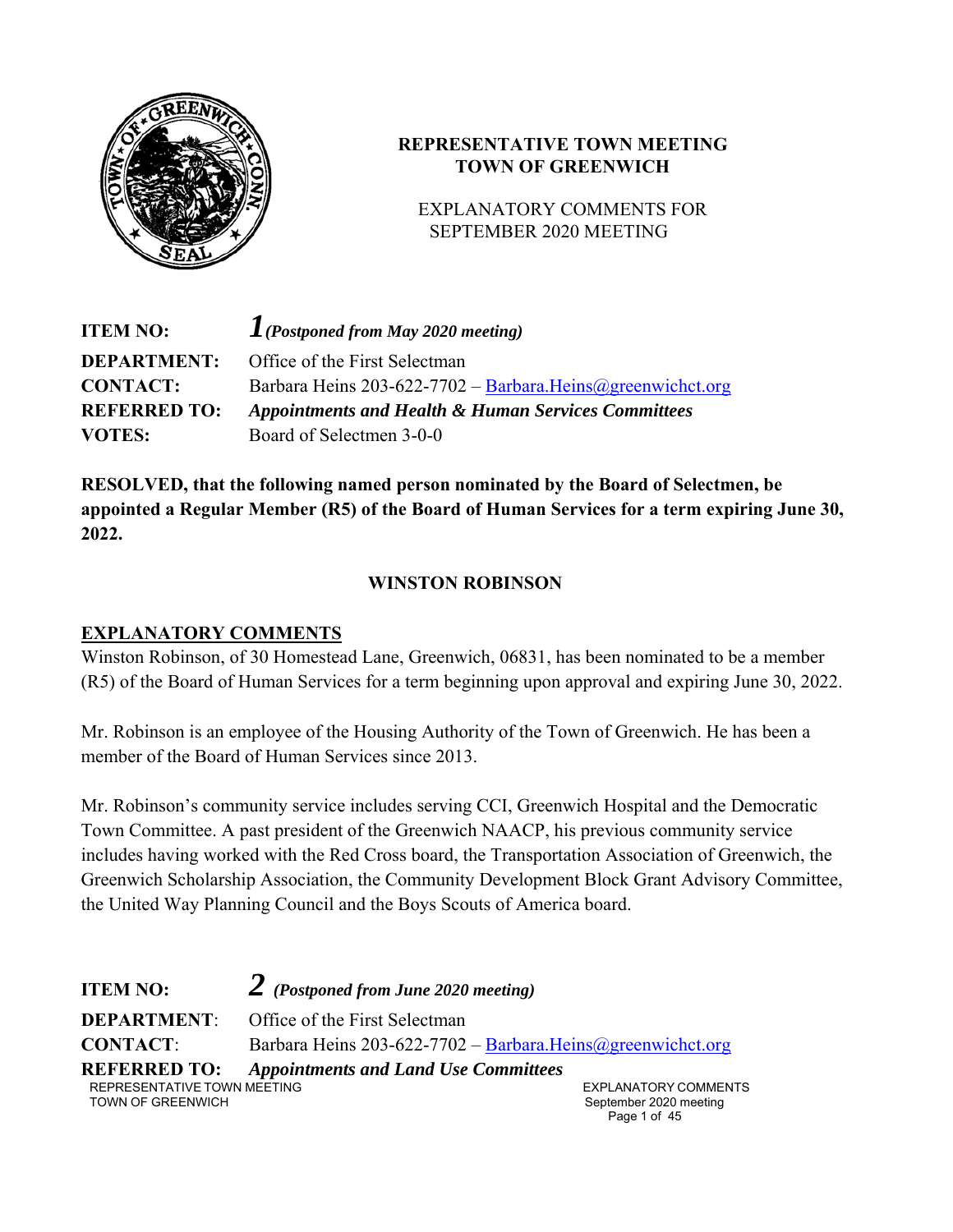**VOTES:** Board of Selectmen 3-0-0

**RESOLVED, that the following named person nominated by the Board of Selectmen, be appointed a Regular Member (R2) of the Historic District Commission for a term expiring October 31, 2023.** 

## **DARIUS TORABY**

## **EXPLANATORY COMMENTS**

Darius Toraby, of 31 Strickland Road, Cos Cob, 06807, has been nominated to be a regular member (R2) of the Historic District Commission for a term expiring October 31, 2023.

Mr. Toraby began his service on the Historic District Commission as an alternate member in 2011, becoming a regular member in 2019. He has more than 40 years of experience in planning, design, administration, code compliance and review, supervision and inspection of residential, landmark restoration, industrial and office construction sites. He is the principal of Darius Toraby Architects, PC in New York City, with a specialty in restoration and landmark preservation.

Mr. Toraby earned a Bachelor's degree and Master's degree in architectural engineering and architecture, respectively. He also received a certificate in land and geodesic surveying with honors. He is a registered architect in the states of Connecticut, New Jersey and New York.

A Greenwich resident since 1991, Mr. Toraby's past community service includes work with the New York City Landmarks Preservation Commission and the Greenwich Historical Society. He also is a recipient of the Historical Society' Award for Design Excellence.

| <b>ITEM NO:</b>     |                                                                                   |
|---------------------|-----------------------------------------------------------------------------------|
| <b>DEPARTMENT:</b>  | 20 Registered Voters from June 2020 pursuant to RTM Rule section III.I.6          |
| <b>CONTACT:</b>     | Janet McMahon, 203-451-6780, janetmcmahonrtm $@g$ mail.com                        |
| <b>REFERRED TO:</b> | <b>Budget Overview, Education, Finance and Legislative &amp; Rules Committees</b> |
| <b>VOTES:</b>       | n/a                                                                               |

**NOW THEREFORE, BE IT RESOLVED that it is the sense of the Representative Town Meeting of the Town of Greenwich, that the BET is strongly urged to act swiftly and grant interim appropriations to the BOE for the 2020-21 Fiscal school year. This will allow them to begin to put in place the best possible delivery of our school educational product whether it be in person, hybrid or online.** 

**EXPLANATORY COMMENTS**

REPRESENTATIVE TOWN MEETING TOWN OF GREENWICH

EXPLANATORY COMMENTS September 2020 meeting Page 2 of 45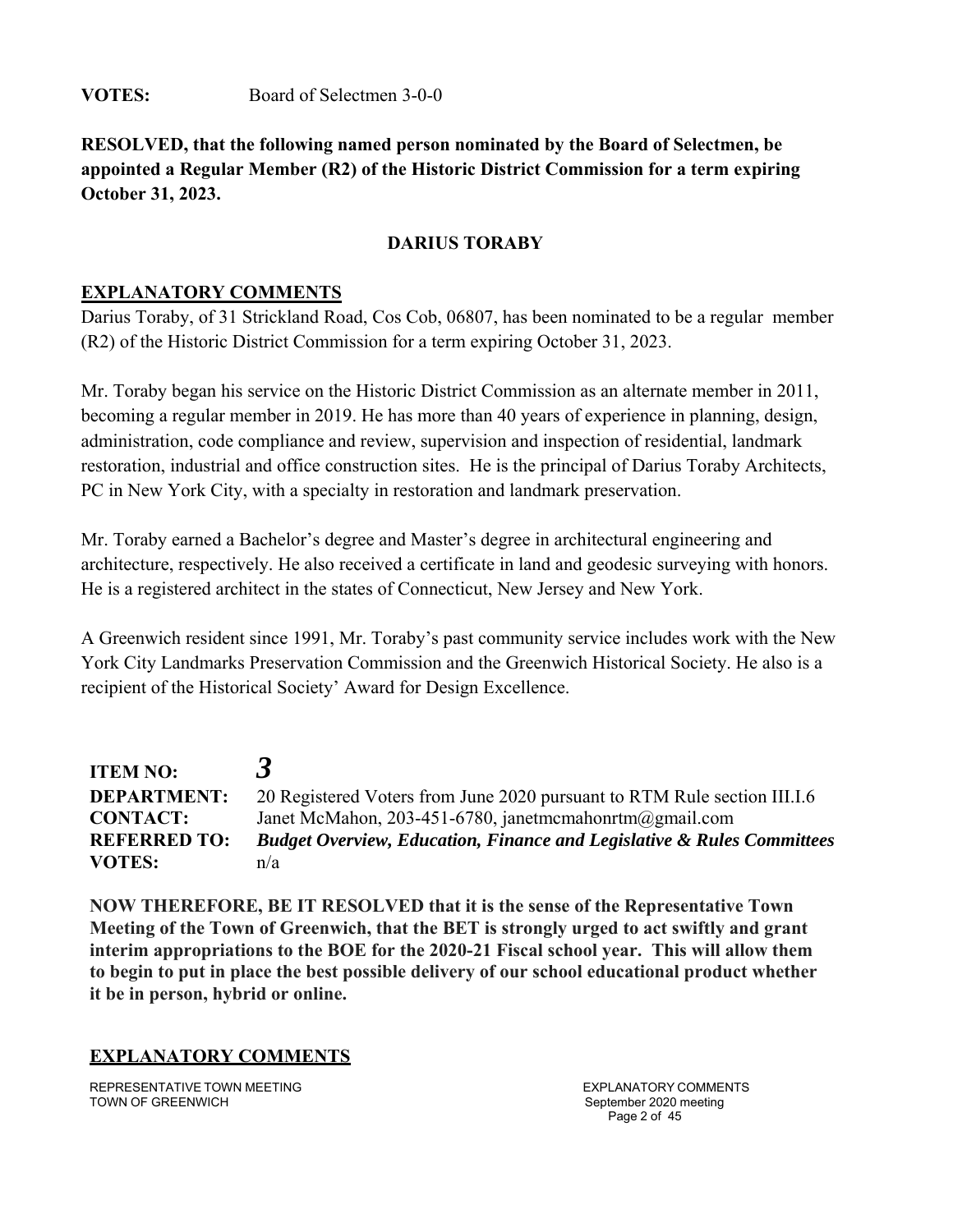WHEREAS on March 3, 2020, the BET Budget Committee approved a proposed BOE budget which already reflected cuts in order to meet the BET's 2% budget guidelines; and

WHEREAS there already existed a shortfall of \$1.1-1.5 million in the Special Education budget from the FY19-20 budget and it is expected that an estimated \$1.5 million shortfall will occur in the FY20-21 budget; and

WHEREAS on April 27, 2020 the BET cut an additional \$3 million from the education operating budget after the final public hearing, preventing public comment and review and consideration by the Board of Education or the Superintendent; and

WHEREAS the Superintendent informed the BET that such "[s]ignificant cuts would have lasting consequences for our students, felt well beyond the immediate school year" (Dr. Jones' Memorandum dated 4/25/2020); and

WHEREAS, absent a forum for public comment, the public has decried the budget cut in the form of over 1400 emails to the BET, a drive-by protest at Town Hall attended by 150 families, and a petition demanding the reversal of this budget cut and signed by over 3000 Greenwich residents as of May 15, 2020; and

WHEREAS the Board of Education Operating budget approved by the BET on April 27, 2020 does not adequately fund the schools for the upcoming school year because it does not fund:

- the additional operating expenses that will likely be incurred in order to implement statemandated social distancing on buses and in the classrooms;
- $\cdot$  the anticipated Special Education budget shortfall;
- the level staffing and programs that are critical and were reflected in the BET Budget Committee's proposed budget of March 3, 2020;

NOW THEREFORE, BE IT RESOLVED that it is the sense of the Representative Town Meeting of the Town of Greenwich, that the BET is strongly urged to consider an interim appropriation as early as possible in the new fiscal year to keep level staffing and programs from the FY19-20 and that the RTM is willing to consider further interim appropriations for BOE operating expenses throughout FY20-21 should existing funding fail to cover expenses, as yet to be determined, relating to the COVID-19 pandemic; and

BE IT FURTHER RESOLVED that the BET consider placing any surplus funds from the BOE's FY19-20 budget into the BOE's FY20-21 operating budget via an interim appropriation, rather than directly into the Town's Fund Balance.

## **ATTACHMENTS**

Petition Pages (on website)

**ITEM NO.:** *4* **DEPARTMENT:** RTM Finance Committee **CONTACT:** Michael Basham Email: mbashamrtm@gmail **REFERRED TO:** *All Committees except Appointments and Labor Contracts*

REPRESENTATIVE TOWN MEETING TOWN OF GREENWICH

EXPLANATORY COMMENTS September 2020 meeting Page 3 of 45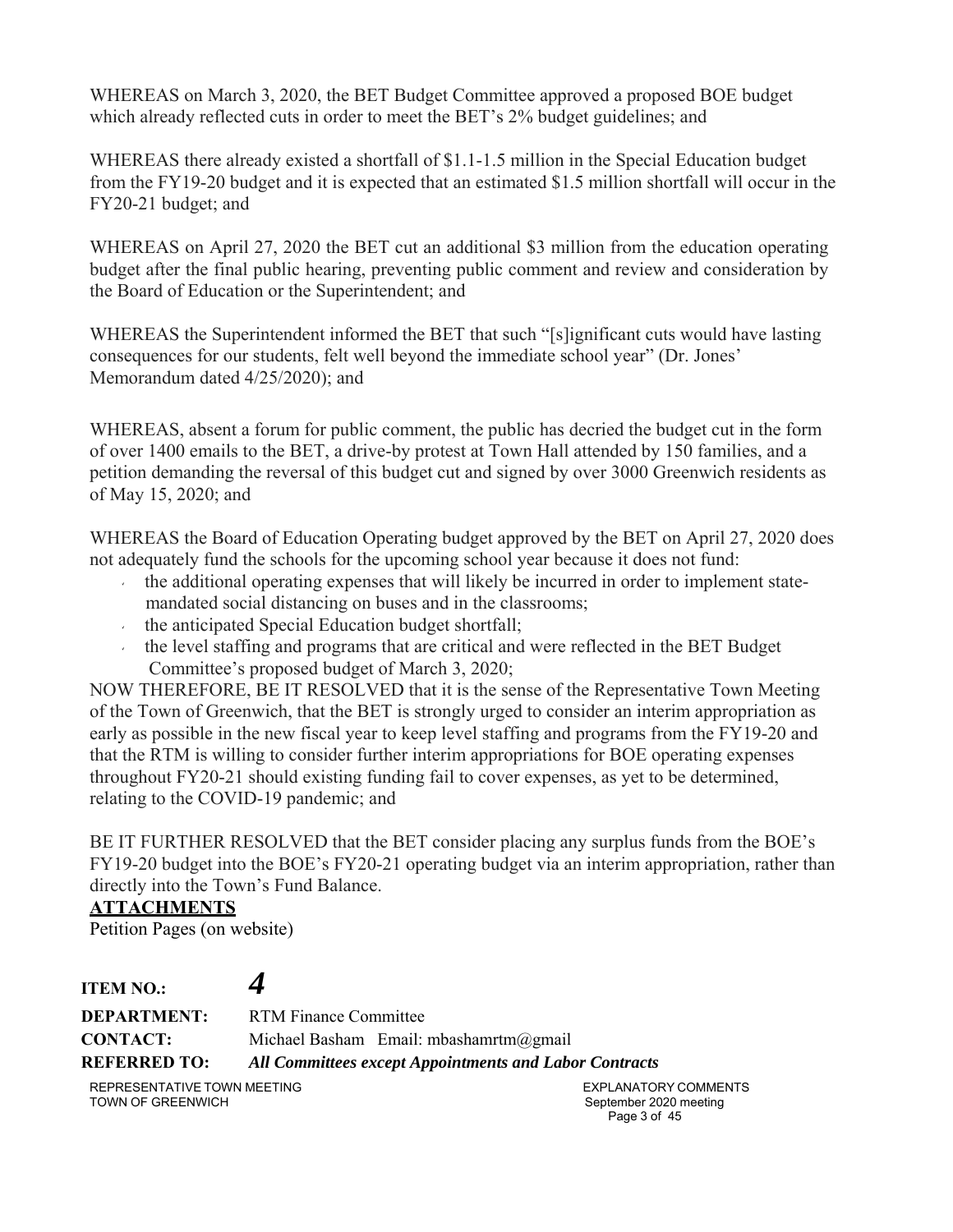#### **VOTES:** RTM Finance Committee vote (11-0-0)

#### **RESOLVED, that the Rules of the Representative Town Meeting be amended to include a new committee, as follows:**

- VI. Special Committees
- C. Capital Review Committee
- 1. Function. The Capital Review Committee shall:

a. Working with the Town, BET and BOE, develop appropriate capital project reporting, prepared by the project manager(s) / department(s) for the committee to review

b. Perform certain analysis to test / confirm accuracy and validity of the reporting

c. Examine and analyze each proposed / new capital project request, including those proposed as interim or as part of the annual budget process, to understand benefits, scope, budget request, timetable, interrelationships with other projects, risks.

d. Examine and analyze the long-range capital plan, to understand benefits, scope, budget request, timetable, interrelationships with other projects, risks.

e. Examine and analyze each ongoing capital project appropriations to understand progress against plans, changes in scope or risks.

f. Coordinate / Liaise with BOE, BET, Town, Building Comm(s), P&Z and other RTM Committees as appropriate for the review and analysis.

g. Report to various standing committees and the RTM on Capital Project requests as well as periodic updates on progress and planning (long term).

2. Composition. The Capital Review Committee shall:

a. Consist of nine (9) delegates and nine (9) alternates, all of whom shall be members of the RTM and who shall be appointed by their standing committee from their members as follows: one each from Budget Overview, Education, Finance, Health and Human Services, Land Use, Parks and Recreation, Public Works, Town Services, and Transportation

b. Have two (2) "at large" delegates to be appointed by the Moderator.

c. Delegates and alternates shall serve for terms expiring at the end of the term of the RTM during which they are appointed, provided that the term of each delegate or alternate shall continue thereafter until a successor shall have been appointed, and further provided that said delegate or alternate continues to be a RTM member.

d. It is helpful that delegates and alternates have relevant experience in capital projects, project management, building / construction, finance, analytics or civil engineering / planning.

e. Members should not also serve as a Chair of other standing committees while serving on the Capital Review Committee.

REPRESENTATIVE TOWN MEETING TOWN OF GREENWICH

EXPLANATORY COMMENTS September 2020 meeting Page 4 of 45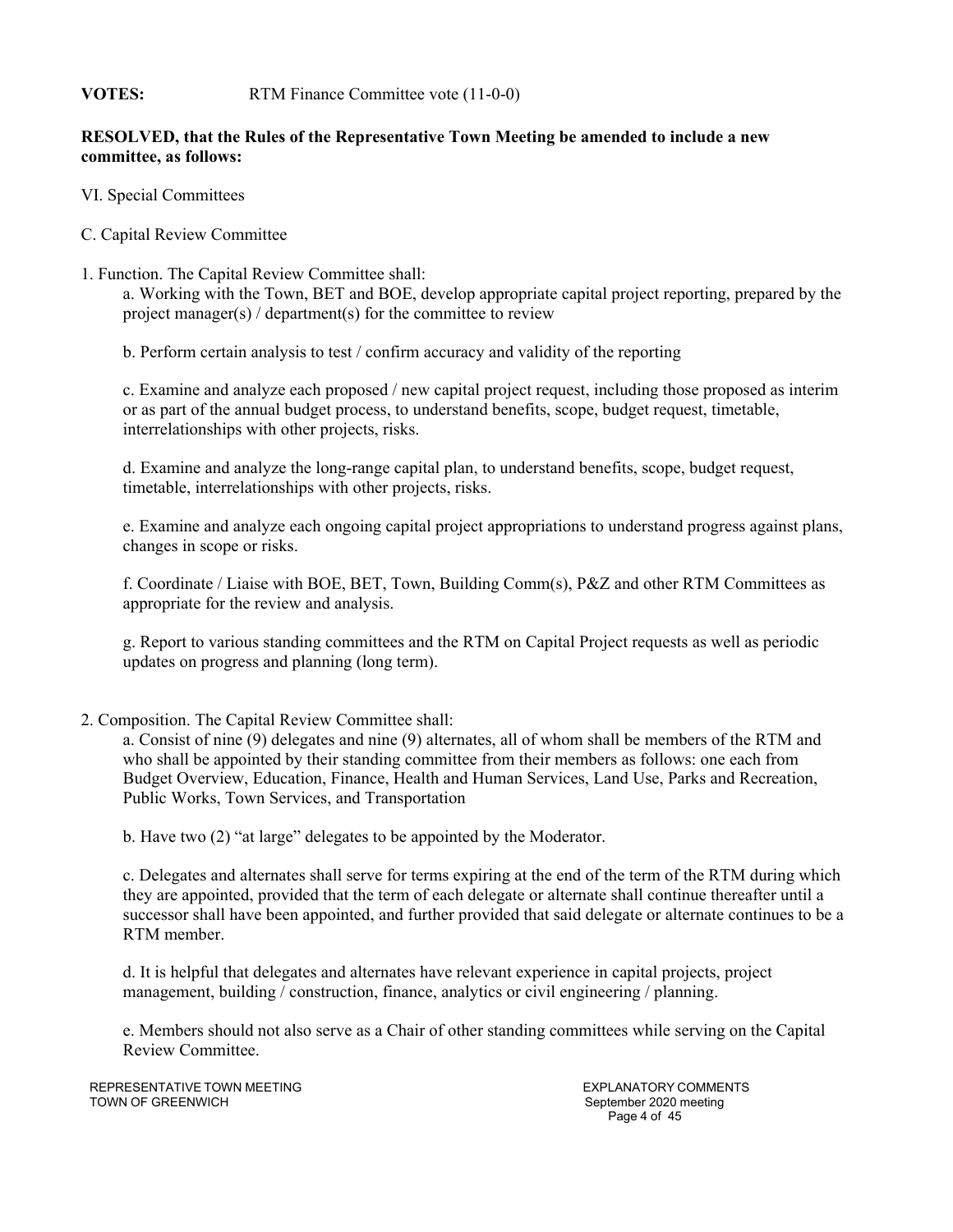f. Other RTM members are encouraged to participate and assist the committee in performing its function.

3. Election of Officers.

a. A chairman, vice chairman and secretary shall be elected by the delegates of the Capital Review Committee from among their number as soon as convenient following their appointment.

b. After appointment of the delegates and alternates by the Standing Committees, the Town Clerk shall notify the appointed delegates and alternates of the organizational meeting.

c. The preceding chairman, vice chairman or the senior delegate on the committee, in that order, shall act as temporary chairman of such meeting until a chairman is elected.

d. All voting for such offices shall be by written ballot, and a majority of the committee delegates shall constitute a quorum.

e. Members who are officers of other Standing Committees should not be considered for officers of this committee.

f. The newly elected chairman shall promptly notify the Town Clerk of such elections, and the Moderator shall announce the election of the committee officers at the next meeting.

#### 4. Meetings.

a. The chair shall convene meetings of the committee in order to fulfill the committee's function.

b. The chair shall notify the Town Clerk of this meeting in order that it may be properly posted on the Town Hall bulletin board and website as a public meeting.

c. Only delegates may vote, except that an alternate may vote in the absence of their standing committee delegate.

#### 5. Attendance.

a. A record of attendance of the individual delegates and alternates at each committee meeting shall be kept by the secretary and filed with the Town Clerk no later than the following RTM meeting. Such records shall be public records and shall be maintained for one term after the term to which they apply.

#### 6. Reports

a. The chair shall report to the RTM on the committee's activities and votes throughout the term as needed and on the annual capital budget.

b. The reports should include an analysis of its salient features and the reasoning of the committee.

c. The chairman shall also promptly report to the Town Clerk the committee's vote on all actions. In turn, the Town Clerk will notify each district chairman of the vote. Such shall be public records and shall be maintained for one term after the term to which they apply.

d. For each new capital project, including the annual capital plan, the report of the committee should include a recommendation to the RTM.

e. Members from each of the Standing Committees are expected to report back to their Standing Committees on the activities of the Committee Referred to All Committees except Labor Contracts Committee

REPRESENTATIVE TOWN MEETING TOWN OF GREENWICH

EXPLANATORY COMMENTS September 2020 meeting Page 5 of 45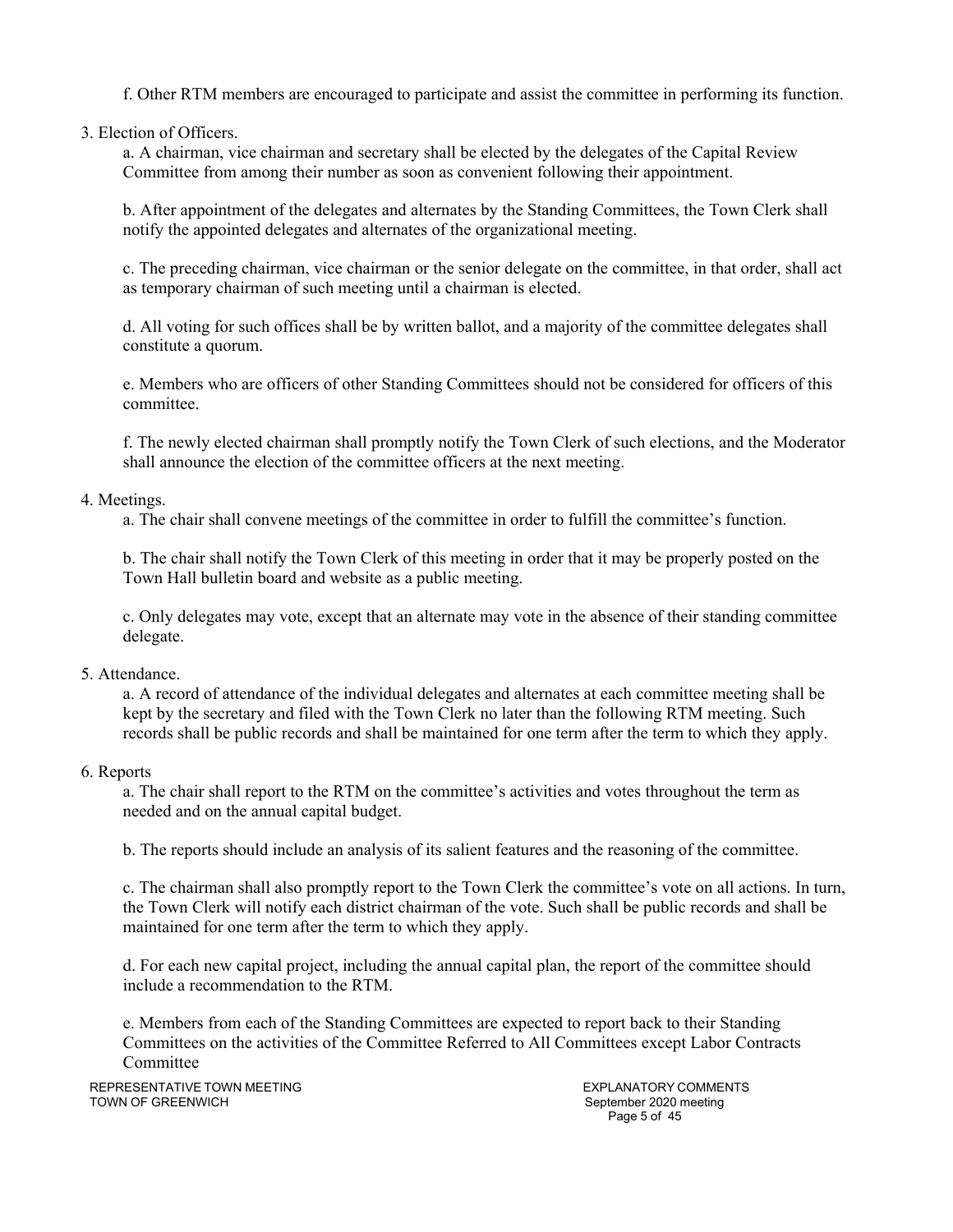#### **EXPANATORY COMMENTS**

The RTM Governance Committee prepared this resolution in response to comments from RTM members concerned about the lack of information about capital projects for which the RTM has appropriated funds, particularly given the projected increase in the number, size and scope of Town and BOE capital projects over the next 15 years.

The Finance Committee agrees that oversight of capital spending should be a higher priority for the RTM. Presentations by the Committee's Debt Policy Working Group in April 2019 and its Capital Working Group in May 2020 (both available on the Committee's RTM website) identified capital spending as one of the most important drivers of the Town's financial policy in the foreseeable future. In discussions with various Town officials and BET and RTM members, there was agreement that the RTM should enhance its oversight of capital expenditures, but this oversight should consist of periodic status reports, and should not evolve into a focus on micro-managing projects.

The RTM's current rules give the Finance Committee much of the necessary oversight responsibility for capital spending, but for various reasons this has been underutilized in the past. As a result, the Committee voted 11-0-0 to present rules revisions to the RTM that will require it to utilize its existing capital oversight responsibility on a consistent basis; expands those responsibilities to include a more proactive involvement in the development of the Town's capital plans; and requires periodic reporting on the status of all open capital projects. These revisions are being presented as a separate item on the September Call and eliminate the need for a separate capital committee.

| <b>ITEM NO.:</b>    | $\overline{\mathcal{L}}$                                      |  |
|---------------------|---------------------------------------------------------------|--|
| <b>DEPARTMENT:</b>  | RTM Budget Overview Committee (BOC)                           |  |
| <b>CONTACT:</b>     | Lucia D. Jansen Email address: lucia.jansen@greenwichct.org   |  |
| <b>REFERRED TO:</b> | <b>All Committees except Appointments and Labor Contracts</b> |  |
| <b>VOTES:</b>       | RTM BOC Committee vote (12-0-0)                               |  |

**RESOLVED, that V.G., Budget Planning Process, under the rules of the RTM submitted by the Governance Committee October 28, 2019 shall be amended as follows:** 

V. Standing Committees

G. BUDGET PLANNING PROCESS

Each Standing Committee, except for the Appointments Committee, is to review and help the RTM membership understand the coming fiscal year's budget request. Each Standing Committee Chair is to:

REPRESENTATIVE TOWN MEETING TOWN OF GREENWICH

EXPLANATORY COMMENTS September 2020 meeting Page 6 of 45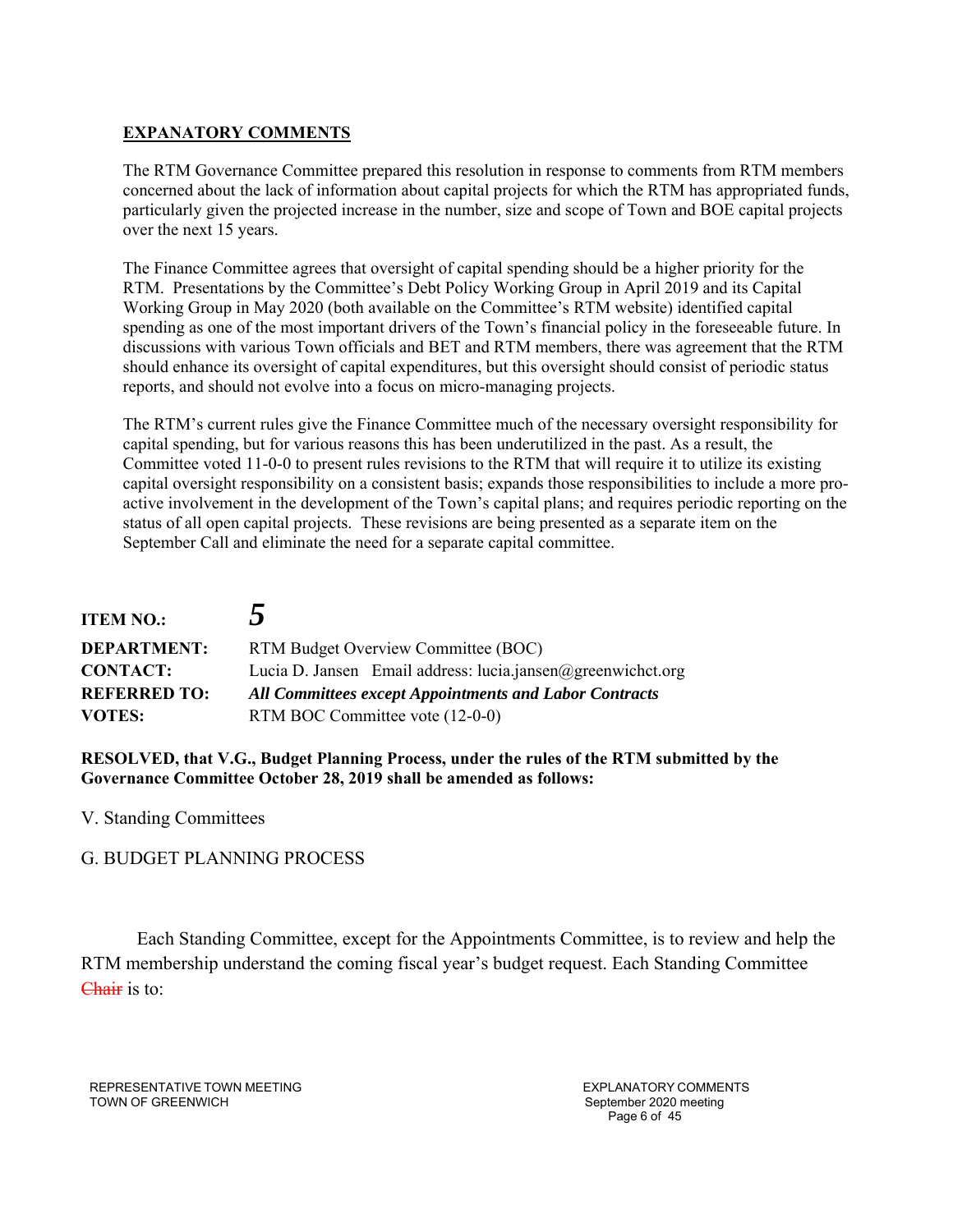- 1) Provide guidance to Committee members on Be aware of what departments are to be reviewed, contacts within those departments, what the budget is, what the impact of the resolutions are, the powers of the RTM and the process they will be asked to follow in order to report to the Standing Committee, as well as the RTM
- 2) Engage periodically throughout the year with appropriate department and budget leaders to understand the services provided, value derived and the associated cost drivers in their budget request, focusing on departmental needs, priorities, changes and deferments
- 3) Review detail of the proposed Operations Plans as well as the budget book to have a solid understanding of each entities' proposed services, personnel, capital infrastructure, and associated costs.
- 4) Determine if it communicates and engages periodically throughout the year with appropriate department and budget leaders to understand the services provided, value derived and the associated cost drivers in their budget request, focusing on departmental needs, priorities, changes and deferments.
- 5) May decide to liaise with other Standing and Special Committees, as appropriate, to coordinate such review activities

4) Produce reports to the RTM on progress for the budget. A final report should be prepared, distributed and uploaded to the RTM website no later than two weeks prior to the May RTM meeting.

## Guidance for the RTM Standing Committee Annual Budget Review

The following timeline is intended to align with the "Timeline for the Budget Process" published as part of the Board Estimate and Taxation (BET) Reference Book.

## June – September:

The Budget Overview Committee will organize certain sessions to help educate the RTM members on the budget review process and coordinate the review.

## **June - August**

1) Immediately after the RTM's May budget vote, the budget process once again kicks off for the new fiscal year. As described in the BET's Reference Book, during the month of August, the First Selectman (FS) is creating and forming a Capital Improvement Program (CIP) committee which determines the capital spending for the next fiscal year as well as future years (no less than 5 years).

REPRESENTATIVE TOWN MEETING TOWN OF GREENWICH

EXPLANATORY COMMENTS September 2020 meeting Page 7 of 45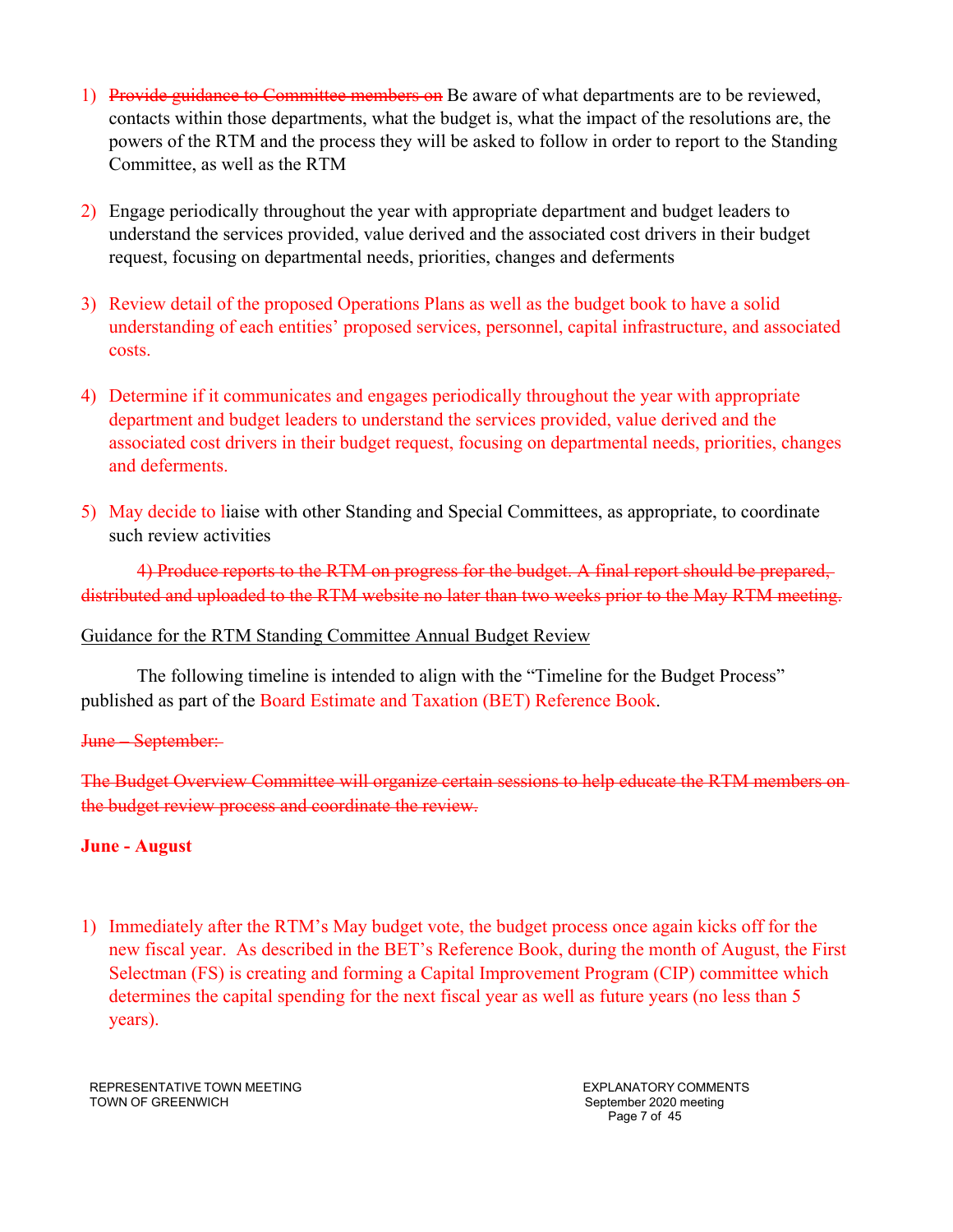- 2) The Superintendent of schools and the Board of Education (BOE) also begin to discuss and prepare the school budget, including operating, capital, and food services.
- 3) The Budget Overview Committee (BOC) Chair drafts a BOC Budget Goals letter and the BOC committee votes on the letter in either August or September. The letter is then distributed to all Town budget leaders, including the FS, BOE, BET and the RTM.
- 4) The RTM is for the most part on summer break the months of July and August, but some committee members may meet to begin studying the new fiscal year spending or project related to the budget.

#### September – December:

1) Public meetings may be arranged with representatives of the RTM, BET and First Selectman to discuss the BET Budget Guidelines and their approach and priorities to developing their propos budget. Assigned budget review members of the Standing Committees should attend those meetings.

2) Budget sub-committees should meet with the appropriate department and budget leadership and report on key findings / departures as appropriate at the next standing committee meeting.

3) Budget sub-committees should monitor the development of the budget requests of their assigned departments.

#### **September - November**

- 1) The FS releases the Operational Plan to all town leaders and posts the plan on the Town's website.
- 2) The Moderator Pro Tem should immediately distribute to all RTM Committee and District Chairs the Operational Plan weblink. One hard copy should be available to the BOC and Finance Committee Chairs and to RTM members who request in writing.
- 3) Committees should monitor the development of the budget requests of their assigned departments.
- 4) In September, as described in the BET Reference book, RTM Committees could hold information sessions to obtain input from the public that later can be shared in writing to the BET Budget Committee.
- 5) In October, the BET adopts and publishes the BET Budget Guidelines written for all town departments, boards, and appointing authorities for the following fiscal year. The Moderator Pro

REPRESENTATIVE TOWN MEETING TOWN OF GREENWICH

EXPLANATORY COMMENTS September 2020 meeting Page 8 of 45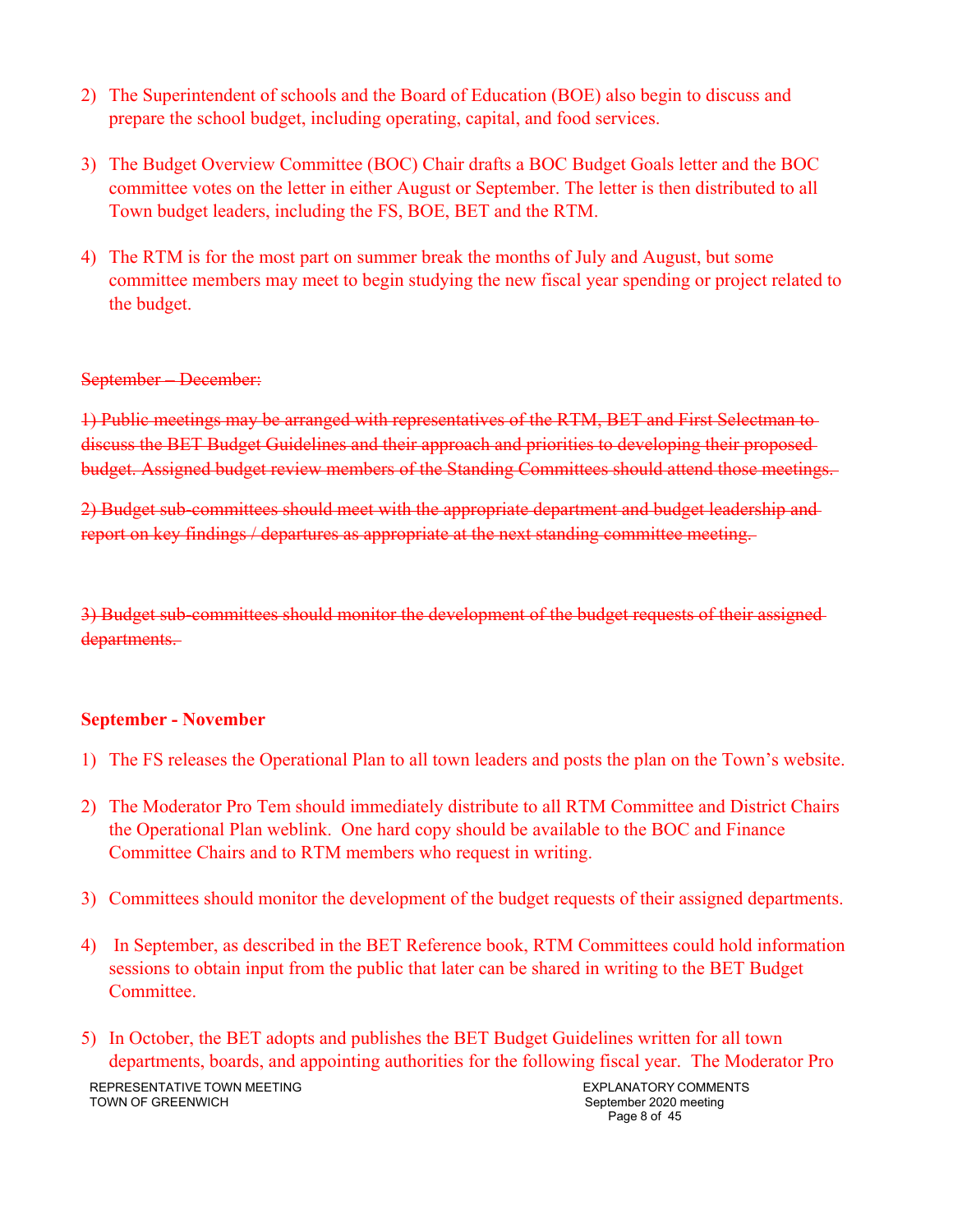Tem should immediately distribute to all RTM Committee and District Chairs for all RTM members to begin analysis of their respective budgets.

- 6) In November, the Superintendent releases the proposed schools' budget. One hard copy should be available to the Education, BOC and Finance Committee Chairs and to RTM members who request in writing.
- 7) The RTM Education Committee should forward to the Moderator Pro Tem the schools' weblink of the proposed budget and any associated documents.
- 8) The Education Committee should be highly active in reviewing the school Superintendent's operating, food services, and capital budgets. Ideally, members of the RTM Education Committee attend various school public hearings to hear and comment on the Superintendent's budget.

## **December - January**

- 1) In December, the BOE analyzes, discusses, and perhaps modifies the Superintendent's proposed budget to be either higher or lower from the proposal. More public hearings are held during this time before voting and adopting the budget. Ideally, there should be at least one RTM Education Committee member in attendance at each public hearing held by the BOE.
- 2) The BOE votes on the Superintendent's proposed budget in mid-December prior to the holiday break. One hard copy should be available to the Education, BOC and Finance Committee Chairs and to RTM members who request in writing.
- 3) The BOC summarizes metrics in 1-2 pages the BOE's proposed budget and forwards the summary and associated web links with all the BOE budget information to the Moderator Pro Tem for general RTM distribution.
- 4) The BOE approved budget is presented to the FS who then incorporates the operating budget section, as is. The FS has the responsibility and authority to modify the BOE's proposed capital budget.
- 5) In January, the FS releases the "proposed" budget to the BET. Immediately after the FS presentation, the Superintendent and BOE Chair jointly present the BOE's recommended budget to the BET. One hard copy should be available to the BOC and Finance Committee Chairs and to RTM members who request in writing.

REPRESENTATIVE TOWN MEETING TOWN OF GREENWICH

EXPLANATORY COMMENTS September 2020 meeting Page 9 of 45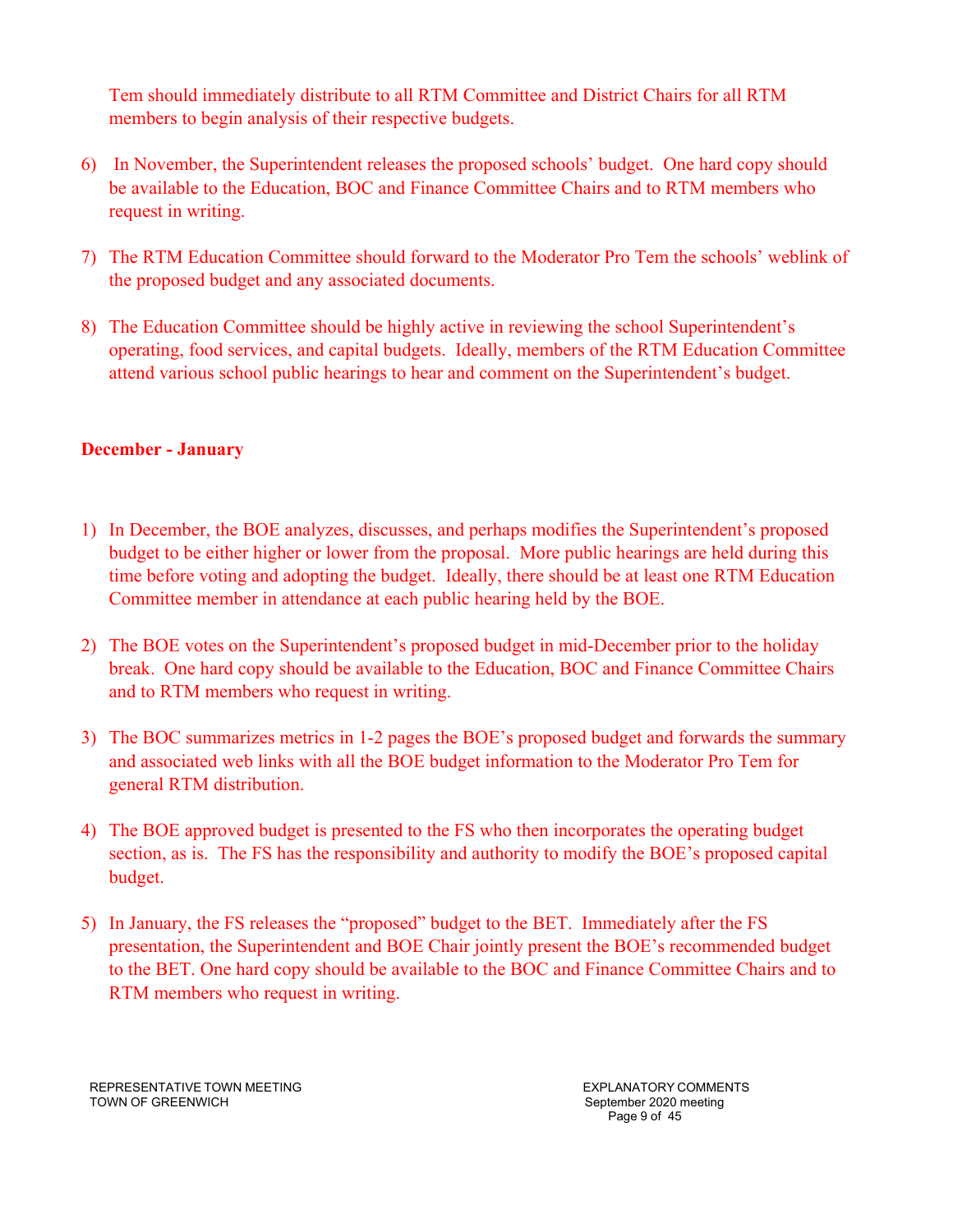- 6) After both presentations, there is a public hearing where the public can comment to the FS and/or BOE meeting. Committees should do their best to have at least one member in attendance who will report back to the committee.
- 7) Note that at the beginning of a new RTM term, reassignments should be evaluated in the January meeting to assign new members and bring them up-to-speed. Any updates should be appropriately published.

January – February:

Note that at the beginning of a new term, reassignments should be evaluated in the January meeting to assign new members and bring them up-to-speed. Any updates should be appropriately published.

1) Standing Committee members should attend the public presentations of the budget by the First Selectman. The Committee Chair should ensure that there is at least one member of their committee observing.

2) Budget sub-committees monitor the development of the budget requests of their assigned departments and attend, to the extent possible, the scheduled meeting between department heads and the BET Budget Committee.

3) Budget sub-committees should prepare and distribute a summary report on these meetings to their respective Standing Committees for discussion in the March RTM Committee meeting. The Standing Committee Chair should considerpreparing overall conclusions and recommendations and post any such report on the RTM website.

4) Budget sub-committees, at their own discretion, should conduct research into noteworthy line item requests and discuss these with department managers and share their findings with their respective Standing Committees. Summaries of these discussions / items, as appropriate, should be posted on the RTM website prior to the end of March.

March :-

REPRESENTATIVE TOWN MEETING TOWN OF GREENWICH

EXPLANATORY COMMENTS September 2020 meeting Page 10 of 45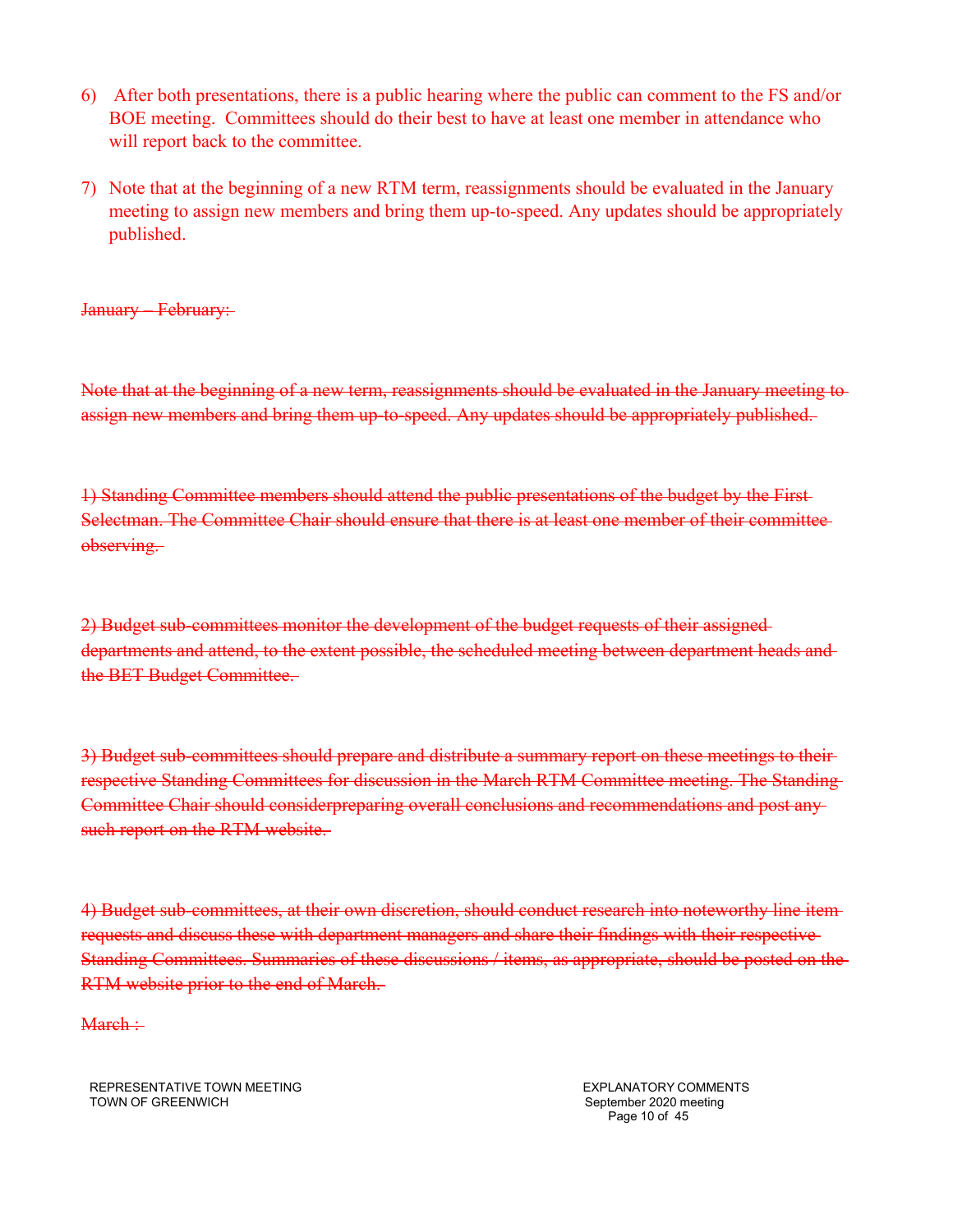1) Budget sub-committees monitor the development of the budget requests of their assigned departments

2) Budget sub-committees attend, to the extent possible, the scheduled meeting between department heads and the BET Budget Committee and the BET, including any public meeting. The Committee Chair should ensure that there is at least one member of their committee observing.

3) Budget sub-committees should prepare and distribute a summary report on these meetings to their respective Standing Committees for discussion in the April RTM Committee meeting. The Standing Committee Chair should consider preparing overall conclusions and recommendations and post any such report on the RTM website.

4) Each Standing Committee is encouraged to speak at the Public meeting held by the BET to provide input on any reinstatements or reductions to the Recommended Budget. Such report/comments should be discussed in advance with the appropriate department and budget leadership to clarify, to the extent possible.

## **February - March**

- 1) The Town's Finance Department submits the full version of the budget to the BET Budget Committee. One hard copy of the operating and capital books should be available to the BOC and Finance Committee Chairs and to RTM members who request in writing.
- 2) The BET Budget Committee holds departmental presentations to the BET during the months of February and March. The BET emails the Moderator Pro Tem the BET's Budget Committee's Hearing Schedule for wide RTM general distribution.
- 3) Standing Committee members should monitor the development of the budget requests of their assigned departments and attend or watch remotely, to the extent possible, the scheduled meetings between department heads and the BET Budget Committee.
- 4) The Standing Committee could consider preparing a summary of the question and answer BET Budget Committee session and, if desired, commentary on overall conclusions and recommendations. The document could be emailed to all RTM Committee and District Chairs for general distribution.

REPRESENTATIVE TOWN MEETING TOWN OF GREENWICH

EXPLANATORY COMMENTS September 2020 meeting Page 11 of 45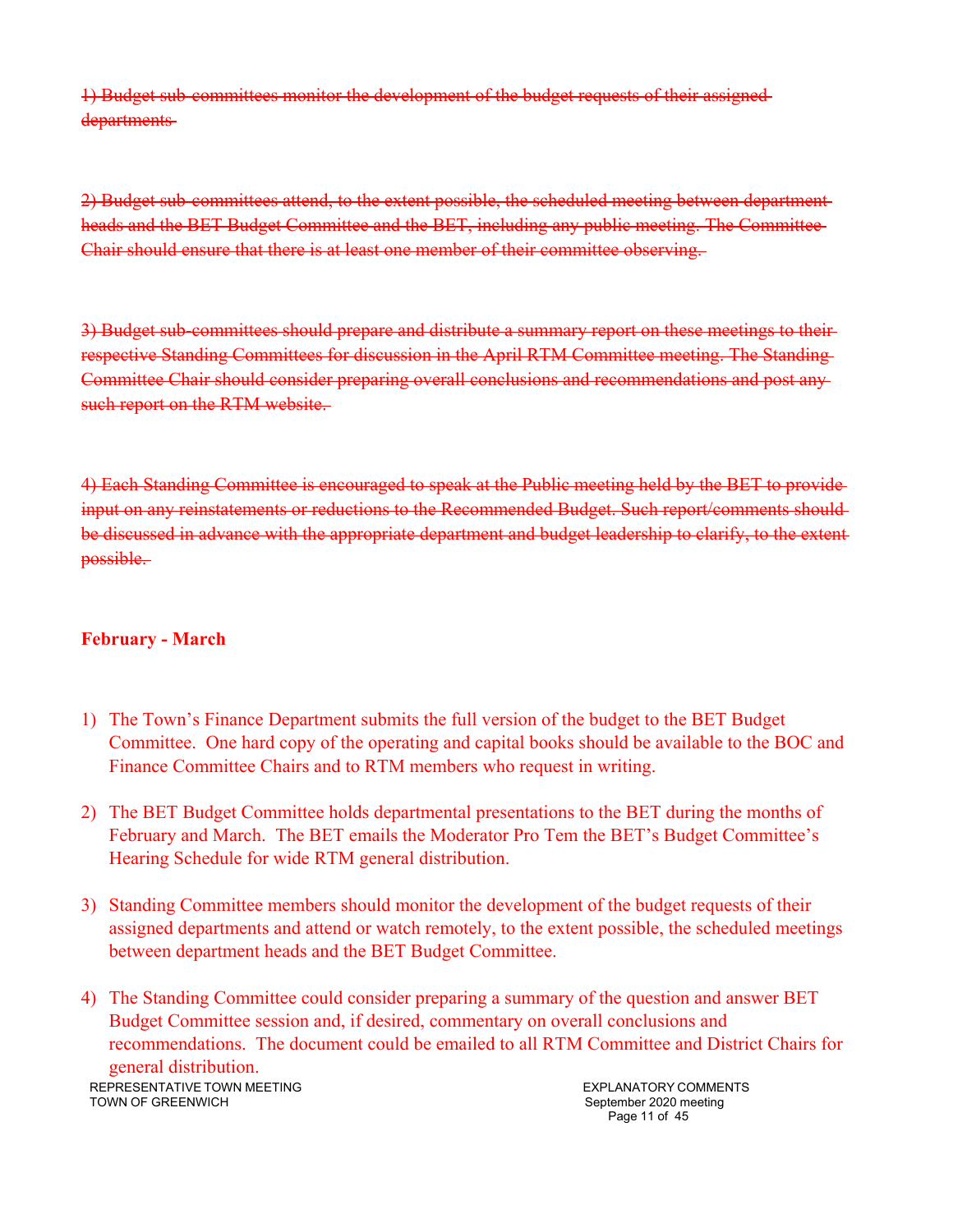- 5) Each Standing Committee is encouraged to speak at the public meeting held by the BET to provide input on the BET's "Proposed" Budget. Such report/comments should be discussed in advance with the appropriate department and budget leadership to clarify, to the extent possible.
- 6) At their own discretion, Standing Committees should conduct research into noteworthy line item requests and discuss these with department managers and share their findings with their respective Standing Committees. Summaries of these discussions / items, as appropriate, should be posted on the RTM website prior to the end of March.

## April:

1) Standing Committees prepare their final reports on the budget and discuss potential areas of the budget to focus in on in May.

## May:

1) At the RTM budget meeting, standing committees present a summary of their budget review activities and highlights of the budget of interest

2) If a Standing Committee plans to offer a line item amendment, the Committee Chair shall offer a Standing Committee report in accordance with Rules of the RTM, Section III G., "Making Standing Committee Reports".

# **April - June**

- 1) By April, the full RTM should be actively engaged in the budget analysis and discussion.
- 2) The entire RTM is mailed the "RTM voting pages" for the May budget vote.
- 3) In addition, information on accessing both the operating and capital budget book weblinks are sent to the RTM and available on the town's website.
- 4) The capital budget book includes individual project descriptions and costs and is important for all Standing Committees to read all proposed capital expenditures for their respective departments.
- 5) The budget book, as the Operational Plan, is only available online unless specifically requested in writing for a hard copy.
- 6) The BET holds a public hearing with the "proposed" budget. It would be beneficial if at least one Standing Committee member attends the BET's public hearing.

REPRESENTATIVE TOWN MEETING TOWN OF GREENWICH

EXPLANATORY COMMENTS September 2020 meeting Page 12 of 45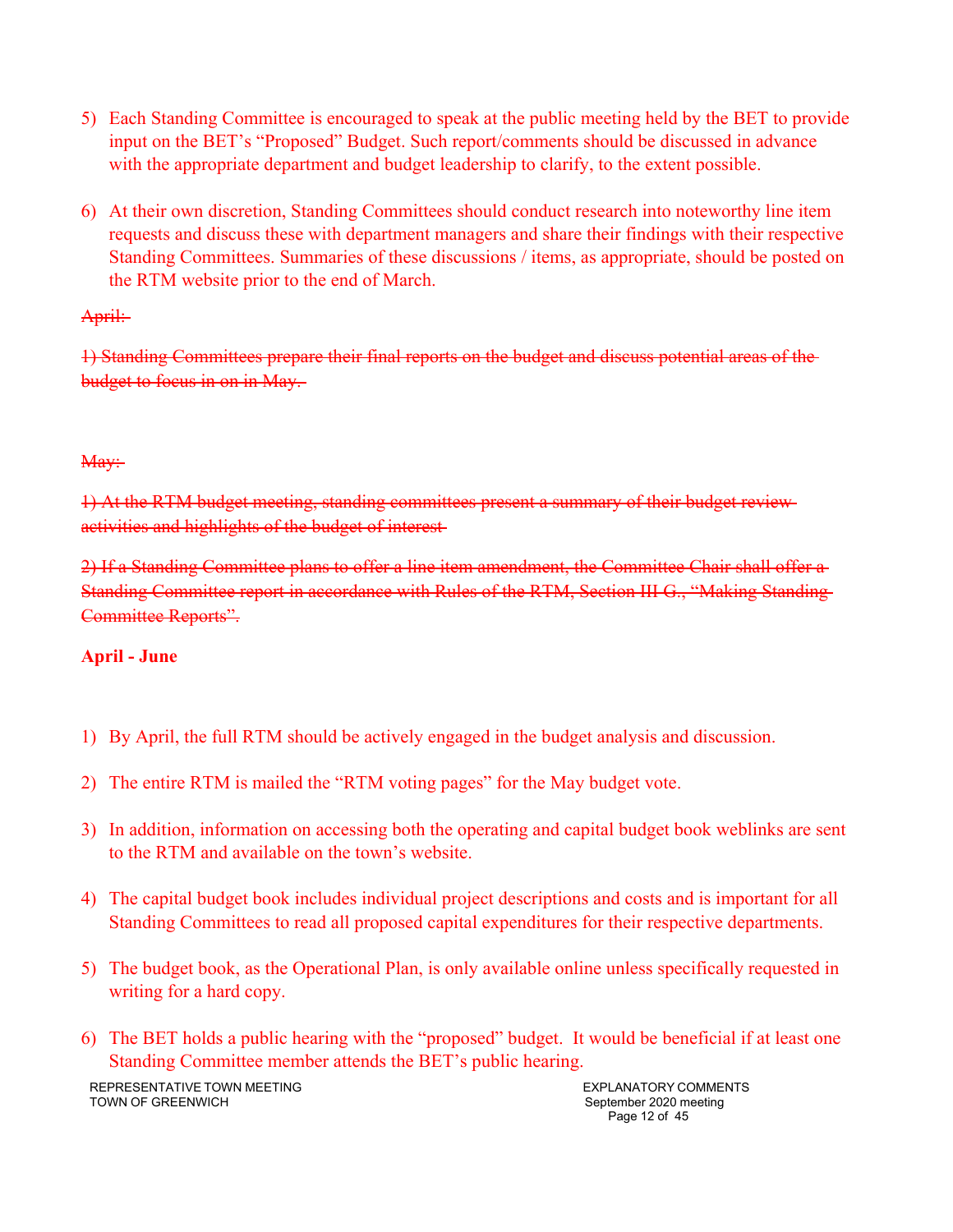- 7) Soon after the public hearing, the BET votes on each line item appropriation of the budget. After the BET's formal vote and changes on the budget a new "Proposed Budget" is created for the RTM.
- 8) In April, soon after the BET's budget vote, the BOC holds a budget workshop for all RTM members to educate and bring up to speed as soon as possible. The workshop summarizes the result of the BET hearings and votes. The BOC includes analysis and commentary on long term town budget trends and other related financial matters.
- 9) Standing Committees prepare their final reports on the budget and discuss potential areas of the budget to focus on in May.
- 10) All RTM Committees should be reviewing the budget and take committee votes. The votes are for their respective assigned departments and the standing committee often votes on the overall budget and the Resolutions. At the RTM budget meeting, standing committees present a summary of their budget review activities and highlights of the specific budget of interest.
- 11) If a Standing Committee plans to offer a line item amendment to an appropriation, the Committee Chair shall offer a Standing Committee report in accordance with Rules of the RTM, Section III G., "Making Standing Committee Reports".
- 12) The RTM votes on the town budget at a meeting to be held on or before May 15. The BET meets two weeks after the RTM's budget vote and incorporating any further cuts or reductions made by the RTM, takes the final votes on the mill rate and bonding resolutions.

# **EXPLANATORY COMMENTS**

The RTM Rules Budget Process was modified and proposed by the Governance Committee in October 2019. As said at the time by the Governance Committee "the current process is considered quite onerous, was not being followed, and did not result in the improvements intended." Several changes were proposed by Governance for revision.

While the BOC agreed with the premise of the reason for the rewrite and portions of the submission, the BOC voted against the Governance Committee's revision due to some lacking information. The BOC is proposing three areas for improvement.

1) The BOC felt there was still too specific onerous requirements for the standing committees during the budget process. The proposed version removes those burdensome requirements.

2) The BOC clarified and offered more detail on actions by certain committees during each month of the budget process;

3) The BOC added explicit mention of the hard copy or online budget material in the month it is available and distributed to the RTM. In the last few years as each entity has moved budget material online, it has become unclear who receives the material, when it is expected, and if a hard

EXPLANATORY COMMENTS September 2020 meeting Page 13 of 45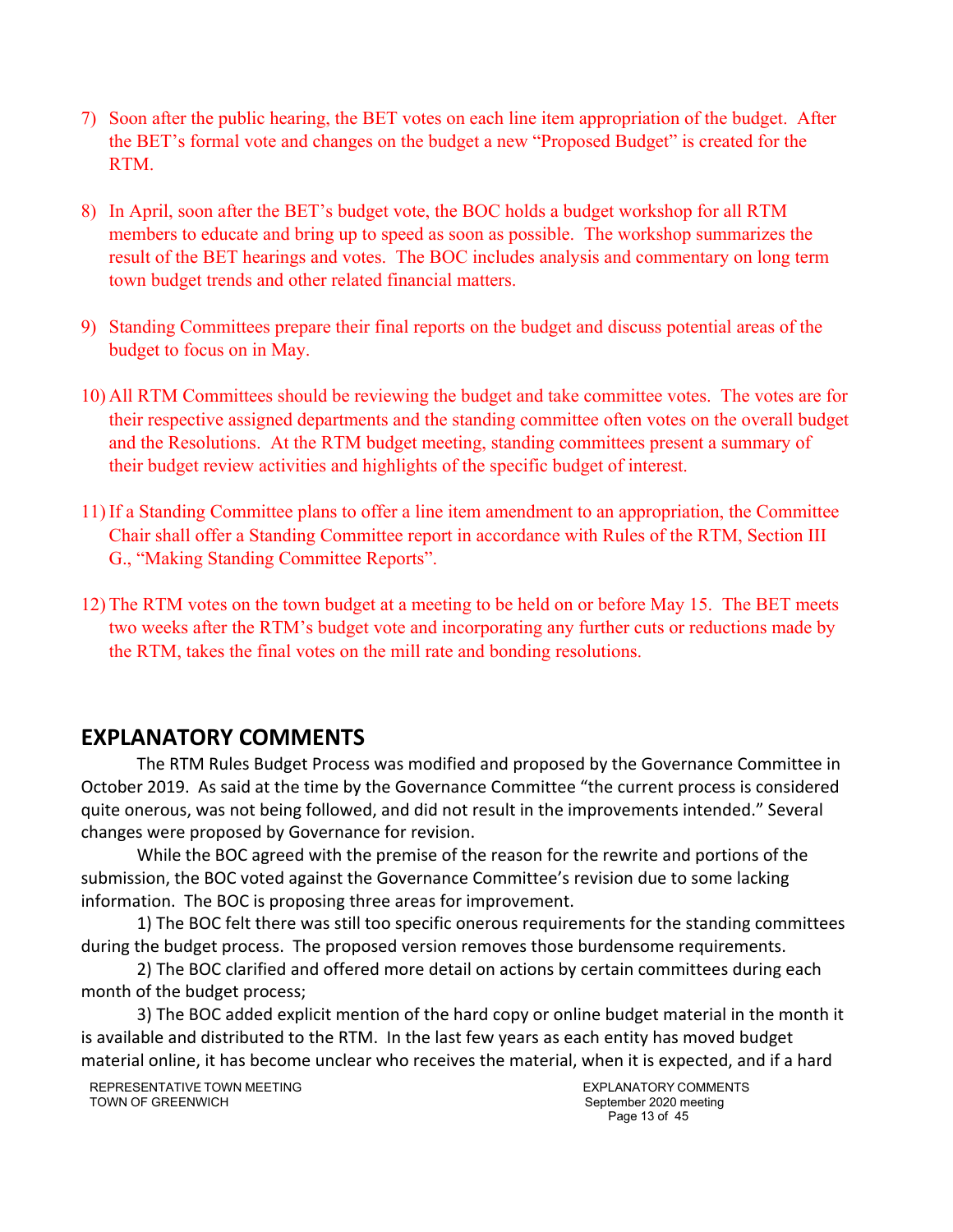copy is available to those interested. The BOC is describing our proposal for hard copy distribution and a desire that any RTM member that desires a hard copy may receive it. The BOC believes this investment is worthy and should be prioritized. The BOC has created a table that we are proposing be located in the Appendix which lists twelve budget materials generated that is available to the RTM either online or hard copy.

| <b>ITEM NO.:</b>    | n                                                        |      |                      |  |
|---------------------|----------------------------------------------------------|------|----------------------|--|
| <b>DEPARTMENT:</b>  | Board of Education                                       |      |                      |  |
| <b>CONTACT:</b>     | Ann Carabillo 625-7446 ann carabillo@greenwich.k12.ct.us |      |                      |  |
| <b>REFERRED TO:</b> | <b>Education and Finance Committees</b>                  |      |                      |  |
| <b>VOTES:</b>       | Board of Education                                       |      |                      |  |
|                     | <b>BET</b>                                               | Vote | (July 20, 2020)      |  |
|                     | <b>RTM</b> Meeting                                       | TBD  | (September 21, 2020) |  |

**RESOLVED, that the Town of Greenwich/Board of Education accept a grant for \$64,700 from the State of Connecticut "Pegpetia Grant" which provides assistance for media services to acquire equipment/infrastructure to support the video production program at GHS.** 

|  | F 35020 | <b>RRR</b> Fund | \$64,700 |
|--|---------|-----------------|----------|
|--|---------|-----------------|----------|

## **EXPLANATORY COMMENTS**

The RTM must authorize the acceptance of any grants not covered by the Annual Budget resolution.

**ATTACHMENTS**  SEE ATTACHMENT

| <b>ITEM NO:</b>     |                                                                           |
|---------------------|---------------------------------------------------------------------------|
| <b>DEPARTMENT:</b>  | Department of Human Services/Law Department                               |
| <b>CONTACT:</b>     | Alan Gunzburg, (203)249-8071 24fado@optonline.net                         |
|                     | Winston Robinson, $(203)522-2315$ winroob@aol.com                         |
|                     | Demetria Nelson, Demetria.Nelson@greenwichct.org                          |
|                     | Aamina Ahmad, (203) 622-7876 Aamina.Ahmad@greenwichct.org                 |
| <b>REFERRED TO:</b> | <b>Legislative &amp; Rules and Health &amp; Human Services Committees</b> |
| <b>VOTES:</b>       | Board of Selectmen (3-0)                                                  |

**RESOLVED, that the RTM hereby approves the Board of Human Services proposal to amend Article 5, Section 62 of the Town Charter to increase the number of members on the Board of Human Services from the current seven (7) members to (9) members.** 

#### **EXPLANATORY COMMENTS**

REPRESENTATIVE TOWN MEETING TOWN OF GREENWICH

EXPLANATORY COMMENTS September 2020 meeting Page 14 of 45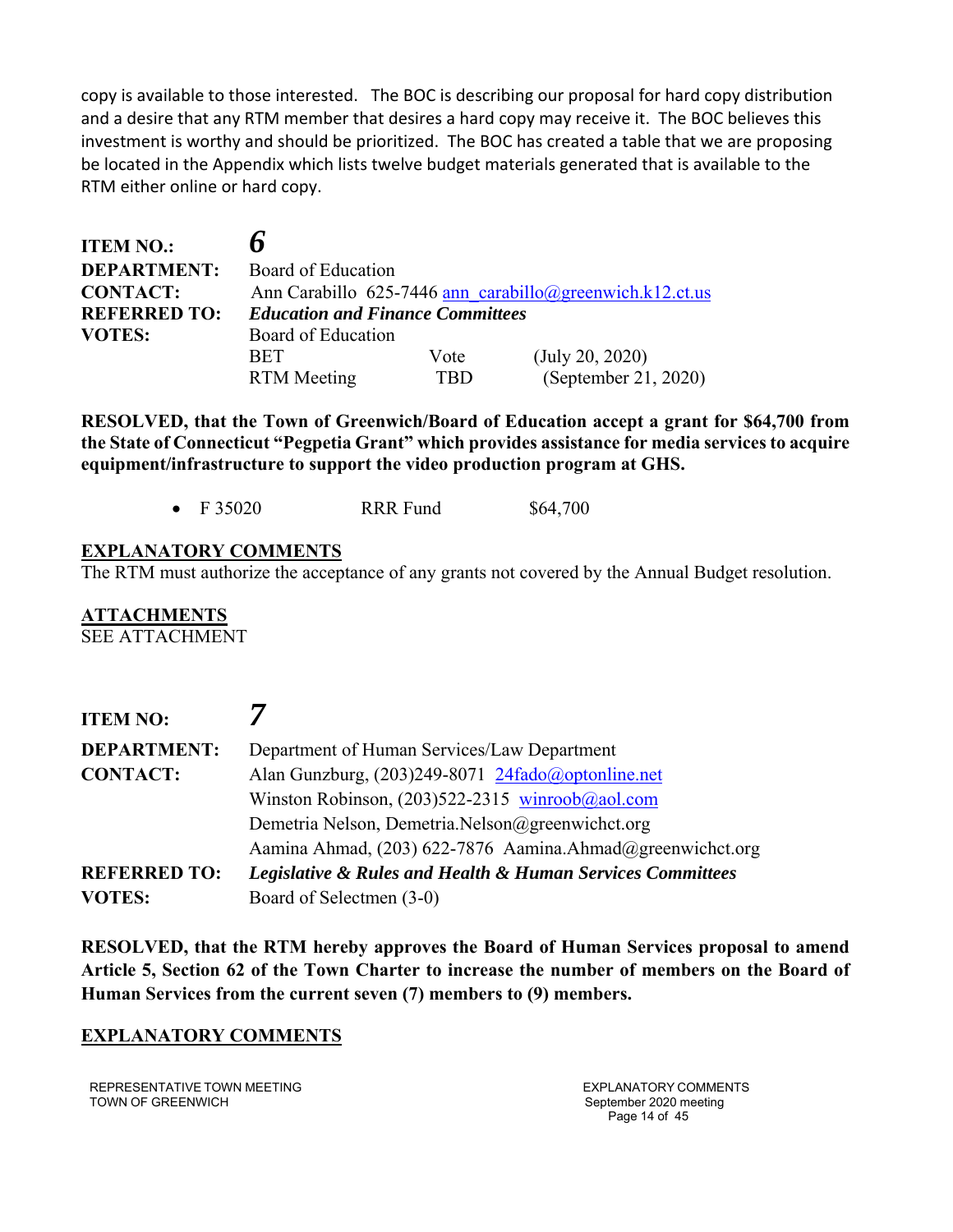The Board of Human Services wishes to increase its current membership from seven (7) members to nine (9) members. The active, working Board is comprised of several standing committees and work groups. The Board believes that it would operate more effectively with two (2) additional members since the current seven (7) members are typically assigned to three (3) or four (4) committees/groups. The Board has also expressed the need for more community visibility concerning the goals and activities of the Department of Human Services. A larger Board would help with having an increased Board presence in the community. Nine ((9) members would also help with increasing the number of Board members with different backgrounds and making the Board more diverse, thereby reflecting the demographics of Greenwich.

The Board voted unanimously on February 18, 2020 to approve the proposal. The Board of Selectmen also voted unanimously on July 9, 2020 to approve the proposal and to pass it on to the RTM.

#### **ATTACHMENTS**

Town Charter – Article 5, Section 62 - Redlined

| <b>ITEM NO:</b>     |                                                                      |             |
|---------------------|----------------------------------------------------------------------|-------------|
| <b>DEPARTMENT:</b>  | Harbor Management Commission                                         |             |
| <b>CONTACT:</b>     | Mike Van Oss, Chairman - Harbor Management Commission,               | $(203)247-$ |
|                     | 0509 mike@vanops.us                                                  |             |
|                     | Bill Ingraham, Harbor Management Commission                          |             |
|                     | $(203)496-7782$ Bigbil1@aol.com                                      |             |
|                     | Aamina Ahmad, Assistant Town Attorney                                |             |
|                     | $(203)$ 622-7876 Aamina.Ahmad@greenwichct.org                        |             |
| <b>REFERRED TO:</b> | <b>Legislative &amp; Rules and Parks &amp; Recreation Committees</b> |             |
| <b>VOTES:</b>       | Board of Selectmen (3-0)                                             |             |

**RESOLVED, that the RTM hereby approves the Harbor Management Commission's proposal to amend Chapter 7, Article 1, Section 7-9 of the Town Code to establish a Slow-No-Wake zone between Great Captain Island and Cormorant Reef in the outer harbor of the Greenwich Harbors Area.** 

#### **EXPLANATORY COMMENTS**

The proposed amendment to Section 7-9 of the Town Code seeks to prohibit operation of any vessels in excess of Slow-No-Wake in an area near Great Captain Island in the outer harbor. Two (2) maps showing the location in question are attached. Slow-No-Wake is defined by State regulations to mean that "a vessel shall not produce more than a minimum wake and shall not attain speeds greater than 6 miles per hour over the ground unless a higher minimum speed is necessary to maintain steerageway when traveling with a strong current. In no case shall the wake produced by the vessel be such that it creates a danger or injury to person, or will damage vessels or structures of any kind." Regulations of Conn. State Agencies, § 15-121-A1. The Commission has requested this amendment as a public safety initiative to reduce the speed of boat traffic transiting the outer harbor, north of the popular mooring and anchoring area at Great Captain Island.

REPRESENTATIVE TOWN MEETING TOWN OF GREENWICH

EXPLANATORY COMMENTS September 2020 meeting Page 15 of 45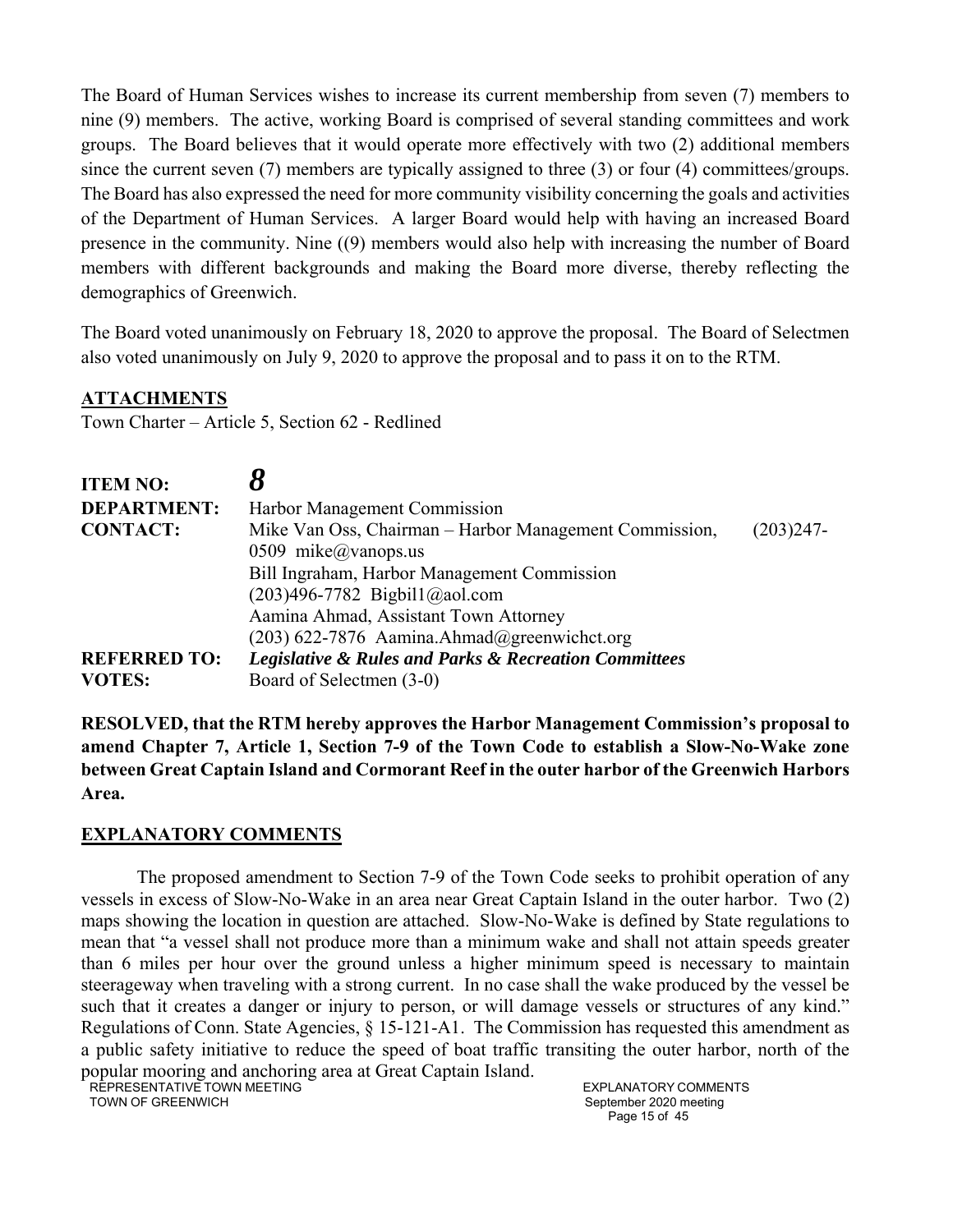General Statutes § 15-136 governs the regulation of operation of vessels on any body of water within a town's territorial limits. It states in pertinent part that:

(a) Any town, by ordinance, may make local regulations respecting the operation of vessels on any body of water within its territorial limits. Upon adoption, each such ordinance shall be submitted to the commissioner and, if not disapproved by him within sixty days thereafter, shall take effect as provided in subsection (c) of this section. The commission may disapprove any ordinance or part thereof which he finds to be arbitrary, unreasonable, unnecessarily restrictive, inimical to uniformity or inconsistent with the policy of this part.

General Statutes § 15-136(a). The "commissioner" referenced above is the Commissioner of the Department of Energy and Environmental Protection ("DEEP"). The Harbor Management Commission has prepared the proposed amendment in consultation with DEEP's boating division staff.

The Board of Selectmen voted unanimously on August 13, 2020 to approve the proposal.

## **ATTACHMENTS**

Town Code – Chapter 7, Article 1, Section 7-9 – with proposed new language Map 1 and Map 2 showing the area of the proposed Slow-No-Wake zone

| <b>ITEM NO:</b>                      | Y                                                                                      |  |
|--------------------------------------|----------------------------------------------------------------------------------------|--|
| <b>DEPARTMENT:</b>                   | Nathaniel Witherell                                                                    |  |
| <b>CONTACT:</b>                      | John Mastronardi (203) 618-4323 John Mastronardi@witherell.org                         |  |
| <b>REFERRED TO:</b><br><b>VOTES:</b> | <b>Finance and Health &amp; Human Services Committees</b><br>BET XX-XX-XX (09/21/2020) |  |

#### **RESOLVED, that Nathaniel Witherell requests an approval of an additional appropriation in the amount of \$160,000 to be added to account H450-59560-21293 Pavilion Exterior Repair.**

#### **EXPLANATORY COMMENTS**

The Nathaniel Witherell has been awarded \$160,000 from the Community Development Block Grant (CDBG) Program for the rehabilitation of the Pavilion exterior. This award has been approved by the Selectman's Office, the BET and RTM (June 2020). This request is to authorize an appropriation which will allow NW to spend the funds upon BET and RTM approval. The Town will be reimbursed from the CDBG Program.

Since the CDBG funds are entirely reimbursement based, NW will have to incur the expense first and then seek reimbursement. NW needs this appropriation to undertake the project and then seek reimbursement from the CDBG grant. The timetable is as follows:

- a. Notification of final approval of the CDBG Grant: September 2020
- b. Send out Request for Bid (RFB) for the project: October 2020 NW will use other funds to develop the bid specs and will work with Purchasing to develop the RFB.

REPRESENTATIVE TOWN MEETING TOWN OF GREENWICH

EXPLANATORY COMMENTS September 2020 meeting Page 16 of 45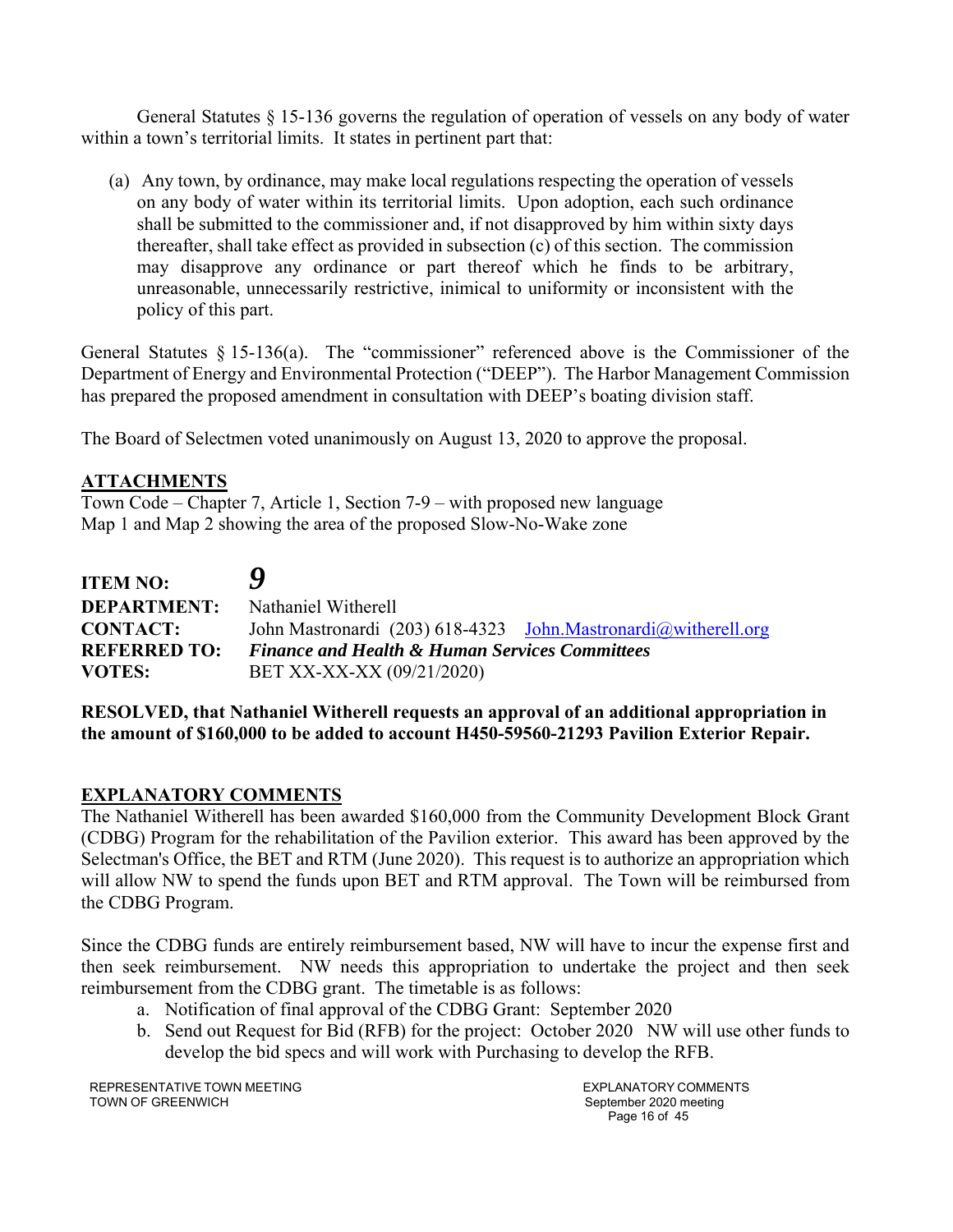- c. Award Bid and obtain all documentation from winning bidder: November 2020
- d. Start project in November or December 2020 weather permitting.
- e. Grant provides for partial reimbursement. As NW makes payments, we will request reimbursement to the Town from CDBG for those payments.
- f. Project Completion: Spring 2021

| <b>ITEM NO.:</b>    | <i>10</i>                                          |  |
|---------------------|----------------------------------------------------|--|
|                     | <b>DEPARTMENT:</b> RTM Finance Committee           |  |
| <b>CONTACT:</b>     | Michael Basham Email address: mbashamrtm@gmail.com |  |
| <b>REFERRED TO:</b> | Legislative & Rules Committee                      |  |
| <b>VOTES:</b>       | RTM Finance Committee vote (11-0-0)                |  |

## **RESOLVED, that the Finance Committee's current responsibilities under the rules of the RTM in Appendix B, Section D shall be amended as follows:**

## D. FINANCE COMMITTEE

#### Operational Responsibility:

- \* Reviews the following matters as they are submitted to the RTM or as the Finance Committee deems necessary; the operations of the town departments which are financially oriented: Finance, Assessor, Comptroller, Tax Collector and Treasurer.
- \* Reviews all capital outlays.
- \* Studies, analyzes and evaluates all interim appropriations and gifts over \$50,000.
- \* Reviews matters relative to municipal property and liability insurance, including types and amounts of insurance carried, self-insurance and risk management programs, and financial contingency plans.
- \* Reviews annually the town's Long Range Capital plans.
- \* Reviews all Reserves and Contingency accounts.
- \* Reviews all proposed leases or rental agreements for acquisition or disposal of property for terms of more than two years or with annual payments in excess of \$40,000. Groups of rental or lease agreements for similar property should be considered based on the aggregate values rather than lease by lease.
- \* Advises RTM annually on the financial impact on the tax levy of changes and additions to the capital plan; and the amounts of the town's reserves, contingency and parking fund.

#### Budgetary Responsibility:

- \* Reviews all appropriations and budgets for:
	- Finance Department, Assessor, Comptroller, Tax Collector, Treasurer
	- Retirement Board
	- **Pension and Trust Funds**
	- Board of Tax Review

#### Overlapping Responsibility:

REPRESENTATIVE TOWN MEETING TOWN OF GREENWICH

EXPLANATORY COMMENTS September 2020 meeting Page 17 of 45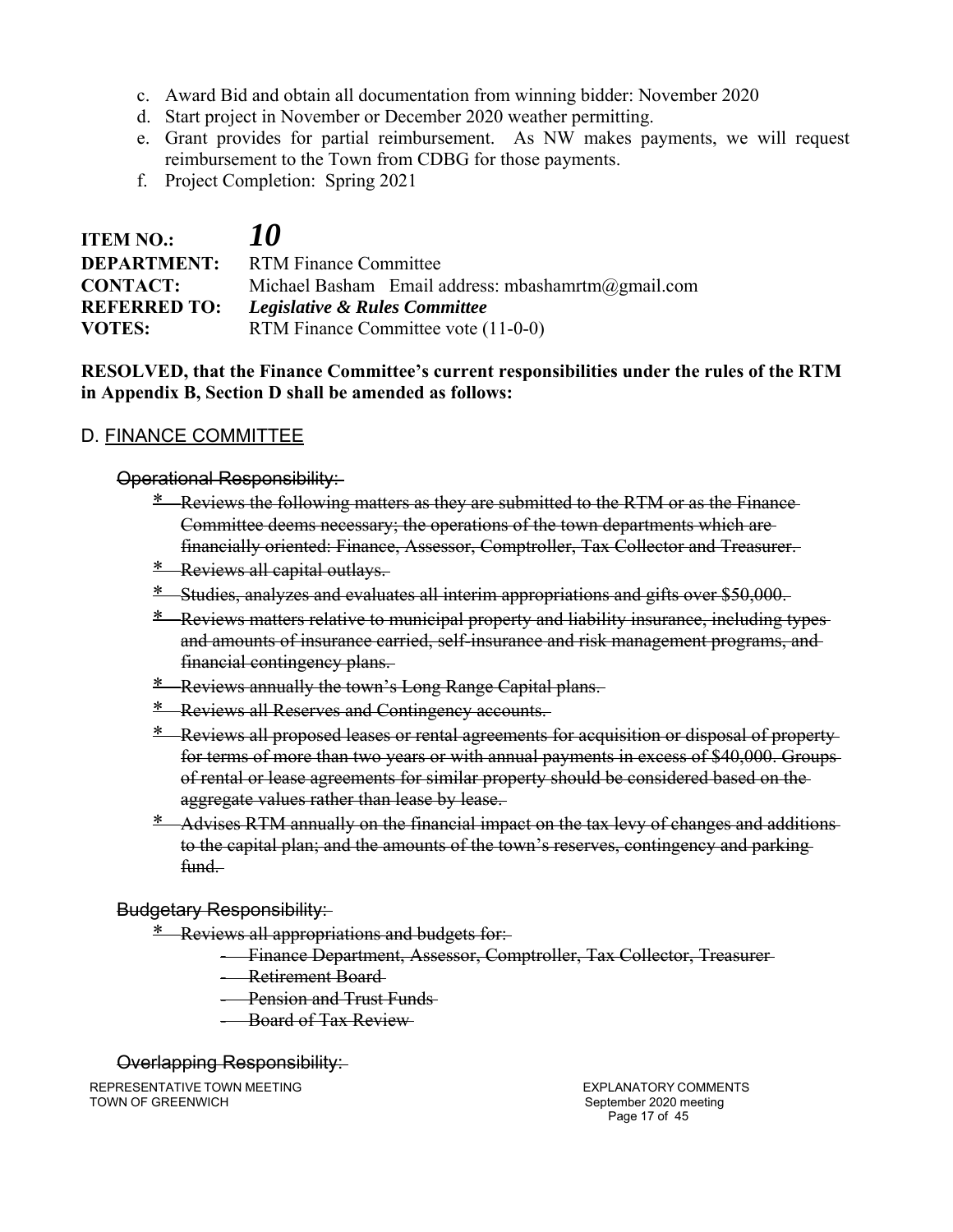\* For all items over \$50,000: with appropriate functional committee

# **Capital Budget Responsibilities**:

- Attend BET and First Selectman capital budget meetings.
- Review proposed capital expenditures with a focus on benefits, scope, budget impact and timetable.
- Review the Town's long-range capital plan annually and report on its impact on the tax levy, financing needs and financial position of the Town.
- Provide periodic updates to the RTM on the status of all open capital projects with a focus on progress, changes in scope and risks.
- Review proposed changes in the Town's Debt and Fund Balance policies.

# **Operational Responsibilities**:

- Review all matters associated with the operations of the following Town departments: Assessor, Finance and Tax Collector.
- Review all proposed leases or rental agreements with terms more than two years and annual payments more than \$40,000.
- Review and approve all interim appropriations.
- Review and approve all gifts over \$50,000.
- Approve all candidates for the Labor Contracts Committee.

# **Operating Budget Responsibilities**:

- Review the budgets for the following Town departments: Assessor, Finance and Tax Collector.
- Review all budget items over \$50,000 with the appropriate functional committees.
- Review any budget line items the Committee elects to take up.
- Review the performance, assumed rate of return and funded status of the Town's pension funds.
- Review the adequacy of all Town fund balances.

# **EXPLANATORY COMMENTS**

These revisions to the current Rules of the RTM for the committee functions of the Finance Committee are being proposed to address concerns expressed by RTM members about the lack of information about capital projects for which the RTM has appropriated funds. Given the proposed number, size and scope of proposed capital projects for the Town and BOE over the next 15 years, oversight by the RTM should be enhanced.

Among the eleven RTM standing committees, only the Finance Committee's current responsibilities include oversight of capital expenditures. These include a review of all capital outlays; an annual review of the Town's long-range capital plans; and advising the RTM annually on the financial impact on the tax levy of changes and additions to the capital plan. Until the recent presentation by the

EXPLANATORY COMMENTS September 2020 meeting Page 18 of 45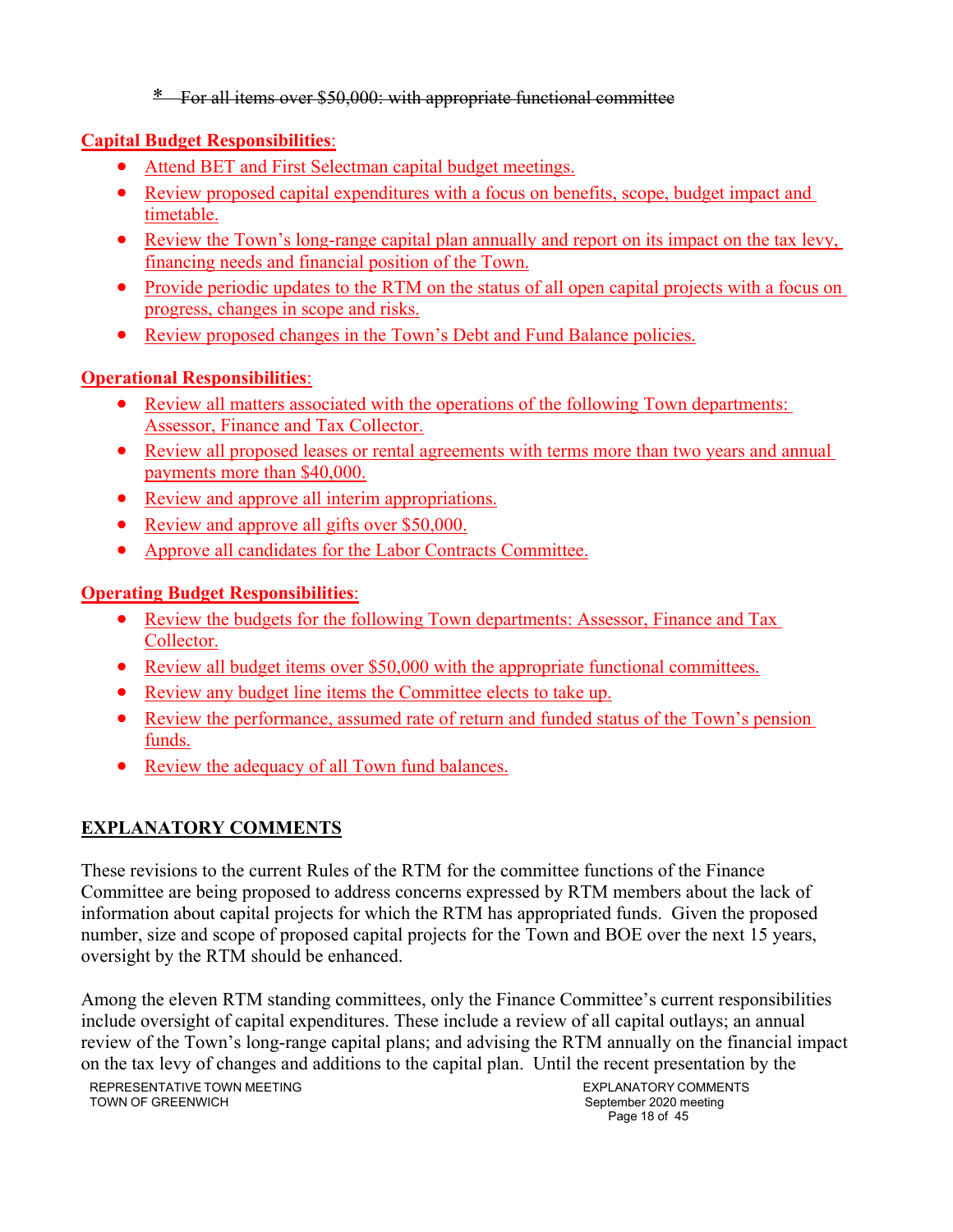Committee's Capital Working Group in May 2020, which can be found on the Committee's website, for various reasons these responsibilities have not been fulfilled on a consistent basis.

In addition to clarifying its others responsibilities, these proposed changes require the Finance Committee to fulfill its existing capital oversight responsibilities, expands those responsibilities to include a more pro-active involvement in the development of the Town and BOE's capital plans, and mandates periodic reporting on the status of all open capital projects. The Committee has determined that the necessary level of financial reporting on all open capital projects already exists, and that Town and BOE officials and project managers can be made available to provide comprehensive status updates as requested.

These proposed revisions enhance the Finance Committee's primary role of oversight of capital expenditures for the RTM. However, they are not intended to limit or restrict the rights and activities of the other RTM standing committees with respect to capital expenditures.

| <b>ITEM NO.:</b>    | 11                                                          |  |
|---------------------|-------------------------------------------------------------|--|
| <b>DEPARTMENT:</b>  | <b>RTM Budget Overview Committee</b>                        |  |
| <b>CONTACT:</b>     | Lucia D. Jansen Email address: lucia.jansen@greenwichct.org |  |
| <b>REFERRED TO:</b> | <b>Finance and Legislative &amp; Rules Committees</b>       |  |
| <b>VOTES:</b>       | RTM BOC Committee vote (12-0-0)                             |  |

## **RESOLVED, that the Budget Overview Committee's budget process under the rules of the RTM in Appendix H, Budget Procedure and Schedule, shall be added as follows:**

#### **H. BUDGET PROCEDURE AND SCHEDULE**

The most important responsibility of the RTM is the approval of the Town's budget. Greenwich's budget process is a system of checks and balances that involves the Board of Estimate and Taxation (BET), First Selectman (FS), Board of Education (BOE), and the Representative Town Meeting (RTM). The RTM has final budget approval in the year-long process.

The Town Charter and Connecticut State Statutes describe each entities scope of responsibilities and authority with the budget. The Town Charter in Article 2, Sec. 21 describes three areas with the Annual Budget and Operations Plan. The three areas outlined are: 1) definition of the departments, divisions, and officers, 2) the review and revision by the FS, and 3) the submission to the BET. The Town Charter also describes in Article 2, Sec. 23 the budget submission to the RTM. In addition to the Town Charter, the BOE has responsibilities and authority described in CT Statute, Chapter 170, Sec. 10-222, under Appropriations and Budget.

The RTM is authorized with two options when voting on the Town's budget: 1) to keep the appropriation as is, or 2) to reduce or cut altogether an appropriation. The RTM cannot add, nor reallocate appropriations. Any BOE operating budget reduction proposed can only be implemented in aggregate, and not by line item; however, the capital budget, which is included in the FS's budget, can be reduced, or cut altogether by appropriation. The RTM also votes and authorizes various Resolutions that define grants, borrowing levels, and other budget matters.

EXPLANATORY COMMENTS September 2020 meeting Page 19 of 45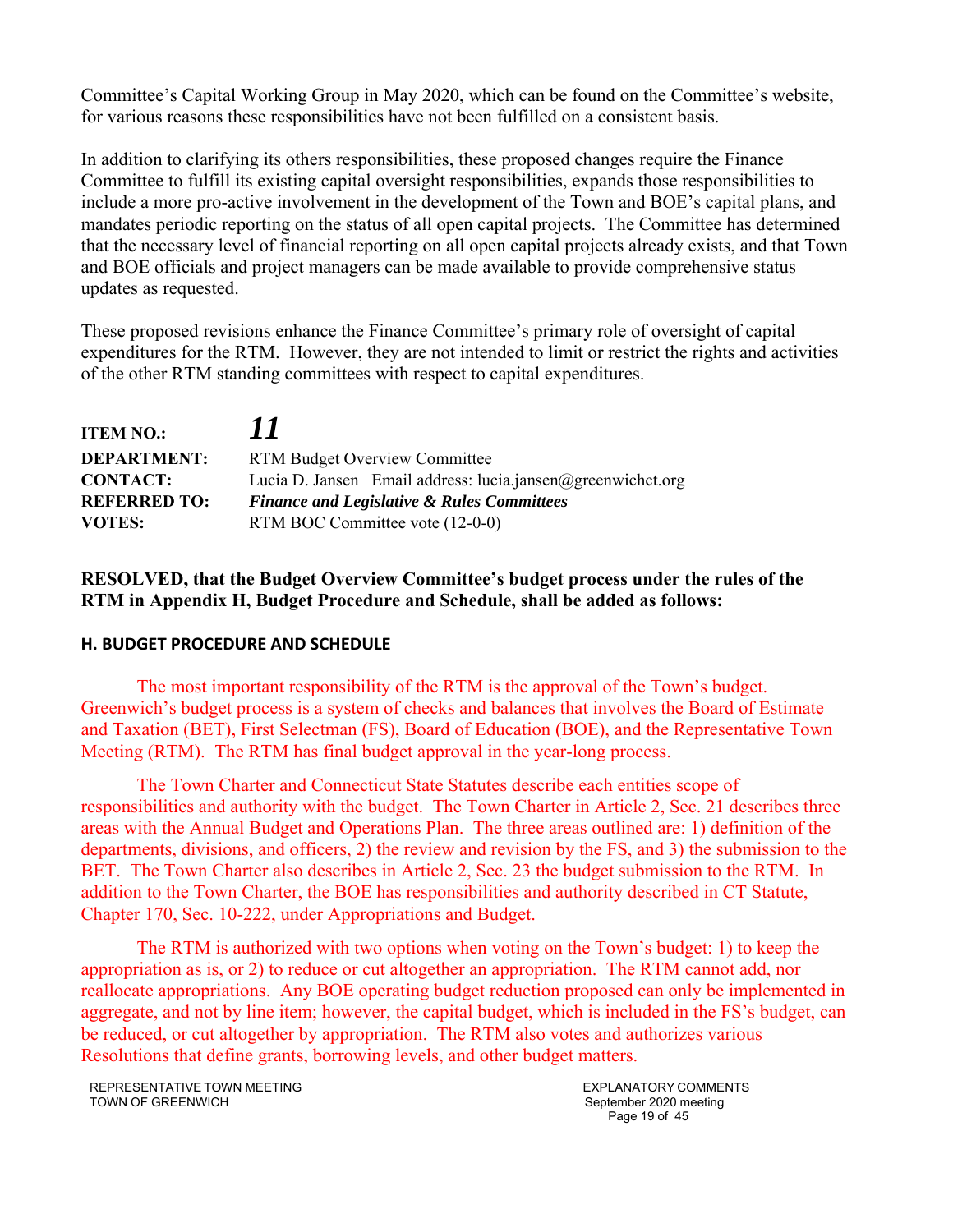#### **Information for the RTM's Budget Analysis**

The Town Charter describes two documents town leaders are to prepare to assist the RTM's analysis and review of the proposed town budget.

The Town Charter states the FS is to first produce an "Operational Plan" each year for all departments, boards, or appointing authorities. The Operational Plan is to describe the services, activities, work that has been accomplished in the current year, and work to be accomplished in the ensuing year, as well as provide a table of organization for the department (or board or appointing authority) and description, and rationale for any personnel changes.

The second required document is for the Finance Department, working in conjunction with the FS, BOE, and BET, to produce the financial "budget book" with the detail breakdown of the operating and capital appropriations to implement the town services.

In addition to the Town Charter, CT State Statutes also describe specific deliverables and process steps for the BOE to follow. The BOE's budget schedule, documents, and operating and capital budgets are located on a separate website apart from the Town website.

There are other important documents available to RTM members that are helpful to understanding the budget. For example, there is the FS's Town Financial Trends Report, Annual Reports, and Comprehensive Annual Financial Reports (CAFR). All these documents are located on the Town's website.

#### **Budget Process**

The budget fiscal year begins July 1 and ends the following year June 30. The BET Reference Book describes the budget process chronologically by month. The RTM Rules have traditionally aligned with the BET Reference book as described in the section "Timeline for the Budget Process."

In addition to reviewing the budgets of all town departments, the RTM also reviews revolving funds. Revolving funds include sewer improvement fund, school lunch fund, sewer maintenance fund, parking fund, Nathaniel Witherell, Griffith Golf Course fund and Other Post Employee Benefits (OPEB) fund. Each of these funds are assigned to RTM committees related to their mission.

The BUDGET PLANNING PROCESS is located under V. Standing Committees on pages xxxx of the main body of the RTM Rules. This section describes in detail by month each of the budget activities.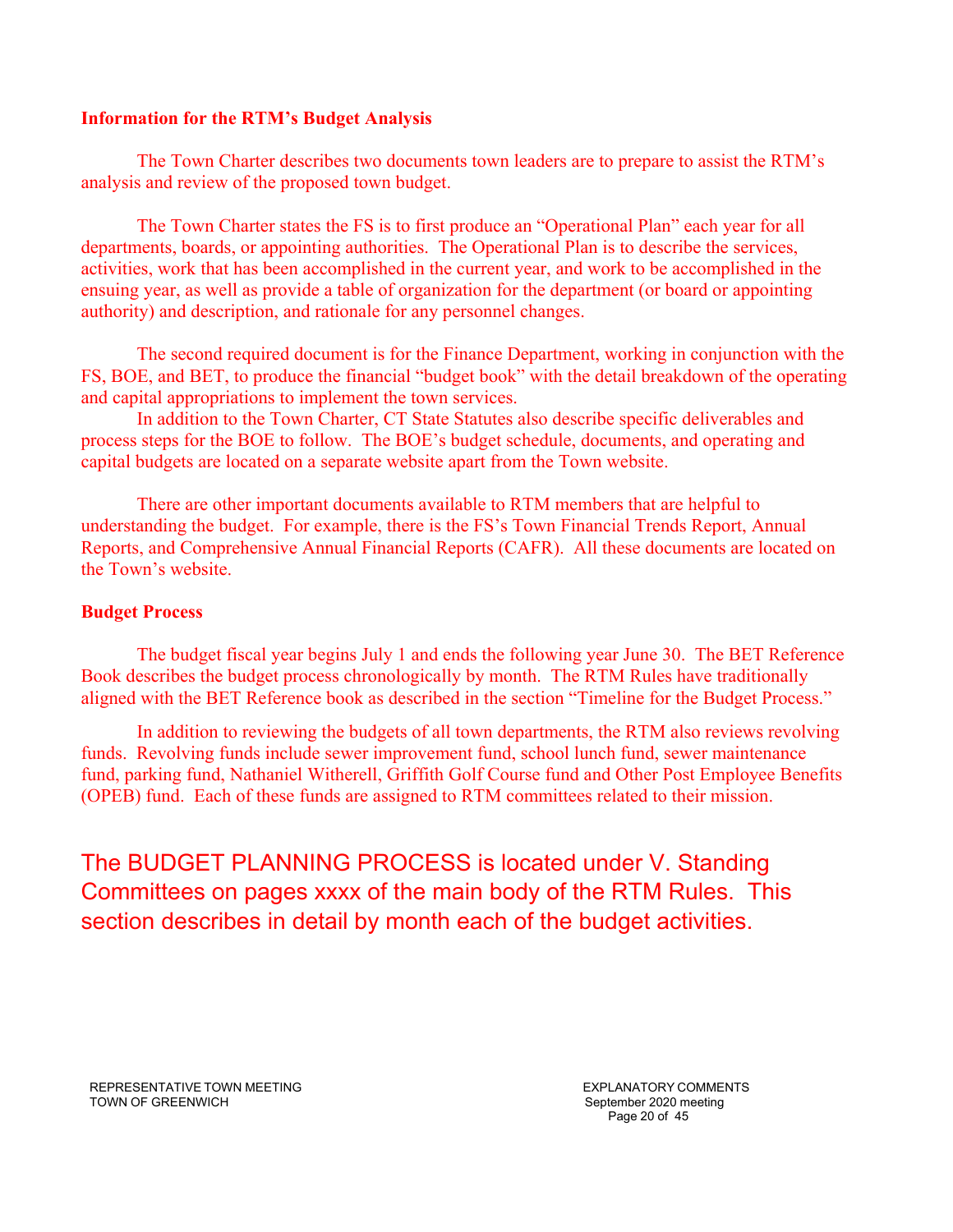Below is a summary table that highlights the documents generated, release dates, and the recipients who receive a hard copy.

REPRESENTATIVE TOWN MEETING TOWN OF GREENWICH

EXPLANATORY COMMENTS September 2020 meeting Page 21 of 45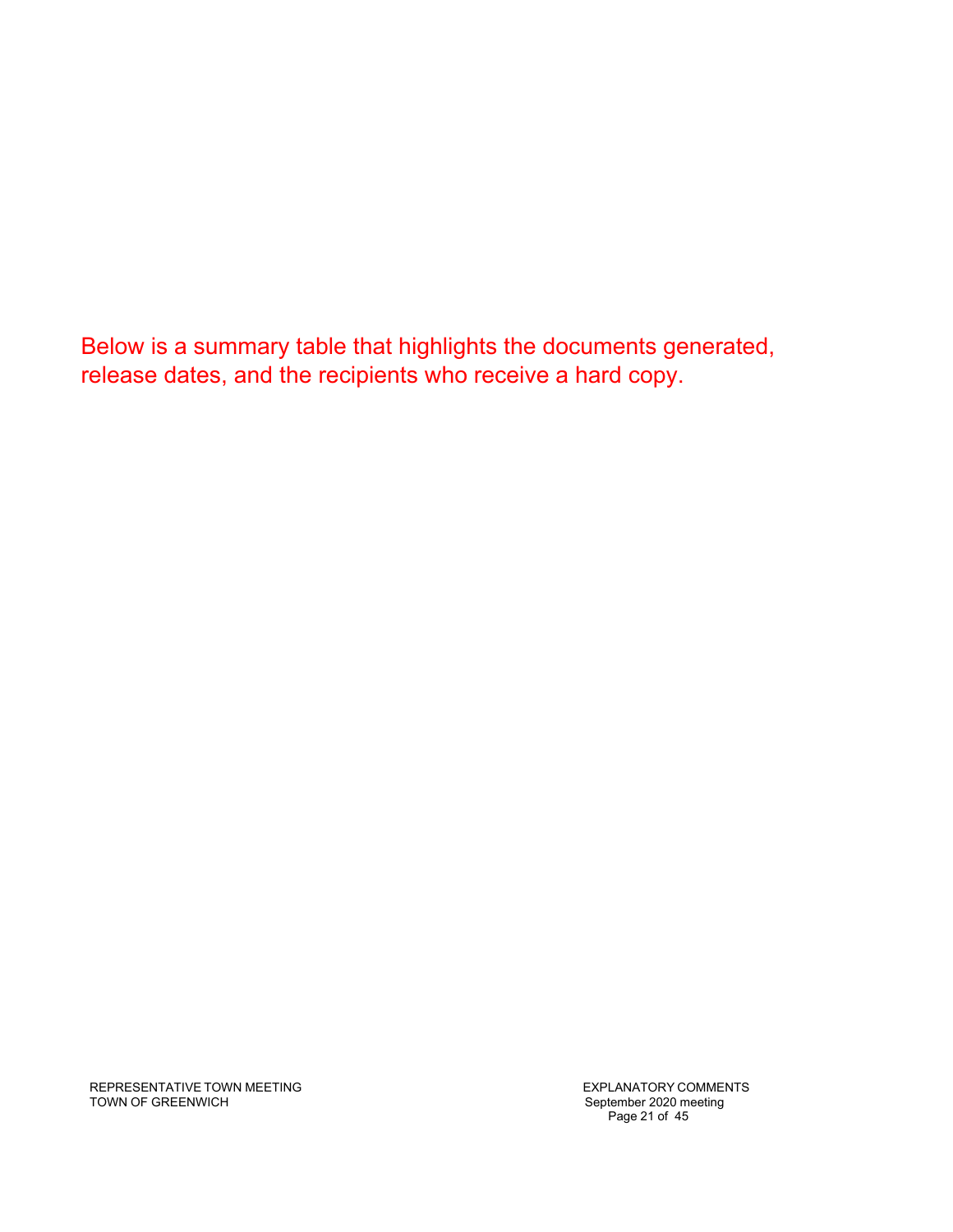| <b>DOCUMENTS DISTRIBUTED DURING BUDGET PROCESS</b> |                                                                          |                 |                                                                                     |  |
|----------------------------------------------------|--------------------------------------------------------------------------|-----------------|-------------------------------------------------------------------------------------|--|
|                                                    |                                                                          |                 | <b>HARD COPY RECEPIENTS *</b><br><b>RTM Committee and District Chairs Mentioned</b> |  |
|                                                    |                                                                          |                 | <b>Automatically Receive Hard Copy</b>                                              |  |
| <b>ITEM#</b>                                       | <b>DOCUMENT NAME</b>                                                     | <b>RELEASED</b> | <b>Other RTM Members MUST Complete Form</b><br>to Opt In                            |  |
|                                                    |                                                                          |                 |                                                                                     |  |
| $\mathbf{1}$                                       |                                                                          | October         |                                                                                     |  |
|                                                    | <b>BET Budget Guidelines</b>                                             |                 | <b>ONLINE only</b><br>RTM Committee Chairs: BOC, Finance                            |  |
| $\overline{2}$                                     | <b>First Selectman's Operational Plan</b>                                | October         | Other RTM members: Upon Written Request                                             |  |
|                                                    |                                                                          |                 | RTM Committee Chairs-Education, BOC, Finance                                        |  |
| 3                                                  | School Superintendent's Recommended Budget                               | November        | Other RTM members: Upon Written Request                                             |  |
|                                                    |                                                                          |                 |                                                                                     |  |
| $\overline{4}$                                     | First Selectman's Financial Trends Report                                | November        | <b>ONLINE only</b>                                                                  |  |
|                                                    |                                                                          |                 | RTM Committee & District Chairs-Education,                                          |  |
|                                                    |                                                                          |                 | BOC, Finance, All 12 Districts                                                      |  |
| 5                                                  | <b>BOE Proposed Budget</b>                                               | December        | Other RTM members: Upon Written Request                                             |  |
|                                                    |                                                                          |                 | RTM Committee & District Chairs: BOC, Finance,                                      |  |
|                                                    | <b>First Selectman's Recommended Operating</b>                           |                 | All 12 Districts                                                                    |  |
| 6                                                  | and Capital Budgets                                                      | December        | <b>Other RTM members: Upon Written Request</b>                                      |  |
|                                                    |                                                                          |                 |                                                                                     |  |
| $\overline{ }$                                     | <b>BET Department Hearing Schedule</b>                                   | January         | <b>ONLINE only</b>                                                                  |  |
|                                                    | RTM Standing Committee report on BET Hearing                             |                 |                                                                                     |  |
| 8                                                  | <b>Result (optional)</b>                                                 | March           | <b>ONLINE only</b>                                                                  |  |
|                                                    |                                                                          |                 | RTM Committee & District Chairs- BOC, Finance,                                      |  |
|                                                    | <b>Final BET Proposed Operating Budget Pages</b>                         |                 | All 12 Districts                                                                    |  |
| 9                                                  | Updated                                                                  | April           | Other RTM members: Upon Written Request                                             |  |
|                                                    |                                                                          |                 | RTM Committee & District Chairs: BOC, Finance,                                      |  |
| 10                                                 | <b>Final BET Proposed Capital Budget Pages</b><br><b>Updated</b>         | April           | All 12 Districts<br>Other RTM members: Upon Written Request                         |  |
|                                                    |                                                                          |                 |                                                                                     |  |
|                                                    |                                                                          |                 |                                                                                     |  |
| 11                                                 | <b>BOC Budget Workshop</b>                                               | April           | <b>ONLINE only</b>                                                                  |  |
|                                                    |                                                                          |                 | <b>BOE: All Members</b><br><b>BET:</b> All Members                                  |  |
| 12                                                 | <b>RTM "Voting" Pages Distributed</b>                                    | April           | <b>RTM: All Members</b>                                                             |  |
|                                                    | * RTM MEMBER PICK UP COPY [EXCEPT FOR RTM VOTING PAGES #12]; NOT SHIPPED |                 |                                                                                     |  |

# **EXPLANATORY COMMENTS**

The BOC felt it would be convenient for both new and existing members if the full discussion of what is included in the New RTM Member Orientation manual as well as the table that consolidates in one location the listing of hard copy budget material.

REPRESENTATIVE TOWN MEETING TOWN OF GREENWICH

EXPLANATORY COMMENTS September 2020 meeting Page 22 of 45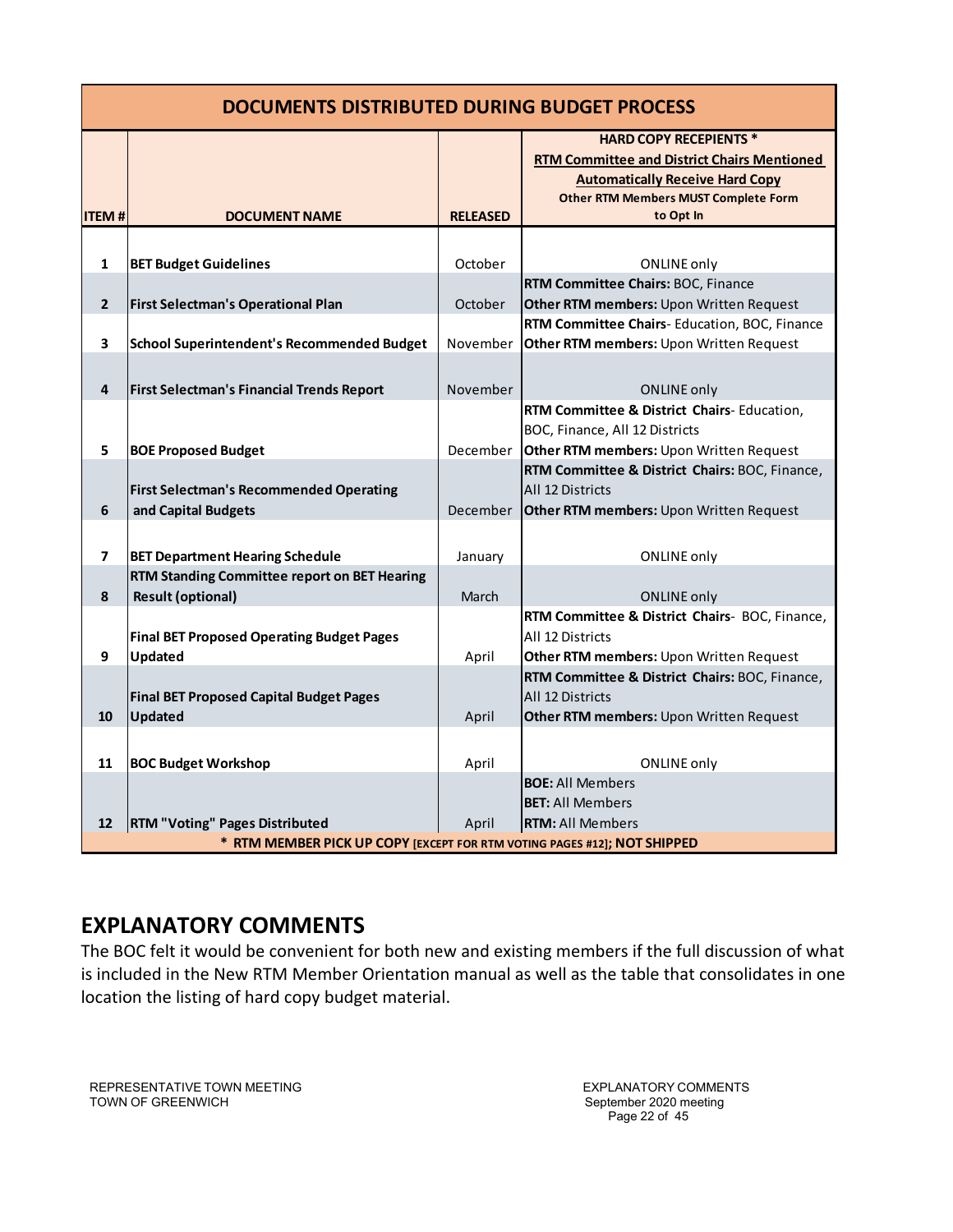| <b>ITEM NO.:</b>                       | <b>12</b>                                                                                                            |  |
|----------------------------------------|----------------------------------------------------------------------------------------------------------------------|--|
| <b>DEPARTMENT:</b>                     | <b>RTM Budget Overview Committee</b>                                                                                 |  |
| <b>CONTACT:</b><br><b>REFERRED TO:</b> | Lucia D. Jansen Email address: lucia.jansen@greenwichct.org<br><b>Finance and Legislative &amp; Rules Committees</b> |  |
| <b>VOTES:</b>                          | RTM BOC Committee vote (12-0-0)                                                                                      |  |

**RESOLVED, that the Budget Overview Committee's current responsibilities under the rules of the RTM in Appendix B, Section B shall be amended as follows:** 

#### **A. BUDGET OVERVIEW COMMITTEE**

**Operational Responsibility:** 

- **\* Shall act in advisory capacity to the RTM and its committees with respect to the budget.**
- **\* Works with members of the Board Estimate and Taxation and Town's Labor Contract Manager to understand upcoming costs and trends in town finances for the following fiscal year.**
- **\* BOC Chair develops budget goals and votes with BOC committee. The goals are communicated to Town leaders First Selectman, Board of Education, Board of Estimate and Taxation and the RTM.** 
	- **\* Reports on the development of the budget for the coming year, giving reports at strategic points in the budgetary process, suggesting guidelines, and making recommendations so that the RTM is well prepared, before the May budget meeting, to make decisions regarding specific expenditures.**
	- **\* Coordinates the analysis of the budget for the coming year with the budget sub‐committees of each of the other standing committees.**
	- **\* Studies and reports to the RTM, in a timely manner for district and other standing committee consideration, any potential improvements in departmental organization or methods of operation, working cooperatively whenever possible with town departments and the Board of Estimate and Taxation.**
	- **\* Identifies specific areas of the budget upon which to concentrate its analysis, coordinating with other standing committees to avoid duplication of effort on matters chosen for review.**
- **\* Monitors implementation of important elements in the current year's budget including existing programs, new programs, capital improvements and labor settlements and reports periodically to the RTM on their budgetary impact. \*Works with members of the BET to jointly develop acceptable budgetary targets annually.**

REPRESENTATIVE TOWN MEETING TOWN OF GREENWICH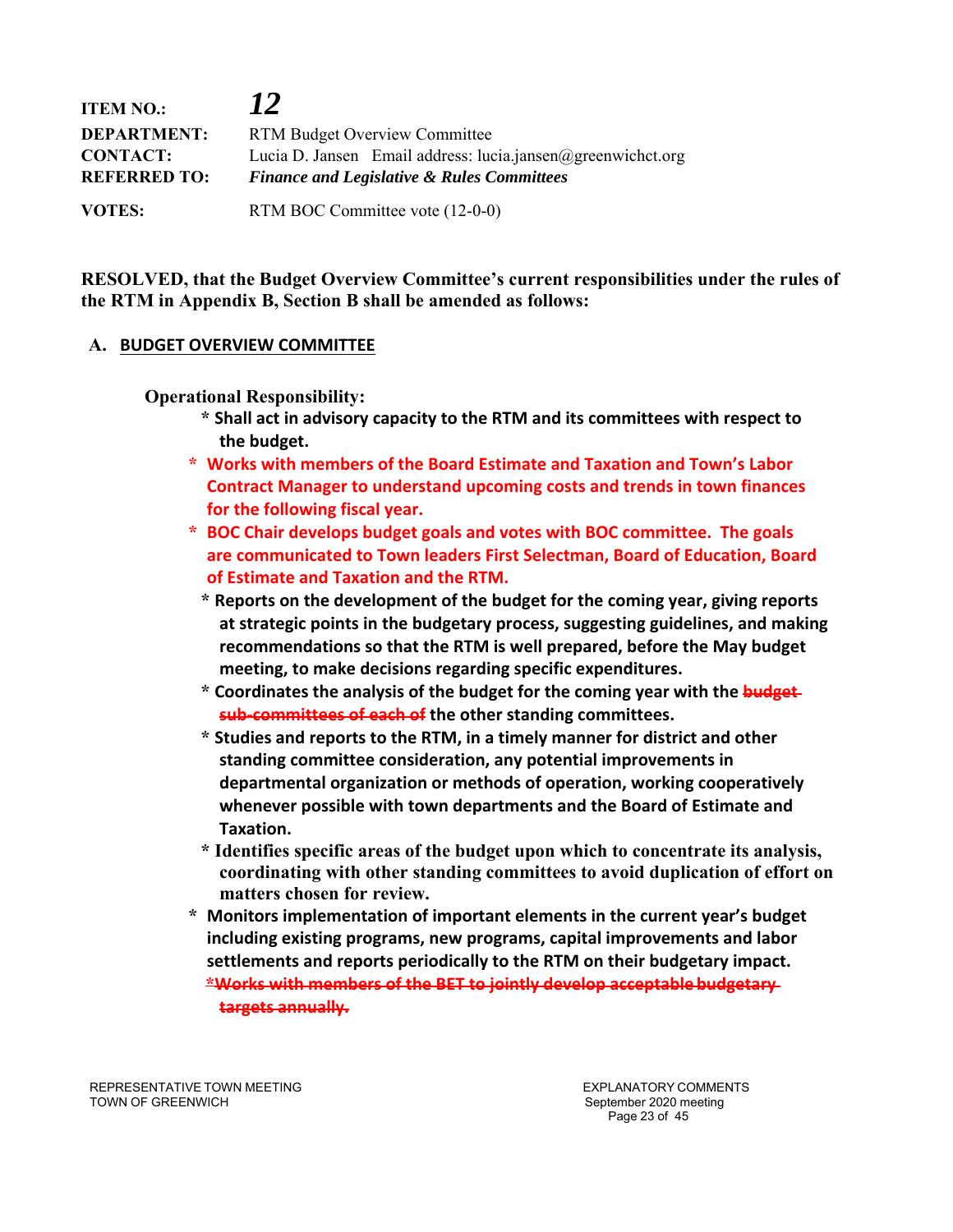# **EXPLANATORY COMMENTS**

The Budget Overview Committee is proposing minor changes to the Budget Overview Committee's Standing Committee description. The changes proposed reflect more clearly the proper sequence and deliverables of the BOC's responsibilities.

| <b>ITEM NO:</b>     | 73                                                                       |         |
|---------------------|--------------------------------------------------------------------------|---------|
| <b>DEPARTMENT:</b>  | Office of the First Selectman                                            |         |
| <b>CONTACT:</b>     | Fred Camillo, First Selectman                                            |         |
|                     | 203-622-7710, Fred.Camillo@greenwichct.org                               |         |
| <b>REFERRED TO:</b> | Land Use, Legislative & Rules, Health & Human Services and Town Services |         |
|                     | <b>Committees</b>                                                        |         |
| <b>VOTES:</b>       | Board of Selectmen                                                       | $3-0-0$ |

## **RESOLVED, that Section 6C-2 (h) of Chapter 6C. Nuisances of the Code of Ordinances of the Town of Greenwich is amended as follows:**

- (h) Nuisance shall mean the existence of a condition involving any one (1) or more of the following items:
	- 1. trees, shrubs, or vegetation which:
		- a. are hazardous or injurious to the public health, safety and welfare; or,
		- b. would cause substantial depreciation in the value of real property in the neighborhood; or,
		- c. have been determined to be a nuisance pursuant to any other provision of this Municipal Code; or,
	- 2. building and construction materials, landscape and fill materials, demolition debris, motor vehicles and motor vehicle parts, fixed- and rotary wing aircraft and parts, boats and boat parts, tires, appliances, furniture, metal, plastic, cardboard or glass containers, paper and rags which are:
		- a. inoperable, abandoned, or discarded, and
		- b. found in substantial quantities in or upon any premises, and
		- c. visible from any third-party residential premises, OR ANY PUBLIC RIGHT OF WAY OR PUBLIC PARK, and,
		- d. are:
			- i. hazardous or injurious to the public health, safety and welfare; or,

EXPLANATORY COMMENTS September 2020 meeting Page 24 of 45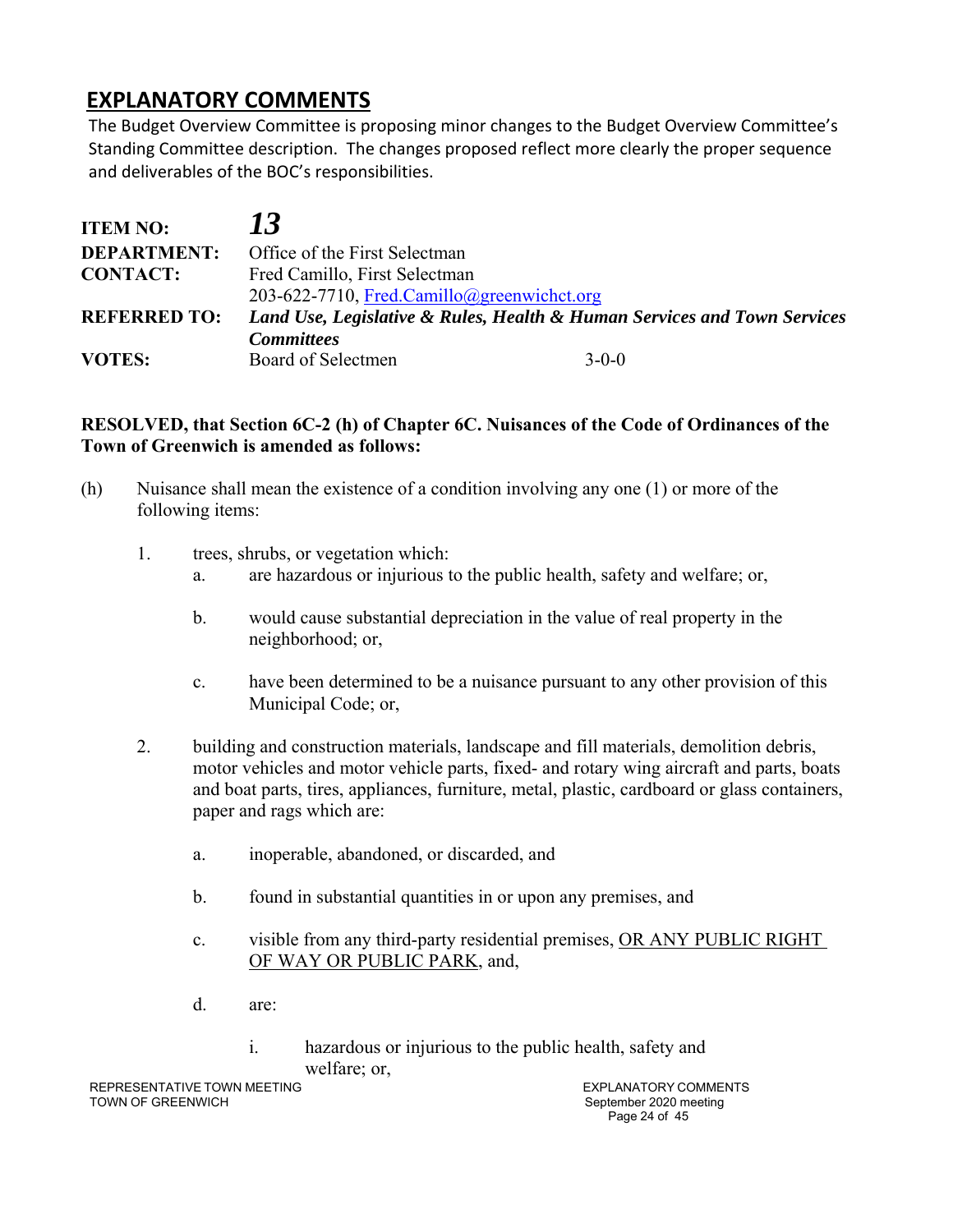- ii. which cause substantial depreciation in the value of real property in the neighborhood; or,
- 3. ANY BUILDING, STRUCTURE, DWELLING, OR PART THEREOF, WHETHER OCCUPIED OR VACANT, WHICH:
	- A. WOULD NOT QUALIFY FOR A CERTIFICATE OF OCCUPANCY AND IS DEEMED AN UNSAFE STRUCTURE; OR,
	- B. IS DEEMED TO BE UNFIT FOR HUMAN HABITATION AS DEFINED IN THE STATE BUILDING CODE, THE STATE FIRE CODE, OR THE PUBLIC HEALTH CODE; OR,
	- C. IS NOT BEING ADEQUATELY MAINTAINED AND HAS BECOME DILAPIDATED AS EVIDENCED BY THE EXISTENCE OF ONE (1) OR MORE OF THE FOLLOWING CONDITIONS THAT REMAINS UNREPAIRED FOR A CONTINUOUS PERIOD OF SIX MONTHS OR MORE:
		- I. MISSING OR BOARDED WINDOWS OR DOORS;
		- II. COLLAPSING OR MISSING WALLS, ROOF OR FLOOR;
		- III. SIGNIFICANTLY DAMAGED OR MISSING SIDING;
		- IV. FIRE OR WATER DAMAGE; OR,
		- V. A STRUCTURALLY FAULTY FOUNDATION; AND,
	- D. ARE:
		- I. HAZARDOUS OR INJURIOUS TO THE PUBLIC HEALTH, SAFETY AND WELFARE; OR,
		- II. WHICH CAUSE SUBSTANTIAL DEPRECIATION IN THE VALUE OF REAL PROPERTY IN THE NEIGHBORHOOD.

(Note: new language is shown in all CAPS for presentation purposes only.)

## **EXPLANATORY COMMENTS**

The Town is taking a two-prong approach to address quality of life issues related to condition of private or public property. It involves both a policy change as well as a process change.

REPRESENTATIVE TOWN MEETING TOWN OF GREENWICH 1. Policy Change

EXPLANATORY COMMENTS September 2020 meeting Page 25 of 45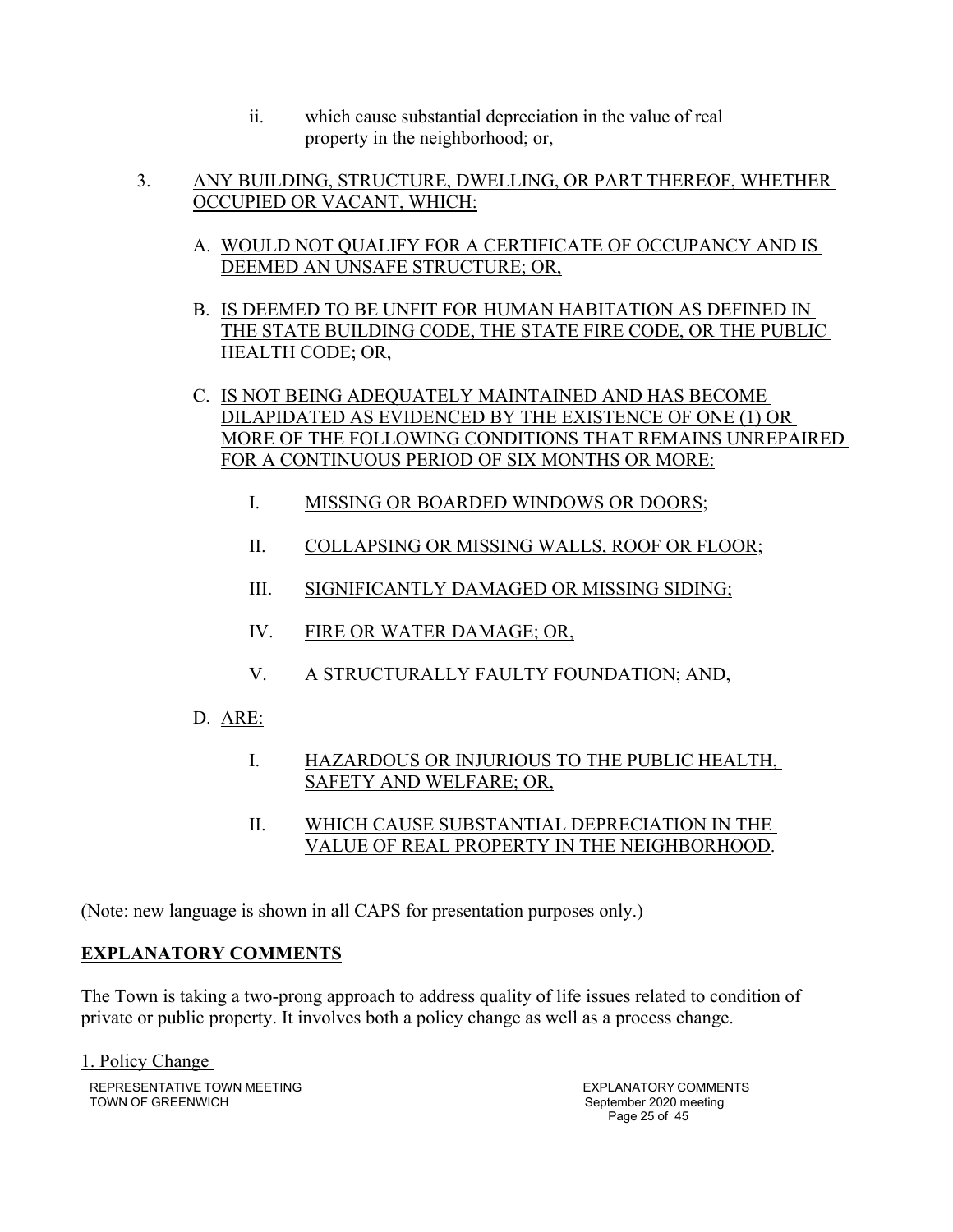The amendment enhances the definition of nuisance to provide the Town a greater ability to declare properties a nuisance. In addition to new language, section (h) has been reformatted from a narrative paragraph to a numbered list to provide greater clarity to the definition.

REPRESENTATIVE TOWN MEETING TOWN OF GREENWICH

EXPLANATORY COMMENTS September 2020 meeting Page 26 of 45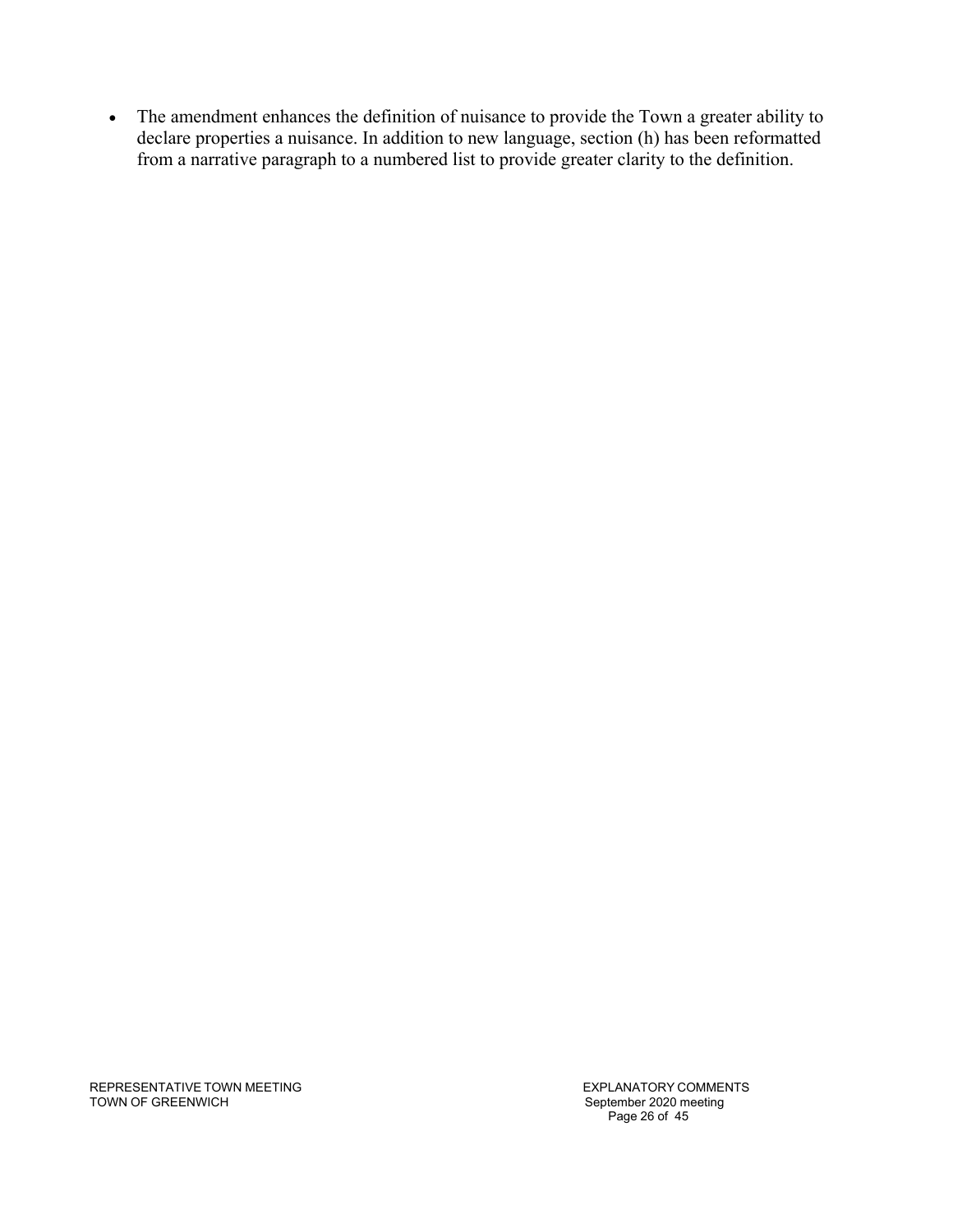- This enhancement to the definition of nuisance would provide an additional tool to address resident's concerns, as well as improve and maintain the Town's "history and reputation for well-kept properties".
- The Town has had a handful of cases where we have exhausted the Town's enforcement ability to fully correct a resident's complaint regarding the condition of properties. For example, doors and windows were damaged and through the Town's efforts the doors and windows were boarded. The unrepaired conditions remain for an extended period of time and becomes a concern for the neighbors. Absent a change to the ordinance, the Town lacks the ability to fully address the quality of life issue.
- The proposed language provides a well-balanced approach between declaring a property a nuisance versus individual property rights and over regulating aesthetics. An example of the balance is the proposed language regarding conditions that remain "for a continuous period of six months or more".

## 2. Process Change

- The policy change would not be as effective without changes to the existing process. The Town has created a standing Working Group of department representatives to take a more coordinated approach to review and address potential nuisance properties.
- The Working Group will be led by the Town Administrator with representatives from Human Services, Zoning, Health, Building, Police, and Fire Marshal's Office.
- The Working Group will facilitate a team approach for review of existing regulations (e.g. Building, Health, Fire Codes) coupled with Nuisance Ordinance. This will provide a better response to resident's concerns regarding condition of properties.

## **ATTACHMENTS**

1. Full red-lined Chapter 6C. Nuisances Ordinance

| <b>ITEM NO:</b>     | 14                                                              |          |
|---------------------|-----------------------------------------------------------------|----------|
| <b>DEPARTMENT:</b>  | <b>Conservation Commission</b>                                  | 2009CCnn |
| <b>CONTACT:</b>     | Patricia Sesto, Director of Environmental Affairs               |          |
|                     | 203-622-6467 Patricia.Sesto@greenwichct.org                     |          |
| <b>REFERRED TO:</b> | <b>Finance, Legislative &amp; Rules and Land Use Committees</b> |          |
| <b>VOTES:</b>       | Board of Selectmen 3-0-0                                        |          |

**RESOLVED, that the Representative Town Meeting of the Town of Greenwich hereby approves the acquisition by the Town of a conservation easement over 72.271 acres of land located at 836 Lake Avenue, Greenwich, Connecticut, for the sum of One Million Dollars.** 

REPRESENTATIVE TOWN MEETING TOWN OF GREENWICH

EXPLANATORY COMMENTS September 2020 meeting Page 27 of 45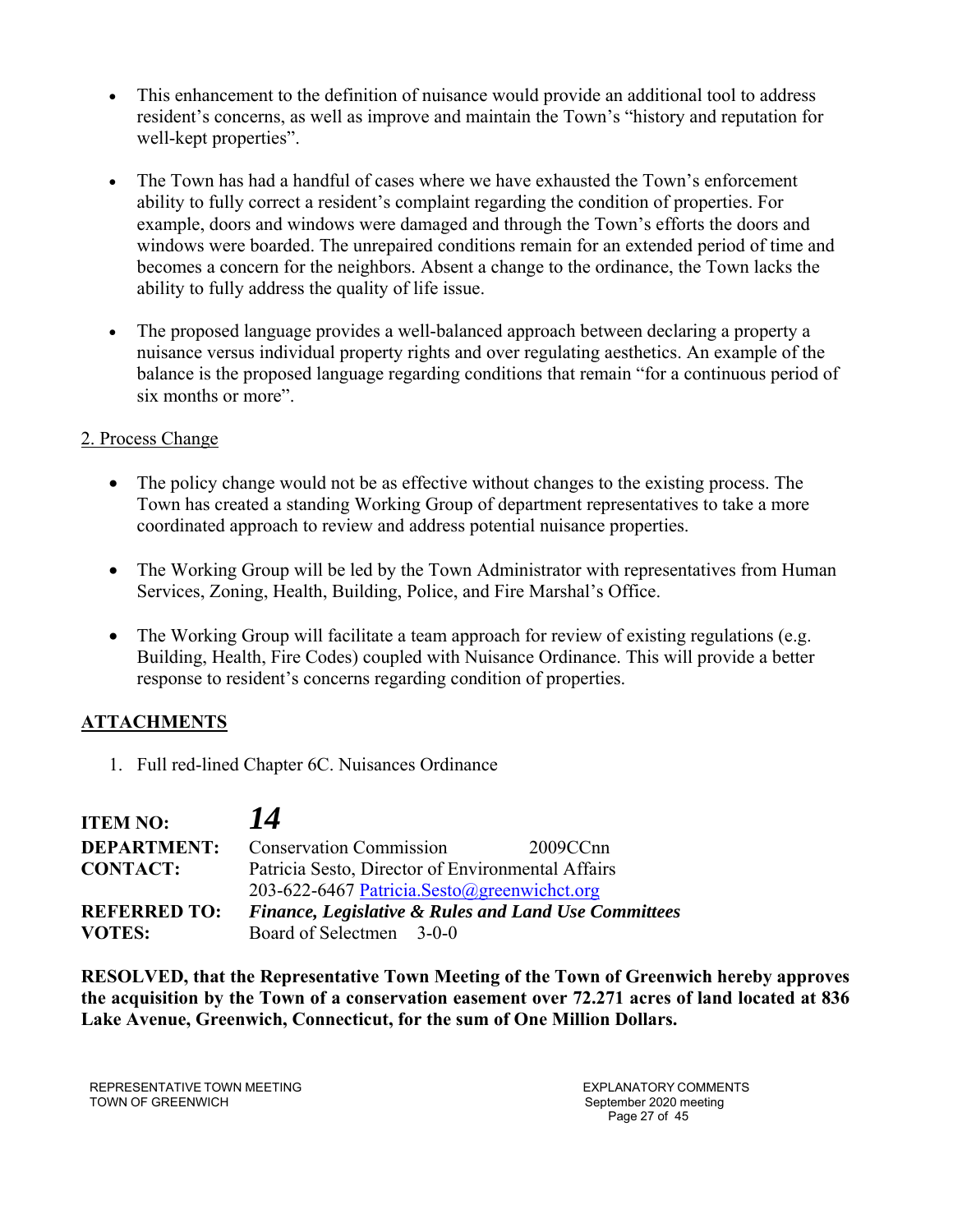**BE IT FURTHER RESOLVED, that the First Selectman of the Town of Greenwich be hereby authorized to enter into and execute agreements on behalf of the Town with Aquarion Water Co. and Greenwich Land Trust to acquire said same conservation easement.** 

## **EXPLANATORY COMMENTS**

Over the course of the better part of the past year, the Town of Greenwich has been working in partnership with the Greenwich Land Trust and Aquarion Water Co. to agree on terms of acquisition and preservation of 72 acres of Class III land owned by Aquarion.

The proposal has been approved by the Board of Selectmen with a 3-0-0 vote, and a positive vote on the Municipal Improvement application is expected on September  $9<sup>th</sup>$ , 2020. Funds to execute the proposal were included in the FY 20-21 Capital Plan and approved under account A172-956, "Open Space – Aquarion Land."

Based on four property appraisals, the open space has a market value of  $$3 - 4.5$  million. The Town will pay 50% of the \$2M below-market price, with GLT providing the other 50%. GLT will ultimately be the owner of the land and the Town will hold a conservation easement granted by Land Trust. GLT will be responsible for the on-going maintenance. For your consideration, the easement provided.

The overall subject parcel is 100 acres bound to the east by Lake Avenue, Old Mill Road to the south, Cherry Valley Road to the west, and residential parcels to the north. The parcel consists of forest, Converse Pond Brook, wetlands, and habitat for federal and state threatened species known to utilize the site. The property, under Aquarion ownership is classified as having Class I, II, and III watershed land. Aquarion has received approval from Connecticut Public Utility Regulatory Authority do dispose of their Class III lands, amounting to 80 acres. Aquarion is proposing to create two residential lots on a total of eight acres and sell the remaining 72 acres to Greenwich Land Trust and the Town. The Class I and II land, approximately 20 acres, will stay with Aquarion.

The preservation of 72 acres for open space with public access is consistent with the Conservation Commission's 2015 Open Space Plan. The 2019 Plan of Conservation and Development sets a number of goals that acquiring open space addresses, but most directly section 4.5.b states the Town should capitalize on opportunities to develop additional parkland, particularly in areas of the community that lack park access. The back country, while far less dense in its development and it conveys a feeling of open space, has few opportunities for the public to access land. The undeveloped land that creates the bucolic experience is not open to the public.

The Conserve Pond Brook Preserve, as it is proposed to be named, would provide public opportunities to enjoy woodland trails in an area with only one other publicly accessible property, the Babcock Preserve. The proximity to the Babcock is an attribute in that one can access both parcels with relative ease, providing a more substantial outing.

## **ATTACHMENTS**

REPRESENTATIVE TOWN MEETING TOWN OF GREENWICH

EXPLANATORY COMMENTS September 2020 meeting Page 28 of 45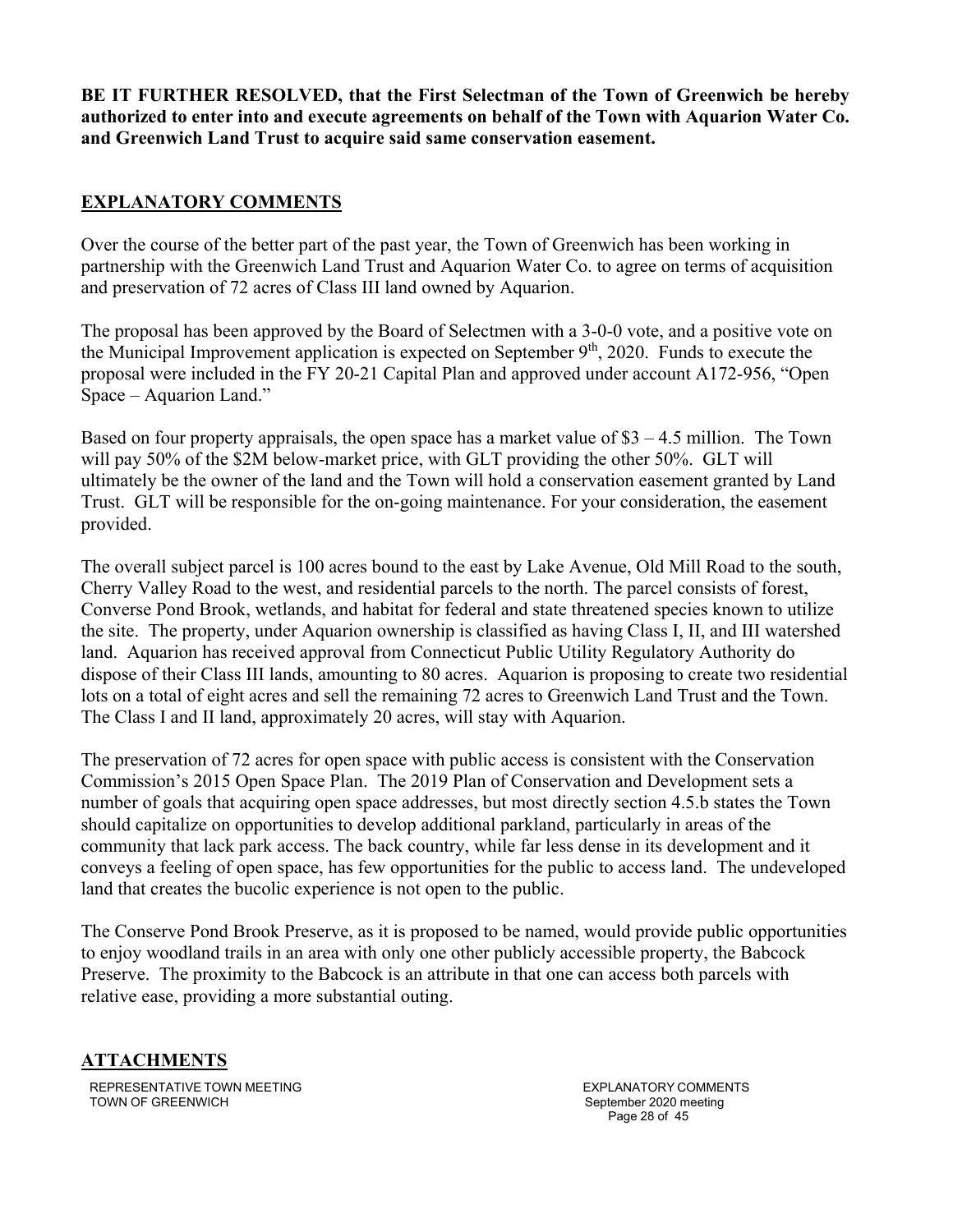- 1. map of property
- 2. easement
- 3. FY 20-21 Capital Improvement Fund, pg 10

| <b>ITEM NO:</b>     | 15                                                           |
|---------------------|--------------------------------------------------------------|
|                     | <b>DEPARTMENT:</b> Office of the First Selectman             |
| <b>CONTACT:</b>     | Barbara Heins 203-622-7702 - Barbara. Heins @greenwichct.org |
| <b>REFERRED TO:</b> | Appointments and Health & Human Services Committees          |
| <b>VOTES:</b>       | Board of Selectmen 3-0-0                                     |

**RESOLVED, that the following named person, nominated by the Board of Selectmen, be appointed a Regular Member of the Commission on Aging (R6) for a term expiring June 30, 2023.** 

## **ANNE MARIE HYNES**

## **EXPLANATORY COMMENTS**

Anne Marie Hynes of 117 Meadow Road, Riverside, 06878, has been nominated to be a Regular Member (R6) of the Commission on Aging, beginning upon appointment and expiring June 30, 2023.

Ms. Hynes has served on the Commission since 2017. She has been active with a number of agencies that provide services to our senior citizens. She is a Board of Member of the Southwestern Connecticut Agency on Aging, and River House Adult Day Care, a Sunday minister at Parsonage Cottage, and has volunteered with the Greenwich Choral Society since 2012.

She is a volunteer attorney with the Pace Women's Justice Center. Her legal experience includes working with senior clients to address various issues ranging from housing, wills, care planning and Medicare planning. Ms. Hynes earned her J.D. from Pace Law School; an M.S. in management science from Polytechnic University/NYU and a B.A. in mathematics from the College of New Rochelle. She has lived in Greenwich for more than 30 years.

**ITEM NO:** *16* **DEPARTMENT:** Office of the First Selectman **CONTACT:** Barbara Heins 203-622-7702 – Barbara.Heins@greenwichct.org **REFERRED TO:** *Appointments and Health & Human Services Committees* **VOTES:** Board of Selectmen 3-0-0

**RESOLVED, that the following named person, nominated by the Board of Selectmen, be** 

REPRESENTATIVE TOWN MEETING TOWN OF GREENWICH

EXPLANATORY COMMENTS September 2020 meeting Page 29 of 45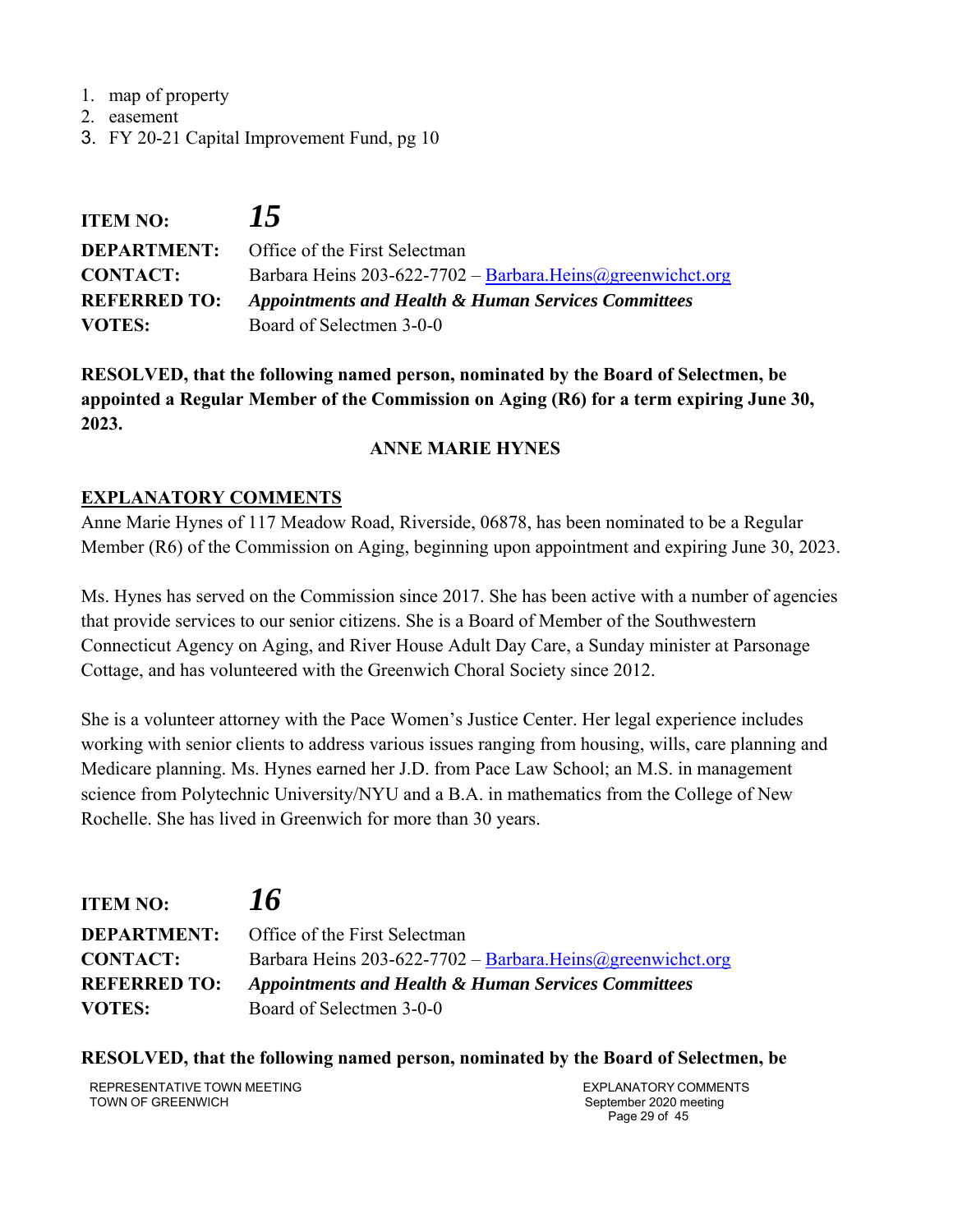# **appointed a Regular Member of the Commission on Aging (R5) for a term expiring June 30, 2023.**

## **ELLEN WOLFSON**

## **EXPLANATORY COMMENTS**

Dr. Ellen Wolfson, of 15 Coachlamp Lane, Greenwich, 06830, has been nominated to be a Regular Member (R5) of the Commission on Aging, beginning upon appointment and expiring June 30, 2023.

Dr. Wolfson is a current Commission member who has been active in advising and planning activities of the Commission and the Senior Center, and is the Commission's liaison with The Nathaniel Witherell board and the Department of Human Services.

Prior to her retirement in 2015, Dr. Wolfson maintained an internal medicine practice for more than 35 years and has experience in treating and working with geriatric patients. She was treasurer of the Greenwich Hospital Board of the Medical Staff and a physician member of the Greenwich Hospital Board of Trustees.

A Greenwich resident since 1981, Dr. Wolfson earned her bachelor's degree from Skidmore College, a master's from Columbia University and her medical deree from the NYU School of Medicine.

| <b>ITEM NO:</b>     | 17                                                           |
|---------------------|--------------------------------------------------------------|
| <b>DEPARTMENT:</b>  | Office of the First Selectman                                |
| <b>CONTACT:</b>     | Barbara Heins 203-622-7702 - Barbara. Heins @greenwichct.org |
| <b>REFERRED TO:</b> | Appointments and Health & Human Services Committees          |
| <b>VOTES:</b>       | Board of Selectmen 3-0-0                                     |

**RESOLVED, that the following named person, nominated by the Board of Selectmen, be appointed a Regular Member of the Commission on Aging (R7) for a term expiring June 30, 2023.** 

# **FRANCIS 'KIP' BURGWEGER**

## **EXPLANATORY COMMENTS**

Francis 'Kip' Burgweger, of 24 Cat Rock Road, Cos Cob, 06807, has been nominated to be a Regular Member (R7) of the Commission on Aging, beginning upon appointment and expiring June 30, 2023.

Mr. Burgweger is completing his second term as a Commission on Aging member. His community service includes being elected a member of the Representative Town Meeting since 2004 and serving on the Legislative & Rules and Claims committees. In 2019, he helped lead the effort to secure RTM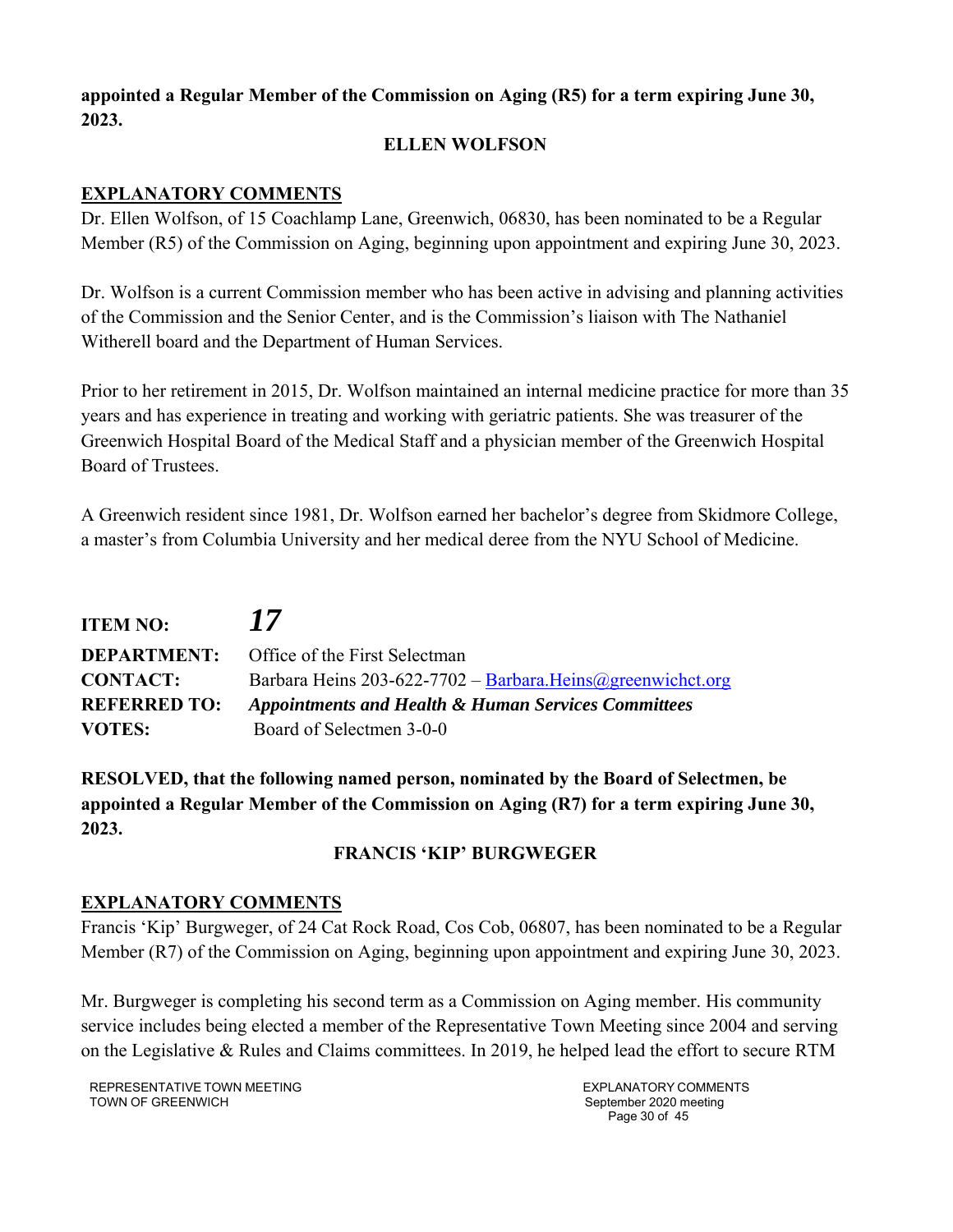approval to extend the senior tax relief program.

A retired lawyer, Mr. Burgweger is a Yale University graduate and earned his J.D. from the University of Pennsylvania. His other community service includes volunteering with Neighbor to Neighbor, Greenwich United Way, Christ Church Greenwich and the Boy Scouts.

| <b>ITEM NO:</b>     | 18                                                           |
|---------------------|--------------------------------------------------------------|
|                     | <b>DEPARTMENT:</b> Office of the First Selectman             |
| <b>CONTACT:</b>     | Barbara Heins 203-622-7702 - Barbara. Heins @greenwichct.org |
| <b>REFERRED TO:</b> | Appointments, Land Use and Parks & Recreation Committees     |
| <b>VOTES:</b>       | Board of Selectmen 3-0-0                                     |

**RESOLVED, that the following named person, nominated by the Board of Selectmen, be appointed a Regular Member of the Harbor Management Commission (R6) for a term expiring March 31, 2023.** 

## **BERNARD ARMSTRONG**

## **EXPLANATORY COMMENTS**

Bernard Armstrong, of 1 Old Church Road, Greenwich, 06830, has been nominated to be a Regular Member (R6) of the Harbor Management Commission, beginning upon appointment and expiring March 31, 2023.

Mr. Armstrong is completing his second term as a Commission member. He spent 50 years in management positions at IBM, UBS and retired as a vice president from Gartner Group. Mr. Armstrong is a former member of the Greenwich Shellfish Commission and has served as president of the Yacht Racing Association of Long Island Sound. He also is a member of the Riverside Yacht Club.

Mr. Armstrong is a Johns Hopkins University graduate with an A.B. degree in business and finance and also attended the Harvard Management School.

| <b>ITEM NO:</b>     | 19                                                                  |
|---------------------|---------------------------------------------------------------------|
| <b>DEPARTMENT:</b>  | Office of the First Selectman                                       |
| <b>CONTACT:</b>     | Barbara Heins 203-622-7702 - Barbara. Heins @greenwichct.org        |
| <b>REFERRED TO:</b> | <b>Appointments, Land Use and Parks &amp; Recreation Committees</b> |
| <b>VOTES:</b>       | Board of Selectmen 3-0-0                                            |

REPRESENTATIVE TOWN MEETING TOWN OF GREENWICH

EXPLANATORY COMMENTS September 2020 meeting Page 31 of 45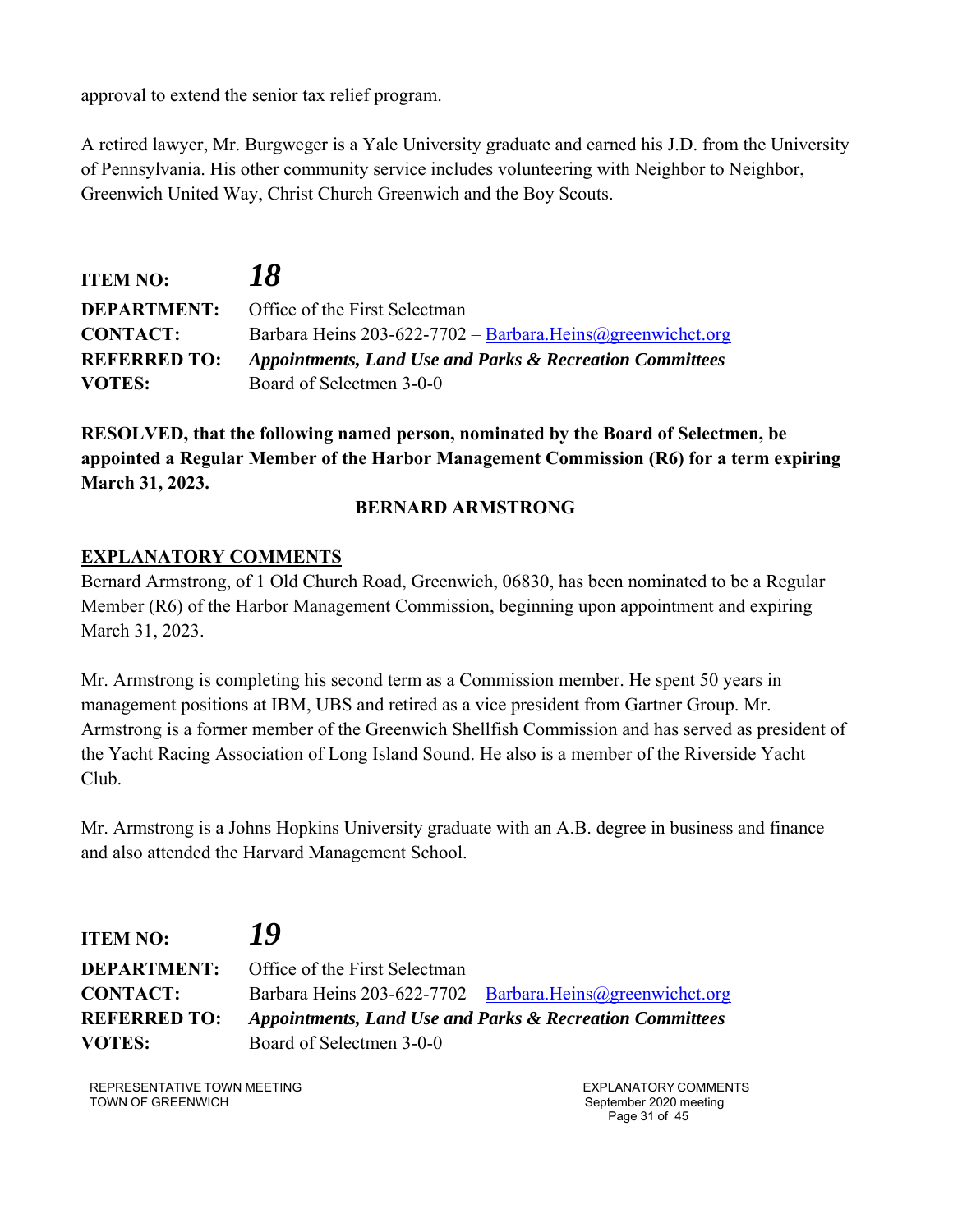**RESOLVED, that the following named person, nominated by the Board of Selectmen, be appointed a Regular Member of the Harbor Management Commission (R7) for a term expiring March 31, 2023.** 

## **CORNELIA ELISABETH 'BETH' FORBES**

## **EXPLANATORY COMMENTS**

Cornelia Elisabeth 'Beth' Forbes, of 7 Maher Ave., Greenwich, 06830, has been nominated to be a Regular Member (R7) of the Harbor Management Commission, beginning upon appointment and expiring March 31, 2023.

Ms. Forbes' community service includes membership with the Junior League of Greenwich since 1993; the Bruce Museum Young Friends committee and its marketing/membership committee; the Children's Day School Board of Directors, and the Indian Harbor Yacht Club Board of Directors.

Ms. Forbes is the Chief Operating Officer for the Michigan State University Investment Office. She earned a Bachelor's in Business Administration from Stetson University, a Master's in Taxation from Georgia State University and an MBA with a focus on strategy from Southern Methodist University.

| <b>ITEM NO:</b>     | 20                                                           |
|---------------------|--------------------------------------------------------------|
| <b>DEPARTMENT:</b>  | Office of the First Selectman                                |
| <b>CONTACT:</b>     | Barbara Heins 203-622-7702 - Barbara. Heins @greenwichct.org |
| <b>REFERRED TO:</b> | Appointments, Land Use and Parks & Recreation Committees     |
| <b>VOTES:</b>       | Board of Selectmen 3-0-0                                     |

**RESOLVED, that the following named person, nominated by the Board of Selectmen, be appointed an Alternate Member of the Harbor Management Commission (A2) for a term expiring March 31, 2023.** 

# **CASEY McKEE**

## **EXPLANATORY COMMENTS**

Casey McKee, of 15 Wild Flower Trail, Greenwich 06831, has been nominated to be an Alternate Member (A2) of the Harbor Management Commission, beginning upon appointment and expiring March 31, 2023.

Mr. McKee is completing his first term as a Commission member. He has been involved with the Commission's Mooring and Application Review committees; assists with managing the Commission website and served on the Harbor Master search committee.

REPRESENTATIVE TOWN MEETING TOWN OF GREENWICH

EXPLANATORY COMMENTS September 2020 meeting Page 32 of 45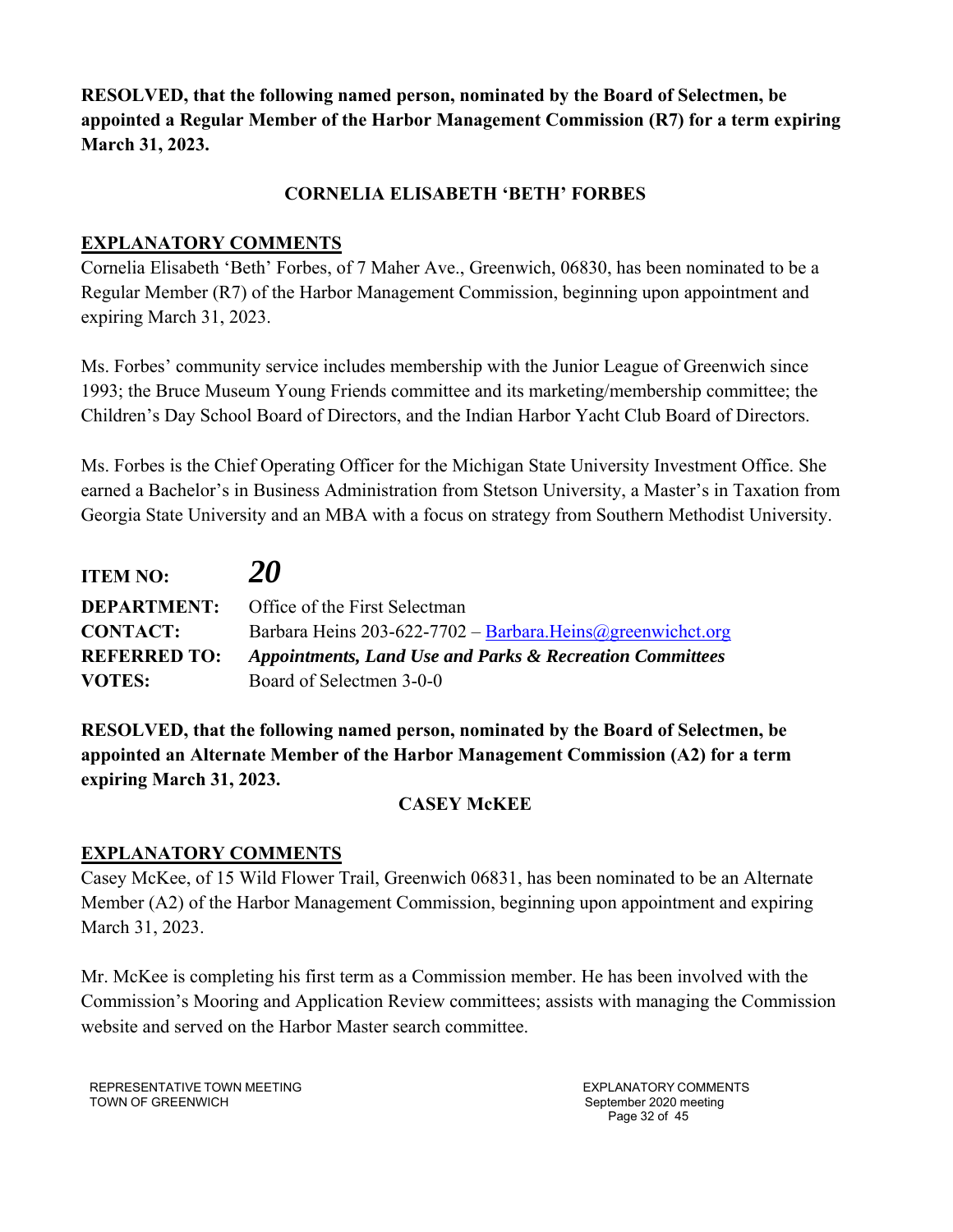Mr. McKee has worked in the marine industry since 2007 and is associated with MarineMax in Norwalk. He has resided in Town since 1951.

| <b>ITEM NO:</b>     | 21                                                           |
|---------------------|--------------------------------------------------------------|
|                     | <b>DEPARTMENT:</b> Office of the First Selectman             |
| <b>CONTACT:</b>     | Barbara Heins 203-622-7702 - Barbara. Heins @greenwichct.org |
| <b>REFERRED TO:</b> | Appointments and Health & Human Services Committees          |
| <b>VOTES:</b>       | Board of Selectmen 3-0-0                                     |

# **RESOLVED, that the following named person, nominated by the Board of Selectmen, be appointed a Regular Member of the Board of Health (R4) for a term expiring June 30, 2023. ANNE FOUNTAIN**

## **EXPLANATORY COMMENTS**

Anne Fountain, of 57 Hillcrest Park Road, Old Greenwich, 06870, has been nominated to be a Regular Member (R4) of the Board of Health, beginning upon appointment and expiring June 30, 2023.

Ms. Fountain has worked for more than 25 years in the public health sector including 15 years as the Director of Health & Social Services for the City of Stamford, an epidemiologist and a public health emergency response coordinator. She currently works on Health Economics Outcomes Research Translation for Boehringer Ingelheim Pharmaceuticals.

Ms. Fountain's community service includes serving on the Executive Board of the Child guidance Center, the Medical Reserve Corps, and as an advisor for Optimus and the PA program at Sacred Heart University. She holds Bachelor's and Master's degrees in public health.

| <b>ITEM NO:</b>     | 22                                                           |
|---------------------|--------------------------------------------------------------|
| <b>DEPARTMENT:</b>  | Office of the First Selectman                                |
| <b>CONTACT:</b>     | Barbara Heins 203-622-7702 - Barbara. Heins @greenwichct.org |
| <b>REFERRED TO:</b> | Appointments and Health & Human Services Committees          |
| <b>VOTES:</b>       | Board of Selectmen 3-0-0                                     |

**RESOLVED, that the following named person, nominated by the Board of Selectmen, be appointed a Regular Member of the Board of Health (R7) for a term expiring June 30, 2023. LAUREN O'KEEFE** 

# **EXPLANATORY COMMENTS**

REPRESENTATIVE TOWN MEETING TOWN OF GREENWICH EXPLANATORY COMMENTS September 2020 meeting Page 33 of 45 Lauren O'Keefe, of 33 Angelus Dr., Greenwich, 06831, has been nominated to be a Regular Member (R7) of the Board of Health for a term beginning upon appointment and expiring June 30, 2023.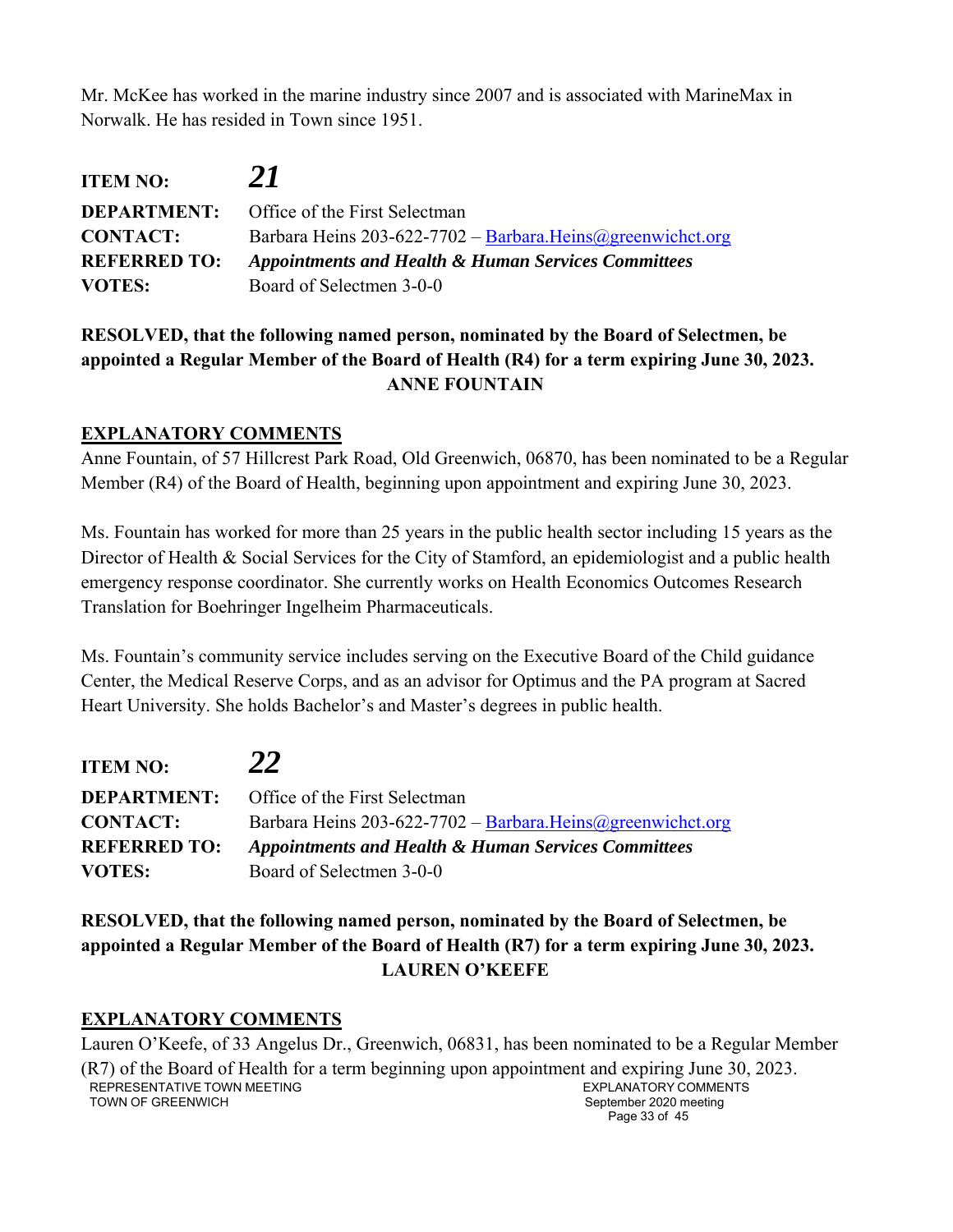Ms. O'Keefe has worked in the health care field for more than 30 years. She has been a nurse since 1986 and a nurse practitioner since 2001. Since 2002, Ms. O'Keefe has been a nurse practitioner with Hematology Oncology P.C. at Stamford Hospital where she cares for patients who are receiving chemotherapy and radiation treatments, and are in post treatment. She is completing her first term as a member of the Board of Health.

Ms. O'Keefe earned both her Bachelor of Science and Master of Science degrees in nursing from the College of New Rochelle. Her community service includes serving on the Representative Town Meeting and as the District 9 representative on the Health and Human Services Committee. She also is a member of the Greenwich Medical Reserve Corps as well as the Pemberwick Glenville Association.

| <b>ITEM NO:</b>     | 23                                                           |
|---------------------|--------------------------------------------------------------|
| <b>DEPARTMENT:</b>  | Office of the First Selectman                                |
| <b>CONTACT:</b>     | Barbara Heins 203-622-7702 - Barbara. Heins @greenwichct.org |
| <b>REFERRED TO:</b> | Appointments and Health & Human Services Committees          |
| <b>VOTES:</b>       | Board of Selectmen 3-0-0                                     |

**RESOLVED, that the following named person, nominated by the Board of Selectmen, be appointed a Regular Member of the Board of Health (R5) for a term beginning upon appointment and expiring June 30, 2023.** 

# **SARAH GAMBLE**

## **EXPLANATORY COMMENTS**

Sarah Gamble, of 12 Cross Street, Greenwich, 06831, has been nominated to be a Regular Member (R5) of the Board of Health for a term beginning upon appointment and expiring June 30, 2023.

Dr. Gamble is a physician and owner of Greenwich Pure Medical LLC. She is a graduate of Taylor University and earned her Doctor of Osteopathic Medicine from the University of Health Sciences College of Osteopathic Medicine in Kansas City MO. She completed her internship and residency at Westchester Medical Center. Dr. Gamble is affiliated with Greenwich and Stamford hospitals.

Her community service includes the Greenwich Medical Reserve Corps; serving as Medical Director and Board of Director for Heartbeat International Ministries, and a volunteer physician for AmeriCares Free Clinics in Norwalk. She also has served as police physician for the Greenwich Police Department and on the Stamford Hospital Foundation Board of Directors.

REPRESENTATIVE TOWN MEETING TOWN OF GREENWICH **ITEM NO:** *24*

EXPLANATORY COMMENTS September 2020 meeting Page 34 of 45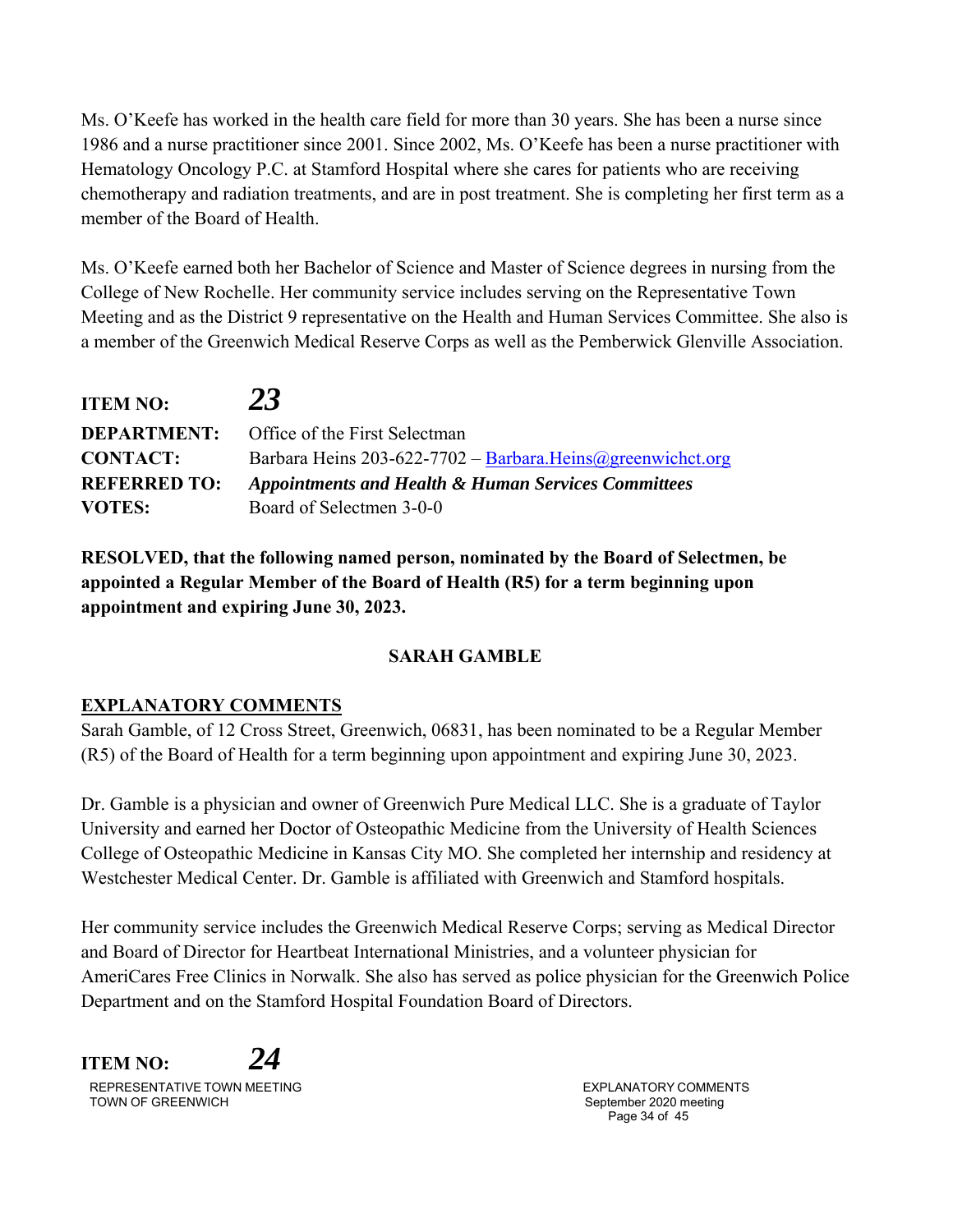| <b>DEPARTMENT:</b>  | Office of the First Selectman                                |
|---------------------|--------------------------------------------------------------|
| <b>CONTACT:</b>     | Barbara Heins 203-622-7702 - Barbara. Heins @greenwichct.org |
| <b>REFERRED TO:</b> | Appointments and Health & Human Services Committees          |
| <b>VOTES:</b>       | Board of Selectmen 3-0-0                                     |

# **RESOLVED, that the following named person, nominated by the Board of Selectmen, be appointed a Regular Member of the Board of Health (R6) for a term expiring June 30, 2023. VICKRAMAJIT "VICK" SANDHU**

## **EXPLANATORY COMMENTS**

Vickramajit "Vick" Sandhu, of 12 Ivanhoe Lane, Greenwich, 06830, has been nominated to be a Regular Member (R6) of the Board of Health for a term beginning upon appointment and expiring June 30, 2023.

Mr. Sandhu is completing his first term as a Board member and has served as the Board's representative on the Community Development Advisory Committee. Professionally, Mr. Sandhu is the Chief Operating Officer of Honeycomb Asset Management LP in New York. He is a graduate of Yale University and earned his Juris Doctor degree from New York University School of Law.

A Greenwich resident since 2009, Mr. Sandhu also is a Yale alumni volunteer and interviewer. His past community service includes serving as a board member for a nonprofit that funded autism research.

| <b>ITEM NO:</b>     | 25                                                          |
|---------------------|-------------------------------------------------------------|
| <b>DEPARTMENT:</b>  | <b>Office of the First Selectman</b>                        |
| <b>CONTACT:</b>     | Barbara Heins 203-622-7702 - Barbara. Heins@greenwichct.org |
| <b>REFERRED TO:</b> | <b>Appointments and Parks &amp; Recreation Committees</b>   |
| <b>VOTES:</b>       | Board of Selectmen 3-0-0                                    |

**RESOLVED, that the following named person, nominated by the Board of Selectmen, be appointed a Regular Member of the Board of Parks & Recreation (R6) for a term expiring June 30, 2023.** 

## **SUE BODSON**

#### **EXPLANATORY COMMENTS**

Sue Bodson, of 2 Indian Knoll Place, Greenwich, 06831, has been nominated to be a Regular Member (R6) of the Board of Parks & Recreation for a term beginning upon appointment and expiring June 30, 2023.

REPRESENTATIVE TOWN MEETING TOWN OF GREENWICH

EXPLANATORY COMMENTS September 2020 meeting Page 35 of 45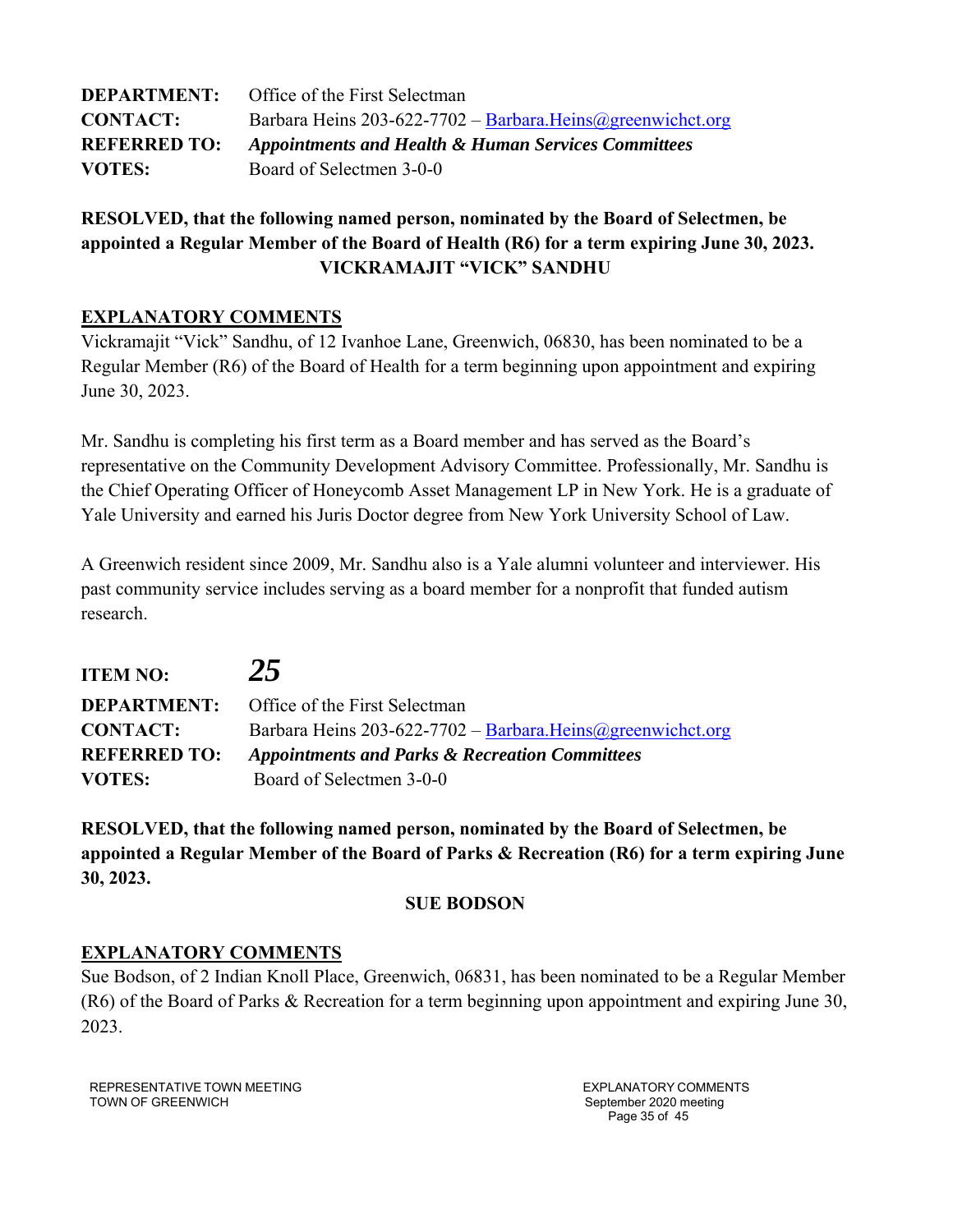Ms. Bodson is a long-time volunteer who has served in various membership and leadership capacities with Greenwich Public School PTAs, the Greenwich PTA Council, the Glenville School Building Committee, the Greenwich Alliance for Education, the Junior League of Greenwich including chair of the Byram Park Pool Committee. She also has served on the Friends of Greenwich Library Board, the Greenwich Magazine Editorial Advisory Board, and the Bruce Museum Board of Trustees.

She is the president and founder of Emboss LLC, a marketing and fund-raising consultant firm, and the director of special marketing projects for the Greenwich Education Group. Ms. Bodson is a graduate of Gettysburg College.

| <b>ITEM NO:</b>     | 26                                                           |
|---------------------|--------------------------------------------------------------|
|                     | <b>DEPARTMENT:</b> Office of the First Selectman             |
| <b>CONTACT:</b>     | Barbara Heins 203-622-7702 - Barbara. Heins @greenwichct.org |
| <b>REFERRED TO:</b> | <b>Appointments and Parks &amp; Recreation Committees</b>    |
| <b>VOTES:</b>       | Board of Selectmen 3-0-0                                     |

**RESOLVED, that the following named person, nominated by the Board of Selectmen, be appointed a Regular Member of the Board of Parks & Recreation (R8) for a term expiring June 30, 2023.** 

## **GARY DELL'ABATE**

## **EXPLANATORY COMMENTS**

Gary Dell'Abate of 2 Old Farm Road, Old Greenwich, 06870, has been nominated to be a Regular Member (R8) of Board of Parks & Recreation for a term beginning upon appointment and expiring June 30, 2023.

Mr. Dell'Abate has been a member of the Board since 2011 and currently is Board Co-Chair. He has been involved in the Eastern Greenwich Civic Center building proposal. He also has been involved in coaching youth football and baseball teams for many years. Involved with several charitable organizations, Mr. Dell'Abate is a member of the Emily Fedorko Foundation Board.

A Town resident since 1994, he is a producer at Sirius XM Radio.

| <b>ITEM NO:</b>     | 27                                                          |
|---------------------|-------------------------------------------------------------|
|                     | <b>DEPARTMENT:</b> Office of the First Selectman            |
| <b>CONTACT:</b>     | Barbara Heins 203-622-7702 - Barbara. Heins@greenwichct.org |
| <b>REFERRED TO:</b> | <b>Appointments and Parks &amp; Recreation Committees</b>   |
| <b>VOTES:</b>       | Board of Selectmen 3-0-0                                    |

REPRESENTATIVE TOWN MEETING TOWN OF GREENWICH

EXPLANATORY COMMENTS September 2020 meeting Page 36 of 45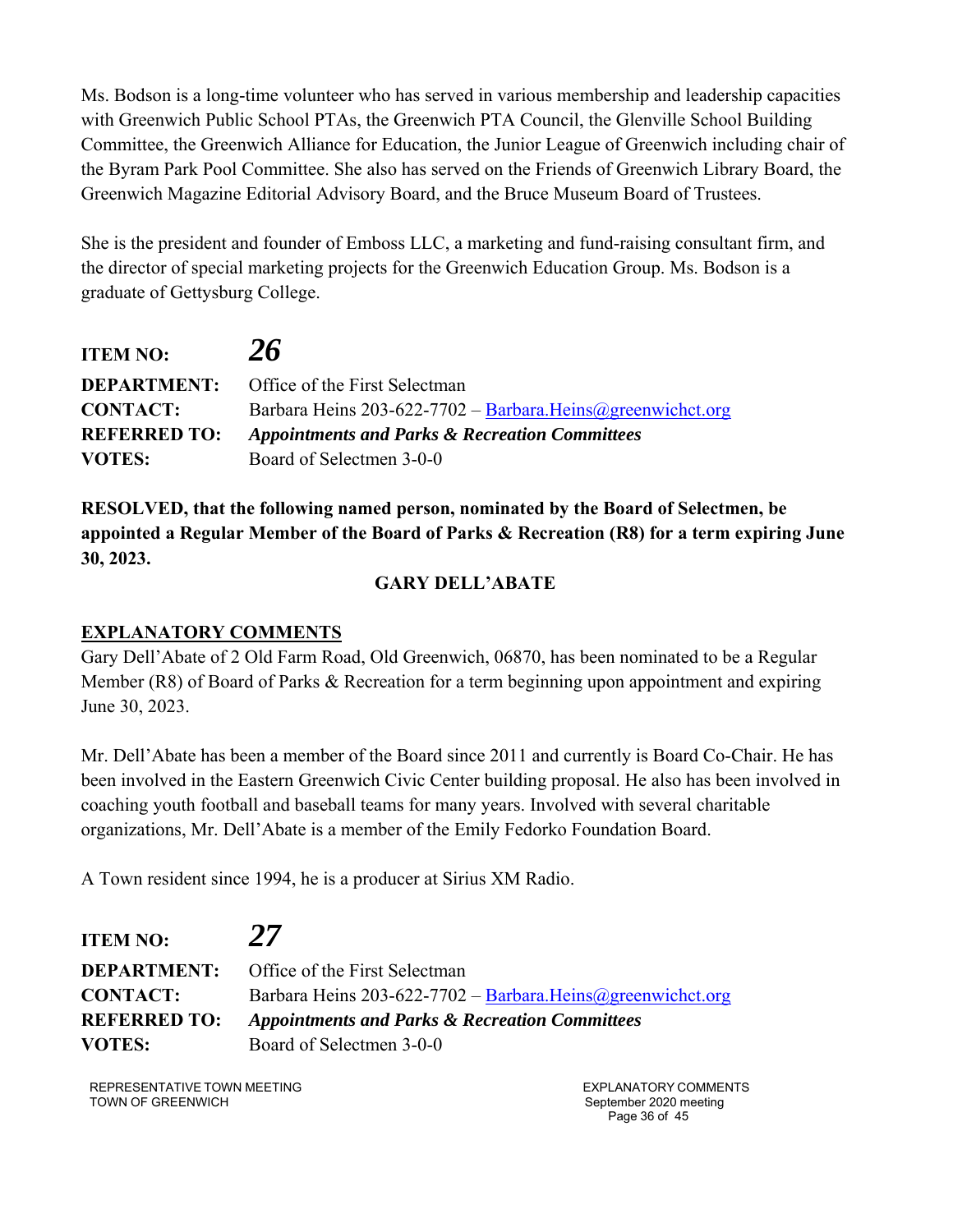**RESOLVED, that the following named person, nominated by the Board of Selectmen, be appointed a Regular Member of Board of Parks & Recreation (R7) for a term expiring June 30, 2023.** 

## **SCOTT JOHNSON**

## **EXPLANATORY COMMENTS**

Scott Johnson of 29 Grimes Road, Old Greenwich, 06870, has been nominated to be a Regular Member (R7) of the Board of Parks & Recreation for a term beginning upon appointment and expiring June 30, 2023.

Mr. Johnson has been a member of the Board for 24 years and currently serves as Co-Chair. He also serves on the Board of Parks & Recreation Foundation. He also is a former coach for Greenwich Youth Lacrosse. Other volunteer activities include the Eastern Greenwich Civic Center building project, the Greenwich Point Master Plan and the Plan of Conservation and Development.

Professionally, he is a partner/managing partner of the Greenwich law firm Johnson, Haslun  $\&$ Hogeman. Mr. Johnson is a graduate of Cornell University and Vermont Law School. He has lived in Greenwich since 1952.

| <b>ITEM NO:</b>     | 28                                                           |
|---------------------|--------------------------------------------------------------|
| <b>DEPARTMENT:</b>  | Office of the First Selectman                                |
| <b>CONTACT:</b>     | Barbara Heins 203-622-7702 - Barbara. Heins @greenwichct.org |
| <b>REFERRED TO:</b> | <b>Appointments and Town Services Committees</b>             |
| <b>VOTES:</b>       | Board of Selectmen 3-0-0                                     |

**RESOLVED, that the following named person, nominated by the Board of Selectmen, be appointed a Regular Member of the Board of Ethics (R5) for a term expiring June 30, 2022.** 

## **EXPLANATORY COMMENTS**

## **ROBERT SISCA**

Robert Sisca of 40 Nutmeg Drive, Greenwich, 06831, has been nominated to be a Regular Member (R5) of the Board of Ethics for a term beginning upon appointment and expiring June 30, 2022.

Mr. Sisca has served on the Board since 2010. He has been active in community service for many years. He has served as pro bono counsel for Greenwich Youth Football League since 2001. Mr. Sisca also has been associated with the Greenwich Oldtimers Athletic Association since 2003. He is a former member of the Greenwich Inland Wetlands and Watercourse Agency and United Way fundraising volunteer.

REPRESENTATIVE TOWN MEETING TOWN OF GREENWICH

EXPLANATORY COMMENTS September 2020 meeting Page 37 of 45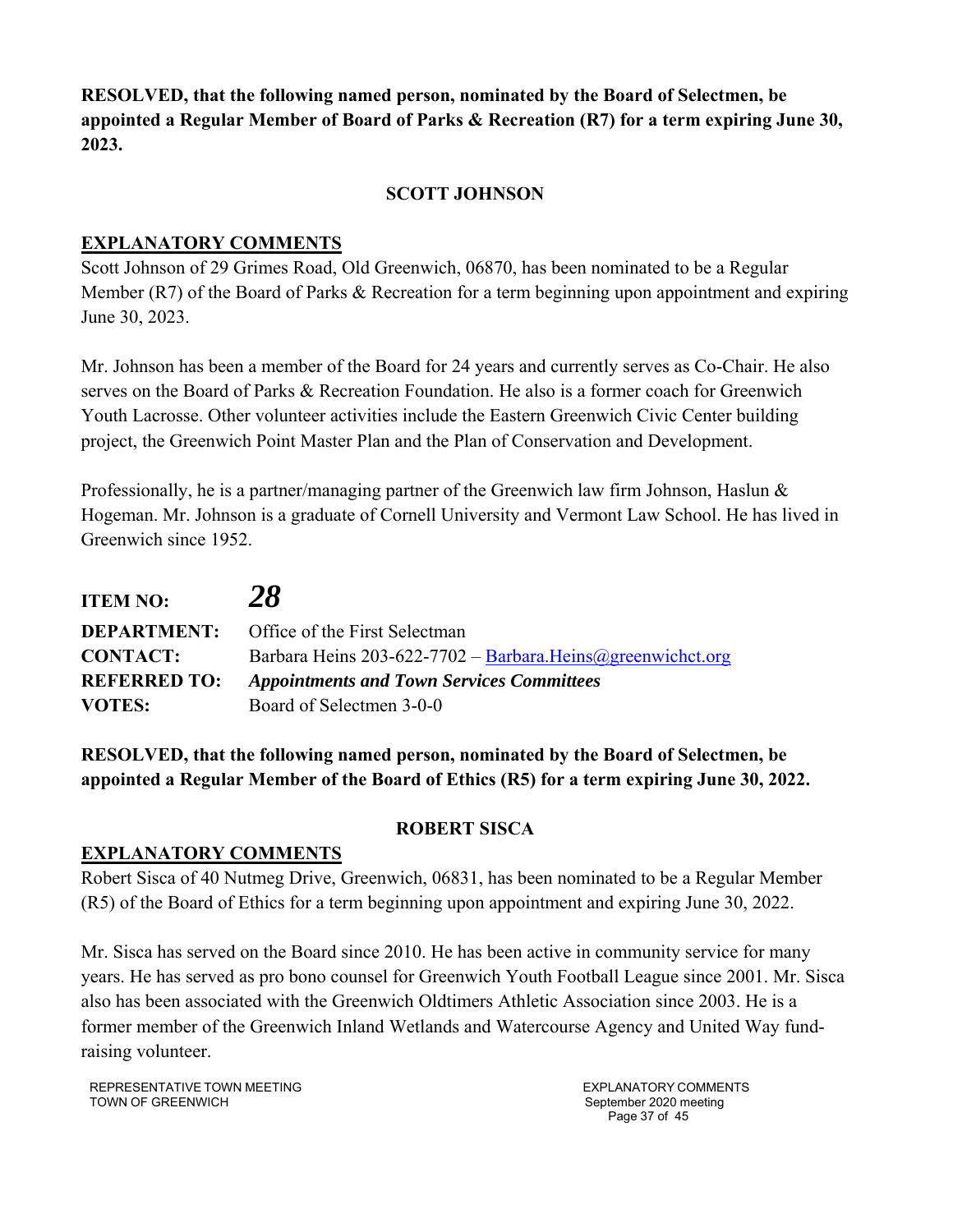Mr. Sisca is a lawyer with a private practice and is owner of the Round Hill Title Insurance Company. A resident of Greenwich since 1967, he is a graduate of Keene State College and George Washington University and earned his Juris Doctor from New York Law School.

| <b>ITEM NO:</b>     | 29                                                           |
|---------------------|--------------------------------------------------------------|
|                     | <b>DEPARTMENT:</b> Office of the First Selectman             |
| <b>CONTACT:</b>     | Barbara Heins 203-622-7702 - Barbara. Heins @greenwichct.org |
| <b>REFERRED TO:</b> | <b>Appointments and Land Use Committees</b>                  |
| <b>VOTES:</b>       | Board of Selectmen 3-0-0                                     |

**RESOLVED, that the following named person, nominated by the Board of Selectmen, be appointed an Alternate Member of the Historic District Commission (A2) for a term expiring October 31, 2024.** 

# **MARY SHAW MARKS**

# **EXPLANATORY COMMENTS**

Mary Shaw Marks, of 72 Glenville Road, Greenwich, 06831, has been nominated to be an Alternate Member (A2) of the Historic District Commission for a term beginning upon appointment and expiring October 31, 2024.

Ms. Marks is an architect who has had her own firm and was previously affiliated with Sidnam-Halsey Architects and I.M. Pei & Partners, both in New York City. She is a graduate of Sweet Briar College and the University of Virginia School of Architecture.

Her community service includes BYO Greenwich, the Greenwich Garden Club, Board of Governors of the Putnam Indian Field School and co-chair of the Planned Parenthood annual luncheon. Ms. Marks has lived in Greenwich since 1991.

| <b>ITEM NO:</b>     | 30                                                           |
|---------------------|--------------------------------------------------------------|
| <b>DEPARTMENT:</b>  | <b>Office of the First Selectman</b>                         |
| <b>CONTACT:</b>     | Barbara Heins 203-622-7702 - Barbara. Heins @greenwichct.org |
| <b>REFERRED TO:</b> | <b>Appointments and Town Services Committees</b>             |
| <b>VOTES:</b>       | Board of Selectmen 3-0-0                                     |

**RESOLVED, that the following named person, nominated by the Board of Selectmen, be appointed an Alternate Member of the Alarm Appeals Board (A1) for a term expiring June 30, 2021.** 

REPRESENTATIVE TOWN MEETING TOWN OF GREENWICH

EXPLANATORY COMMENTS September 2020 meeting Page 38 of 45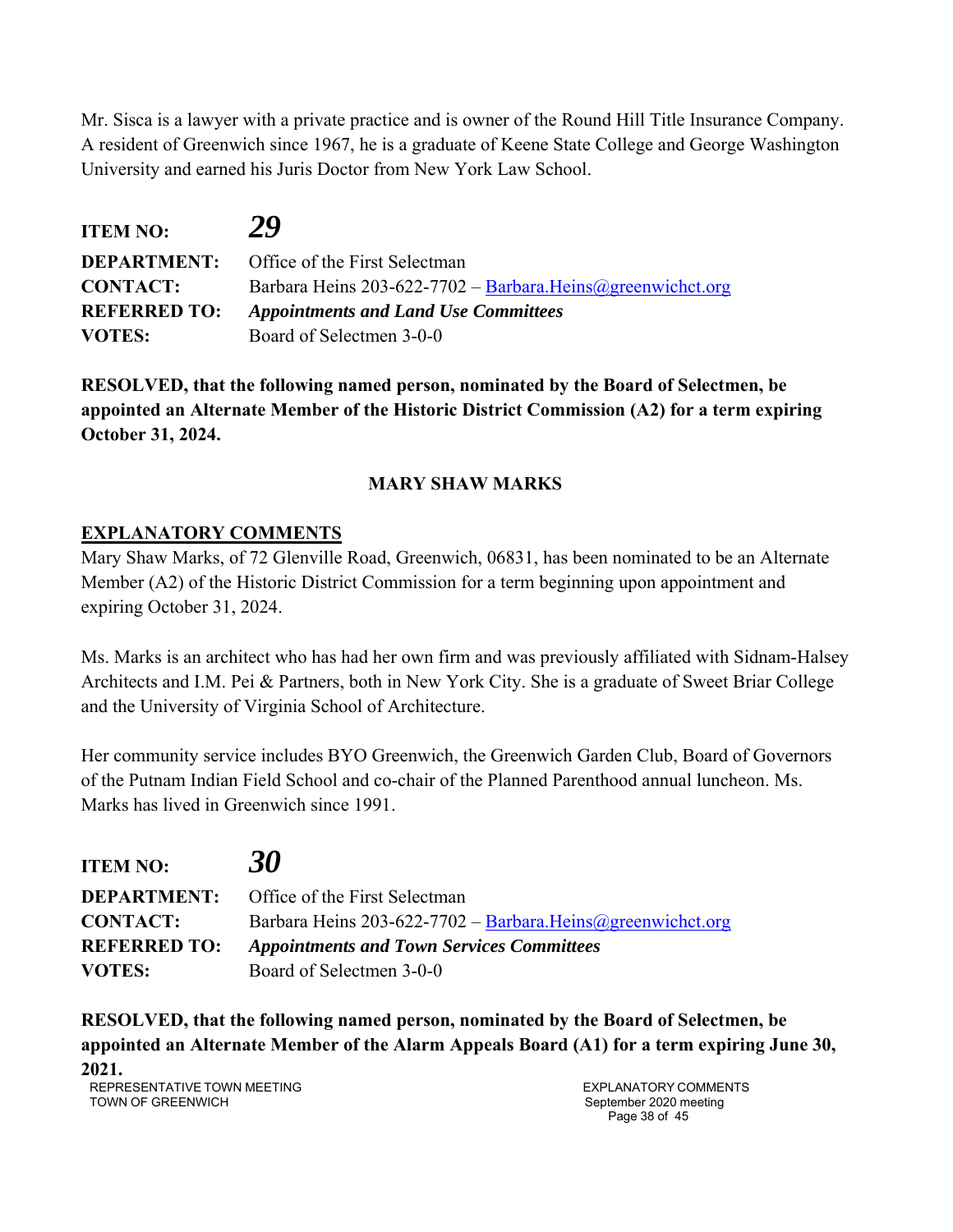# **DONNA GIOFFRE**

## **EXPLANATORY COMMENTS**

Donna Gioffre, of 6 Surrey Drive, Riverside, 06878, has been nominated to be an Alternate Member (A1) of the Alarm Appeals Board for a term beginning upon appointment and expiring June 30, 2021.

Ms. Gioffre is a member of CAPP (Citizens and Police Partnership), and CERT, the Community Emergency Response Team. Her past volunteer assignments include working with the Greenwich Town Party, as a Board Member of The Riverside Association, a liaison between the Greenwich Police Department and The Riverside Association, and as a member of the Citizens Police Academy reunion committee.

A Riverside resident since 1998, she retired from the health and wellness industry having worked in customer service.

| <b>ITEM NO:</b>     | 31                                                           |
|---------------------|--------------------------------------------------------------|
| <b>DEPARTMENT:</b>  | <b>Office of the First Selectman</b>                         |
| <b>CONTACT:</b>     | Barbara Heins 203-622-7702 - Barbara. Heins @greenwichct.org |
| <b>REFERRED TO:</b> | <b>Appointments and Town Services Committees</b>             |
| <b>VOTES:</b>       | Board of Selectmen 3-0-0                                     |

**RESOLVED, that the following named person, nominated by the Board of Selectmen, be appointed a Regular Member of the Alarm Appeals Board (R4) for a term expiring June 30, 2024.** 

#### **JOHN SLUSARZ**

## **EXPLANATORY COMMENTS**

John Slusarz of 183 Davis Ave., Greenwich, 06830, has been nominated to be a Regular Member (R4) of the Alarm Appeals Board for a term beginning upon appointment and expiring June 30, 2024.

Mr. Slusarz has served on the Alarm Appeals Board since 2011. He has been a member of the Amogerone Volunteer Fire Co. since 1955 and also volunteers with driving residents to appointments. He retired from the Board of Education.

A veteran of the U.S. Air Force, he has lived in Greenwich since 1939.

REPRESENTATIVE TOWN MEETING TOWN OF GREENWICH EXPLANATORY COMMENTS September 2020 meeting Page 39 of 45 **ITEM NO:** *32* **DEPARTMENT:** Office of the First Selectman **CONTACT:** Barbara Heins 203-622-7702 – Barbara.Heins@greenwichct.org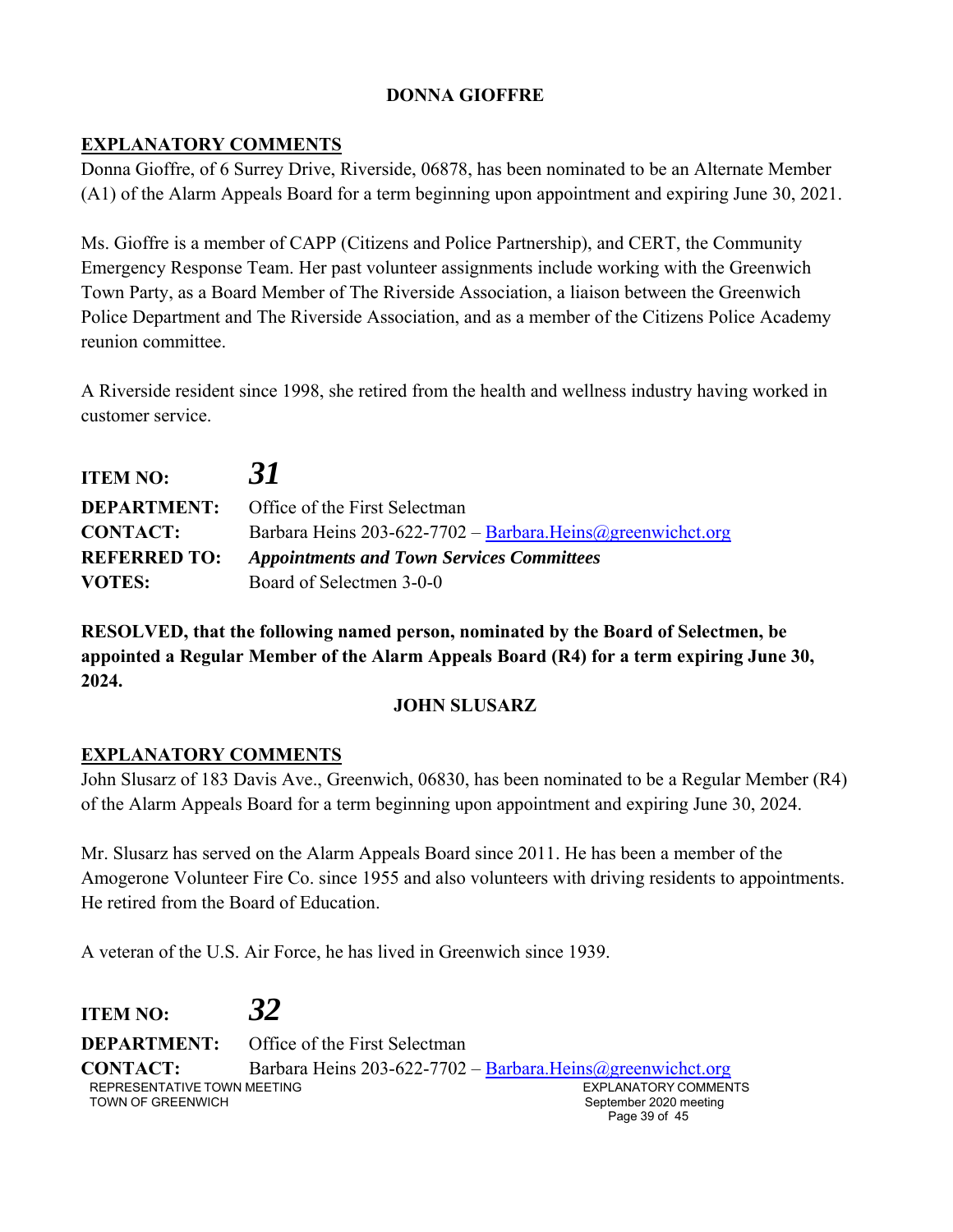**REFERRED TO:** *Appointments and Health & Human Services Committees*  **VOTES:** Board of Selectmen 3-0-0

**RESOLVED, that the following named person, nominated by the Board of Selectmen, be appointed a Regular Member of The Nathaniel Witherell Board (R9) for a term expiring June 30, 2023.** 

## **CHRISTOPHER CARTER**

## **EXPLANATORY COMMENTS**

Christopher Carter, of 26 Linwood Ave., Riverside, 06878, has been nominated to be a Regular Member (R9) of the Nathaniel Witherell Board for a term beginning upon appointment and expiring June 30, 2023.

Mr. Carter was first appointed to the Board last year. He has been involved in sales and marketing in the health care, financial and corporate industries for both traditional and digital media companies. Since 2011, he has been the managing partner of Campo Carter Partners which provides sales, relationship development, operational and financial services to start-up and legacy companies. He earned a Bachelor of Arts degree from Tufts University.

A Greenwich resident for 25 years, Mr. Carter also has served as an usher and lector at St. Paul's Church in Riverside.

| <b>ITEM NO:</b>     | 33                                                             |
|---------------------|----------------------------------------------------------------|
|                     | <b>DEPARTMENT:</b> Office of the First Selectman               |
| <b>CONTACT:</b>     | Barbara Heins 203-622-7702 - Barbara. Heins @greenwichct.org   |
| <b>REFERRED TO:</b> | <b>Appointments and Health &amp; Human Services Committees</b> |
| <b>VOTES:</b>       | Board of Selectmen 3-0-0                                       |

**RESOLVED, that the following named person, nominated by the Board of Selectmen, be appointed a Regular Member of The Nathaniel Witherell Board (R7) for a term expiring June 30, 2023.** 

## **MELISSA GIBBONS**

## **EXPLANATORY COMMENTS**

Melissa Gibbons, of 7 Parsonage Lane, Greenwich, 06830, has been nominated to be a Regular Member (R7) of The Nathaniel Witherell Board for a term beginning upon appointment and expiring June 30, 2023.

Ms. Gibbons has been an active volunteer in the community for more than 20 years. Her volunteer

REPRESENTATIVE TOWN MEETING TOWN OF GREENWICH

EXPLANATORY COMMENTS September 2020 meeting Page 40 of 45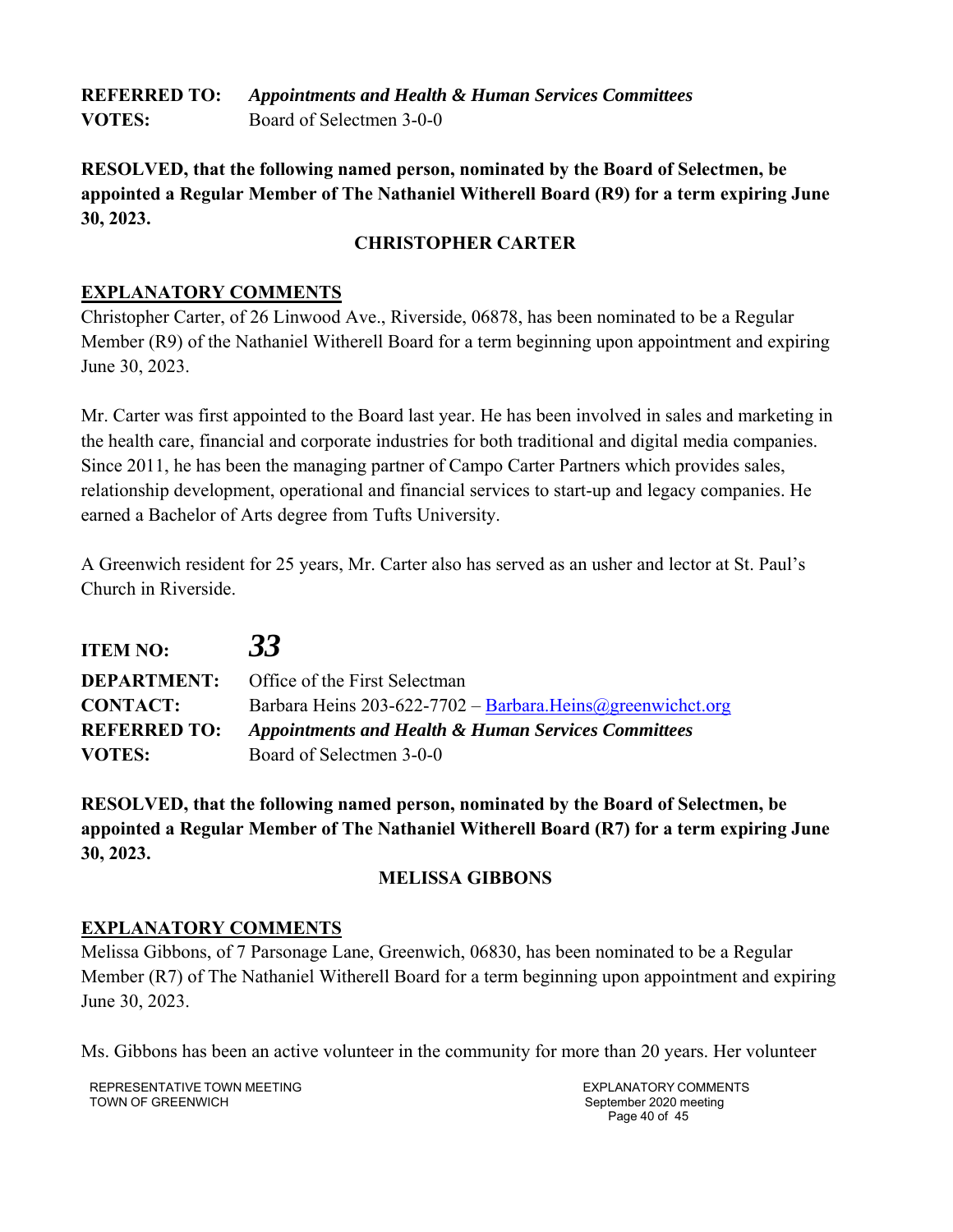experience includes work with the St. Paul's Nursery School Parents Association, Greenwich Country Day School, Greenwich Point Conservancy, Old Greenwich School, arch Street Teen Center and Audubon Connecticut.

Professionally, she has worked as a business development analyst and management consultant in the medical industry. She is a graduate of Hobart and William Smith Colleges, earned a Master's Degree in public policy from Duke University and a certificate in non-profit management from the Harvard Extension School.

| <b>ITEM NO:</b>     | 35                              |                                                                         |
|---------------------|---------------------------------|-------------------------------------------------------------------------|
| <b>DEPARTMENT:</b>  | First Selectman August 28, 2020 |                                                                         |
| <b>CONTACT:</b>     |                                 | Emmet P. Hibson, Jr. $203-622-7716$ emmet.hibson@greenwichct.org        |
| <b>REFERRED TO:</b> |                                 | <b>Education, Finance, Labor Contracts and Town Services Committees</b> |

**VOTES:** 

**RESOLVED, that the Representative Town Meeting, in exercising its authority pursuant to Connecticut General Statutes, Section 7-474(b), hereby approves the funds necessary to implement the terms of the Town-Greenwich Municipal Employees Association collective bargaining agreement covering FY 19/20 and FY 20/21; said funds having previously been appropriated in the adopted FY 19/20 and FY 20/21 budgets. In addition, thereto, the Representative Town Meeting approves the funds necessary to implement the terms of the Town-Greenwich Municipal Employees Association collective bargaining agreement covering the period FY 21/22 and FY 22/23, subject to the budgetary process as prescribed in the Town Charter.** 

**BE IT FURTHER RESOLVED that the Representative Town Meeting approves any terms of such agreement which may be in conflict with the Town Charter, special act, ordinance, rule or regulation adopted by the municipal employer or its agents of the Town.** 

## **EXPLANATORY COMMENTS**

The collective bargaining agreement between the Town and Greenwich Municipal Employees Association expired on June 30, 2019. The parties commenced negotiations for a successor agreement in February of 2019. The parties were unable to come to an agreement at the table and hired a private mediator to assist the parties in settling the contract. With the assistance of the mediator and over two days of mediation, a tentative agreement was reached for a four-year agreement effective retroactive to July 1, 2019, and expiring on June 30, 2023.

REPRESENTATIVE TOWN MEETING TOWN OF GREENWICH EXPLANATORY COMMENTS September 2020 meeting Page 41 of 45 The agreement provides for the following general wage increases: 7/1/19 1.75%; 7/1/20 0.00%; 7/1/21 2.00%; 7/1/22 2.15%. The GWI increase in FY 21 is within the BET FY 21 guidelines. The general wage increases are slightly lower than the state average negotiated with similar bargaining units over the past 18 months. In addition to achieving low wage increases, the Town was able to negotiate changes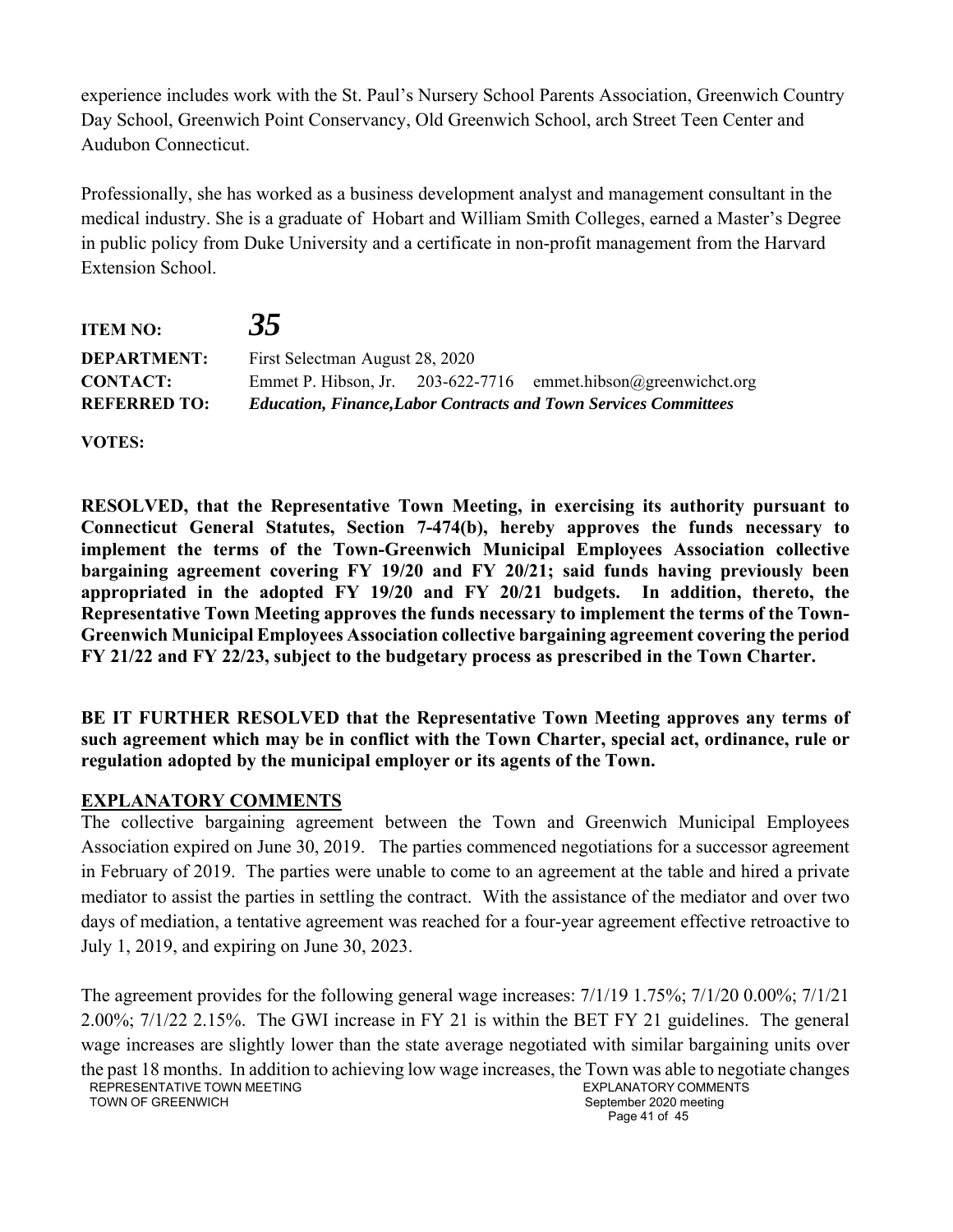in overtime whereby employees scheduled to work 35 hours per week do not get paid time and one-half until they have worked 37.5 hours.

As it relates to medical insurance, the Town remains in the State Partnership Plan 2.0. As such, the Town does not engage in negotiations regarding the terms of Plan, rather, the Town negotiates changes to the premium cost share the employees contribute. During the life of this contract, members will increase their cost share from 10 to 14 percent.

The Town successfully negotiated a number of changes in work rules: incorporating the performance evaluations into the promotion process and step movement process; ensuring that only those employees specifically asked in writing to temporarily work in a higher classification are paid out-of-class stipends; limiting the time off to attend physician appointments; and conditioning an employee's right to transfer to other Town departments.

In this agreement the Town continues to benefit from the defined contribution retirement as turnover over the four years of the agreement is projected to reduce participation in the defined benefits plan and increase participation in the defined contribution plan by 28 employees.

The total cost of contract over the four-year term is 11.13% averaging 2.78% per year. The terms of the agreement are in the best interest to our employees, town management, and the taxpayers.

#### **ATTACHMENTS**

Cost of Contract Comptroller's Letter Certifying Cost of Contract Summary of Negotiated Changes Redlined Version of 2019- 2023 Collective Bargaining Agreement is available online on the Town's website.

ITEM NO: *36* DEPARTMENT: First Selectman August 28, 2020 CONTACT: Emmet P. Hibson, Jr. 203-622-7716 emmet.hibson@greenwichct.org REFERRED TO: *Education, Finance, Labor Contracts and Town Services Committees* VOTES:

**RESOLVED, that the Representative Town Meeting, in exercising its authority pursuant to Connecticut General Statutes, Section 7-474(b), hereby approves the funds necessary to implement the terms of the Town-LIUNA Local 136 collective bargaining agreement covering FY 16/17 and FY 17/18 said funds having previously been appropriated in the respective adopted FY 16/17 and FY 17/18 budgets. In addition, thereto, the Representative Town Meeting approves the** 

REPRESENTATIVE TOWN MEETING TOWN OF GREENWICH

EXPLANATORY COMMENTS September 2020 meeting Page 42 of 45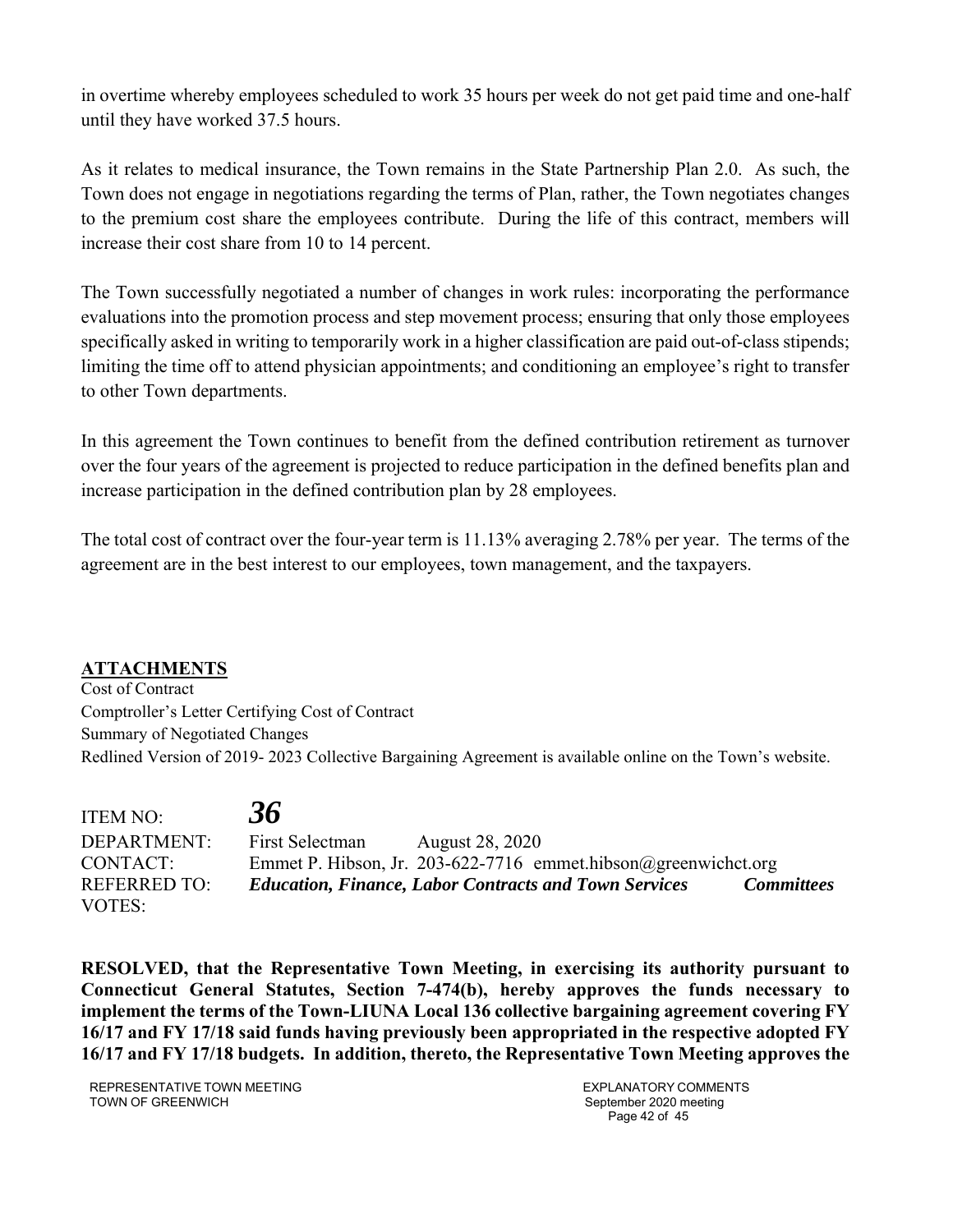**funds necessary to implement the terms of the Town-LIUNA Local 136 collective bargaining agreement covering the period FY 18/19 subject to the budgetary process as prescribed in the Town Charter.** 

**BE IT FURTHER RESOLVED that the Representative Town Meeting approves any terms of such agreement which may be in conflict with the Town Charter, special act, ordinance, rule or regulation adopted by the municipal employer or its agents of the Town.** 

## **EXPLANATORY COMMENTS**

The collective bargaining agreement between the Town and LIUNA Local 136 expired on June 30, 2016. LIUNA represents approximately 190 full-time and 35 part-time professional and management employees including registered nurses at Nathaniel Witherell. The parties commenced negotiations for a successor agreement on March 29, 2016. The parties held fifteen (15) bargaining sessions following which the Town declared impasse. Four mediation sessions were held with a state appointed mediator during the first half of 2017. The parties remained at impasse following mediation and an arbitration hearing was scheduled for May 29, 2018. The issue of general wage increases in each year of the agreement was the primary issue preventing the parties from reaching an agreement in negotiations and mediation. The parties held several informal meetings prior to the scheduled arbitration hearing and were able to reach a tentative agreement on a three-year contract effective retroactive to July 1, 2016, and expiring on June 30, 2019.

The agreement provides for the following general wage increases to the general salary schedule and the nurses salary schedule as follows: 7/1/16 2.4%; 7/1/17 2.25% and 7/1/18 1.5%. The Assistant Town Attorney salary schedule was not increased during the three-year term of the agreement as the base salaries that were in effect on June 30, 2016 will remain in effect during the term of the agreement. Employees in the position of Assistant Town Attorney will receive one-time lump sum payments in years one and two of the agreement in an amount equal to the general wage increase of 2.4% and 2.25% respectively and bi-weekly lump sum payments for FY 18/19 equal to the 1.5% general wage increase.

In 2016, the LIUNA bargaining unit entered into mid-term negotiations with the Town in which an agreement was reached to enter the Connecticut State Partnership Plan effective July 1, 2017; which provided a savings to the Town in FY 17/18 of \$1,078,388. The total cost increase over the three years of the contract is 4.63%, averaging 1.54% per year.

The terms of the agreement are in the best interest to our employees, town management and the taxpayers.

## **ATTACHMENTS**

Cost of Contract Comptroller's Letter Certifying Cost of Contract Summary of Negotiated Changes Redlined Version of 2016- 2019 Collective Bargaining Agreement is online on the Town's website.

**ITEM NO:** *37* **DEPARTMENT:** First Selectman August 28, 2020

REPRESENTATIVE TOWN MEETING TOWN OF GREENWICH

EXPLANATORY COMMENTS September 2020 meeting Page 43 of 45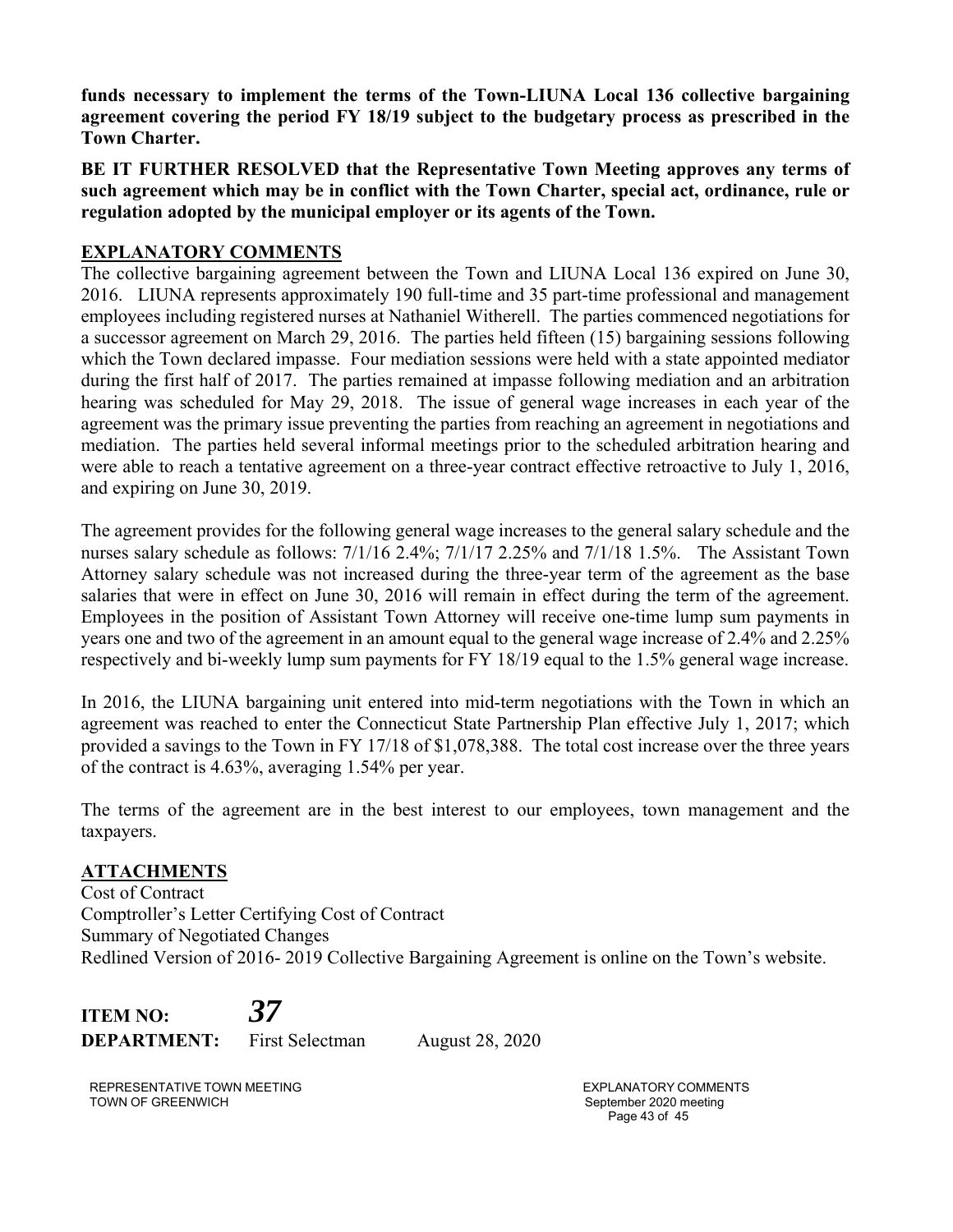| <b>CONTACT:</b>     | Emmet P. Hibson, Jr. 203-622-7716 emmet.hibson@greenwichct.org |
|---------------------|----------------------------------------------------------------|
| <b>REFERRED TO:</b> | <b>Finance, Education and Labor Contracts Committees</b>       |
| <b>VOTES:</b>       | Board or commission name vote $(y/n/a)$                        |

**RESOLVED, that the Representative Town Meeting, in exercising its authority pursuant to Connecticut General Statutes, Section 7-474(b) hereby approves the funds necessary to implement the terms of the Town-UPSEU collective bargaining agreement covering the periods FY 19/20 and FY 20/21; said funds having previously been appropriated in the adopted FY 19/20 and FY 20/21 budget. In addition, the Representative Town Meeting approves the funds necessary to implement the terms of the Town-UPSEU collective bargaining agreement covering the period FY 21/22 and FY 22/23 subject to the budgetary process as prescribed in the Town Charter.** 

**BE IT FURTHER RESOLVED that the Representative Town Meeting approves any terms of such agreement which may be in conflict with the Town Charter, special act, ordinance, rule or regulation adopted by the municipal employer or its agents of the Town.** 

## **EXPLANATORY COMMENTS**

The United Public Service Employees Union (UPSEU) represents 18 public health school nurses and 3 public health nurses assigned to the Department of Health. The collective bargaining agreement tentatively agreed to is a four-year agreement retroactive to July 1, 2019 and expiring on June 30, 2023. The parties commenced negotiations on May 9, 2019 and reached a tentative agreement on August 27, 2020.

The agreement provides for a 1.85% general wage increase effective retroactive to July 1, 2019, a 0.00% general wage increase for FY 20/21, a 2.00% general wage increase for July 1, 2021, and a 2.15% general wage increase for July 1, 2022.

Over the four-year period of the contract the overall cost of contract increases by \$ 631,309 or an average annual increase of 2.72%.

#### **ATTACHMENTS**

Cost of Contract Comptroller's Letter Certifying Cost of Contract Summary of Negotiated Changes Relined Version of 2017- 2019 Collective Bargaining Agreement (on website)

| <b>ITEM NO:</b>     | 38                                              |
|---------------------|-------------------------------------------------|
| <b>DEPARTMENT:</b>  | Office of the First Selectman                   |
| <b>CONTACT:</b>     | Jo Conboy at 203-661-6343 – gptrust0909@aol.com |
| <b>REFERRED TO:</b> | Land Use and Legislative & Rules Committees     |
| <b>VOTES:</b>       | Board of Selectmen TBD                          |

REPRESENTATIVE TOWN MEETING TOWN OF GREENWICH